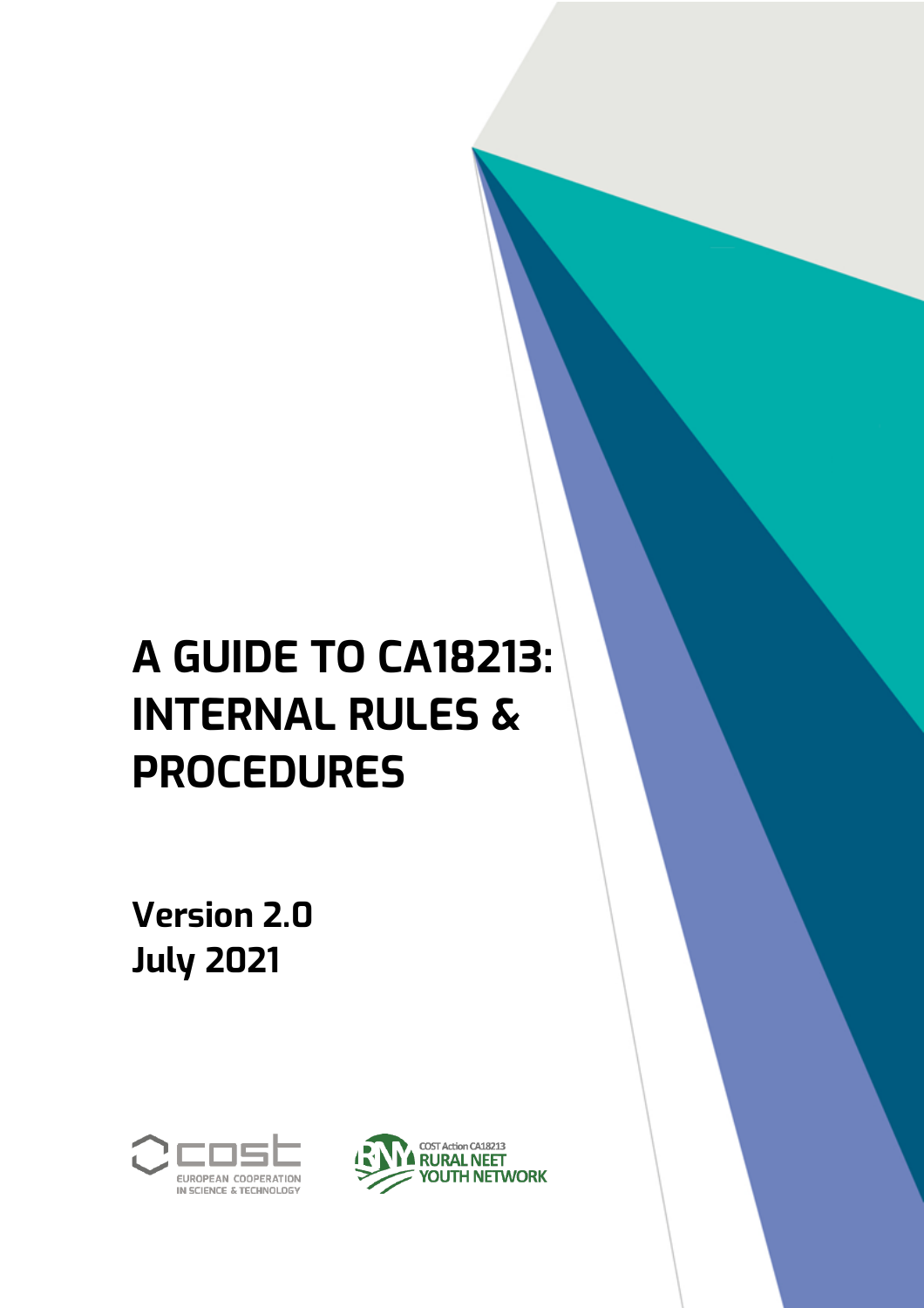



#### **INTRODUCTION**

The following document describes CA 18213 rules and procedures. By setting a common ground of rules and processes, this document is intended to facilitate the contributions of the Action's different members.

To develop attainable work and collaborative processes within CA 18213, the elaboration of this document had into account: (a) the Action research coordination and capacity-building objectives; (b) the theoretical background underlying the Action proposal and memorandum of understanding; (c) its deliverables; (d) the results of the discussions held during the Action first meeting, in Brussels, in October of 2019; (e) several revisions made between April and July 2021, when the Action decided to change its WG structure; and (g) COST guiding principles (e.g. Inclusiveness Target Countries (ITC) participation; promotion of ECI development; gender-balanced participation in the Action).

The document is structured in four sections. First, this guide presents a general overview of CA 18213. This overview is intended to answer a central question: how does the theoretical foundations of CA 18213 may be sustained by the implementation of COST networking tools and principles to fulfill the Action specific objectives and achieve the proposed deliverables?

A second section of the document describes the main rules and procedures for internal processes and decision-making of the Action, namely:

- Management of requests to join the action
- Planning international cooperation
- Internal communication
- Invitation and reimbursement for action meetings

A third section is dedicated to the management rules and procedures of networking tools, namely:

- Short-Term Scientific Missions (STSMs)
- ITC Conference Grants
- Training Schools

A fourth section sets the rules and procedures for dissemination and communication. For each of the previous three sections, the key roles involved are indicated, the rules and procedures are described according to bullet questions and recommendations are made for additional information in COST documents about each of these specific areas of decision or tasks.

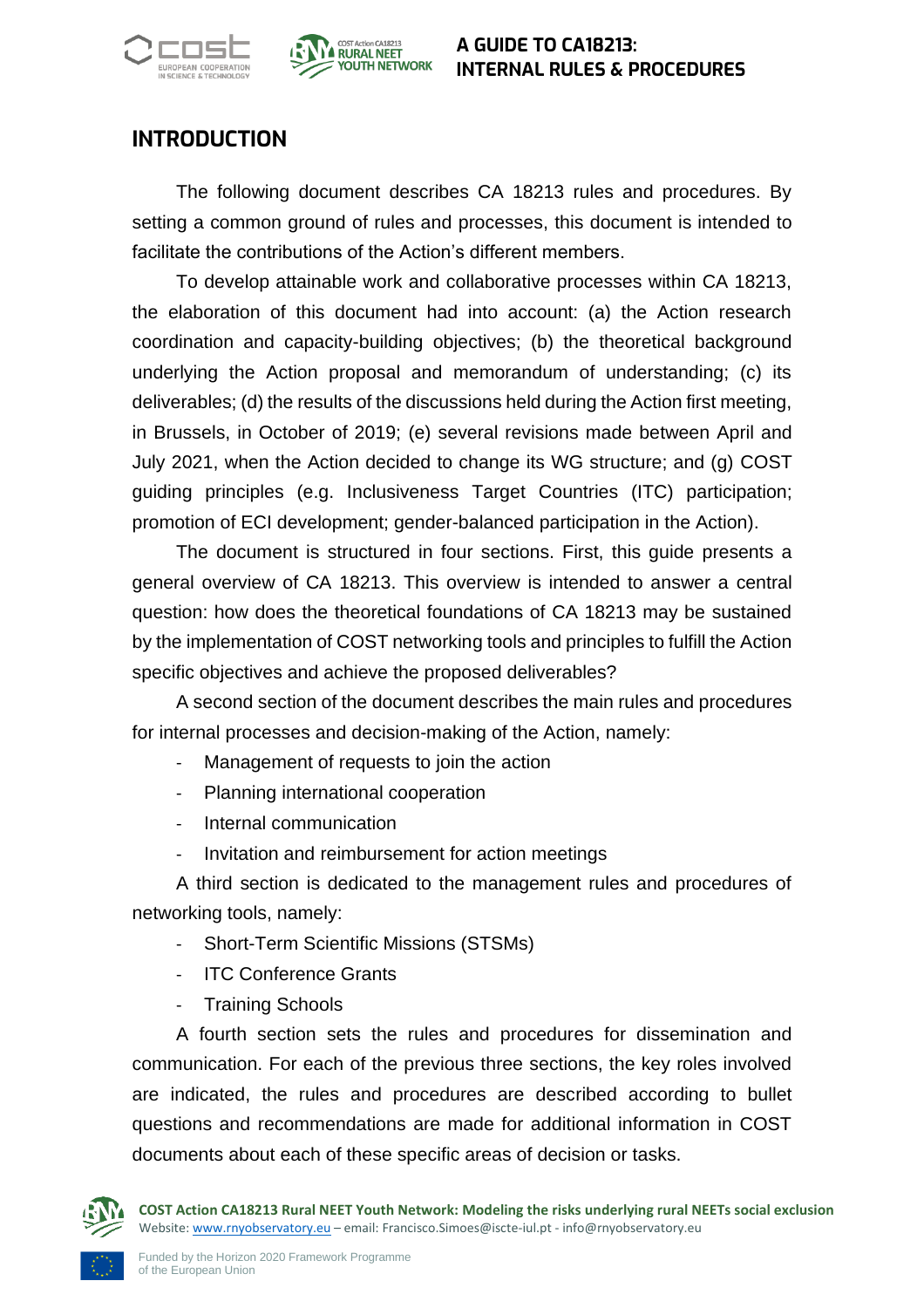



#### **Information about the updates of version 2.0**

| <b>Section and subsection</b> | <b>Update</b>                                                            |  |  |
|-------------------------------|--------------------------------------------------------------------------|--|--|
| Throughout the document       | Mentions to "annual thematic priorities" are replaced by the different   |  |  |
|                               | WGs scope, to reflect the new Action structure.                          |  |  |
| Section I, Point 3            | The new structure of the Action approved by the MC on 21.07.21 is        |  |  |
|                               | briefly presented.                                                       |  |  |
| Section II, subsection 1      | New membership procedures approved by the MC on 06.04.21 were            |  |  |
| (membership)                  | included in the Manual.                                                  |  |  |
| Section II, subsection 4      | Selection criteria for issuing invitations are presented by order of     |  |  |
| (invitations management)      | importance. Expertise and relevance (being actively involved in the      |  |  |
|                               | Action's tasks) prevail over other criteria.                             |  |  |
| Section III, subsection 1     | STSM are now based on a permanent call during each grant period,         |  |  |
| (STSM)                        | based on budget availability.                                            |  |  |
|                               | A minimum of 50 points (scale from 0 to 100 points) is set for approving |  |  |
|                               | a proposal.                                                              |  |  |
|                               | Assessment criteria associated to annual thematic priorities are now     |  |  |
|                               | associated with WG scopes.                                               |  |  |
| Section III, subsection 2     | ITC conference grants are now based on a permanent call during each      |  |  |
| (ITC conference grants)       | grant period, based on budget availability.                              |  |  |
|                               | A minimum of 50 points (scale from 0 to 100 points) is set for approving |  |  |
|                               | a proposal.                                                              |  |  |
|                               | Assessment criteria associated to annual thematic priorities are now     |  |  |
|                               | associated with WG scopes.                                               |  |  |
| Section III, subsection 3     | Criteria for mentors and mentees are updated according to the ones       |  |  |
| (mentoring program)           | presented in the calls.                                                  |  |  |
| Section IV, subsection 2      | Two national activities for the remaining period of the Action must be   |  |  |
| (engaging stakeholders)       | undertaken by national representatives: one national event; one          |  |  |
|                               | parliament (regional/national) hearing.                                  |  |  |

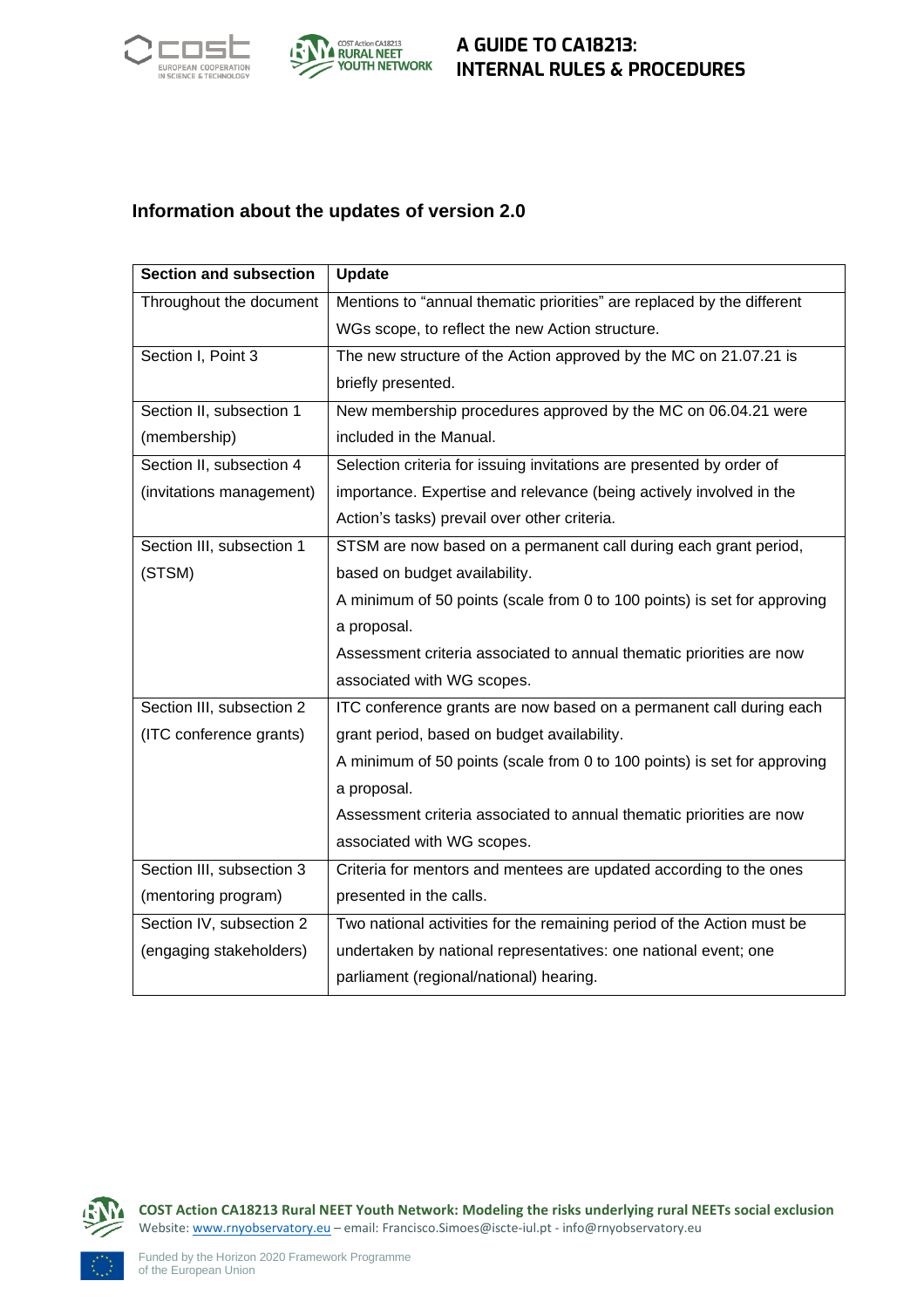



## **INDEX**

| 3. How can different scientific backgrounds and expertise be brought forward in                                                                  |
|--------------------------------------------------------------------------------------------------------------------------------------------------|
|                                                                                                                                                  |
| <b>SECTION II CA 18213 RULES &amp; PROCEDURES FOR INTERNAL PROCESSES AND</b>                                                                     |
|                                                                                                                                                  |
|                                                                                                                                                  |
|                                                                                                                                                  |
| 2.3. What is the strategy to uphold CA 18213 international cooperation? 16                                                                       |
| 2.4. How is the list of international research and networking initiatives managed and                                                            |
|                                                                                                                                                  |
|                                                                                                                                                  |
| 3.1. Key roles: Science Communication Manager; WG communication managers; WG                                                                     |
|                                                                                                                                                  |
| 3.3. What tools are used to facilitate CA 18213 internal communication?18                                                                        |
| 3.4. How is information gathered to be spread by members of CA 18213 on a regular                                                                |
| 3.5. What are the most appropriate tools for spreading each type of information?20                                                               |
| 3.6. How is the process of internal communication continuously assessed in CA                                                                    |
|                                                                                                                                                  |
| 4. INVITATION AND REIMBURSEMENT FOR ACTION MEETINGS 21<br>4.1. Key-roles: Chair, Vice-Chair; Core Group; WG leaders; Grant Holder Administrative |
|                                                                                                                                                  |
|                                                                                                                                                  |
|                                                                                                                                                  |
|                                                                                                                                                  |
|                                                                                                                                                  |

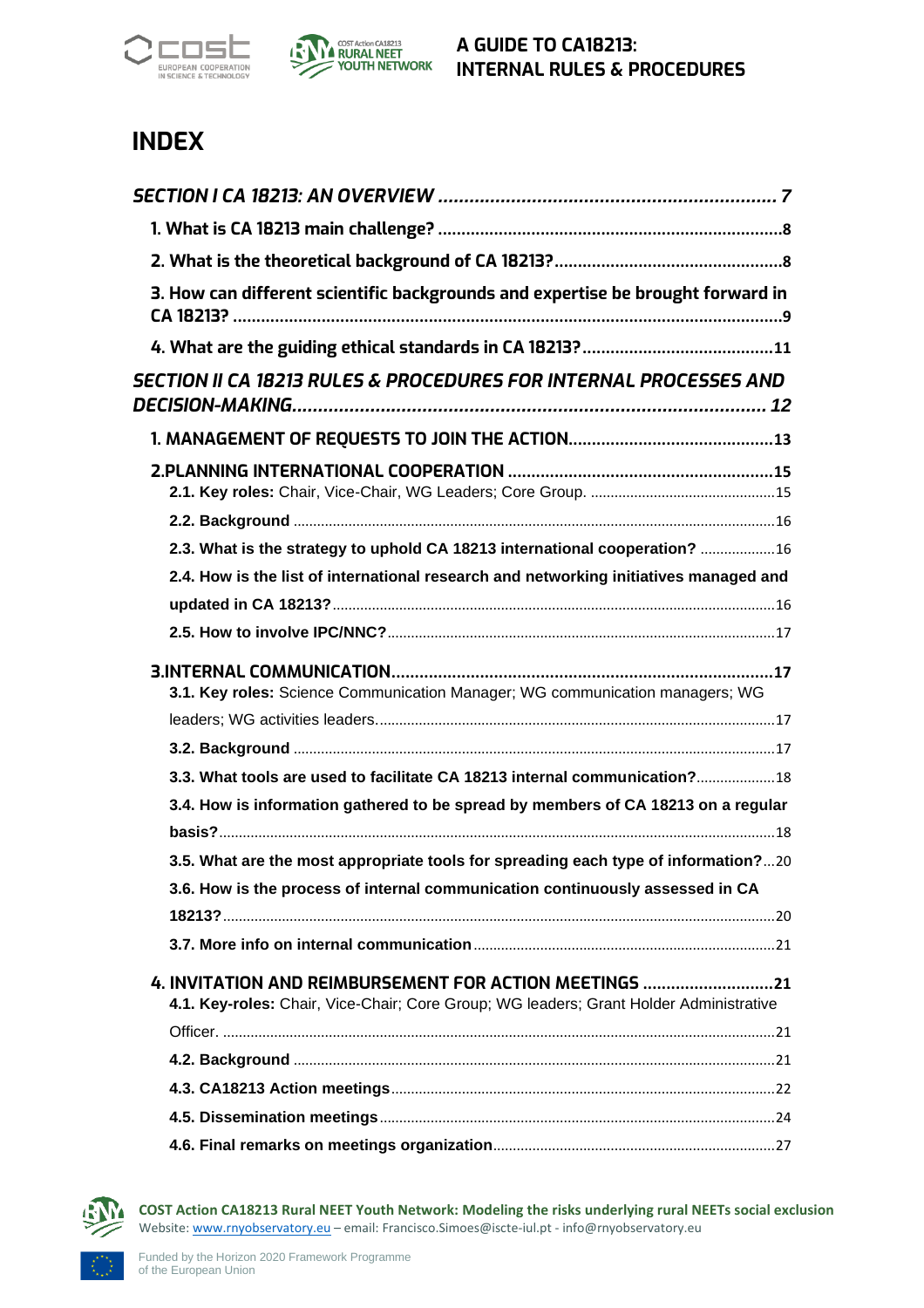



| 1.6. What kind of deliverables can each STSM provide in CA 18213? 31                                                                                                                                                                               |  |
|----------------------------------------------------------------------------------------------------------------------------------------------------------------------------------------------------------------------------------------------------|--|
|                                                                                                                                                                                                                                                    |  |
|                                                                                                                                                                                                                                                    |  |
| 1.9. How is STSM implementation continuously assessed in CA 18213? 32                                                                                                                                                                              |  |
|                                                                                                                                                                                                                                                    |  |
|                                                                                                                                                                                                                                                    |  |
| 2.1. Key-roles: ITC Conference Grants Coordinator; ITC conference grants committee. .33                                                                                                                                                            |  |
|                                                                                                                                                                                                                                                    |  |
| 2.3. How are ITC Conference Grants calls organized in CA 18213? 33                                                                                                                                                                                 |  |
| 2.4. What are the specific conferences ITC Conference Grants targeted by CA                                                                                                                                                                        |  |
|                                                                                                                                                                                                                                                    |  |
| 2.5. What are the evaluation criteria to select the ITC Conference Grantees in CA                                                                                                                                                                  |  |
|                                                                                                                                                                                                                                                    |  |
| 2.6. Who assesses ITC Conference Grants proposals in CA 18213? 36                                                                                                                                                                                  |  |
| 2.7. What are the outcomes added by ITC Conference Grants to CA 18213?36                                                                                                                                                                           |  |
| 2.8. How is ITC Conference grants implementation continuously assessed in CA                                                                                                                                                                       |  |
|                                                                                                                                                                                                                                                    |  |
|                                                                                                                                                                                                                                                    |  |
| 3. TRAINING SCHOOLS: RESEARCH MENTORING PROGRAM37                                                                                                                                                                                                  |  |
| 3.1. Key-roles: Core group; Mentoring Program Coordinator; mentors. 37                                                                                                                                                                             |  |
|                                                                                                                                                                                                                                                    |  |
|                                                                                                                                                                                                                                                    |  |
|                                                                                                                                                                                                                                                    |  |
|                                                                                                                                                                                                                                                    |  |
|                                                                                                                                                                                                                                                    |  |
|                                                                                                                                                                                                                                                    |  |
|                                                                                                                                                                                                                                                    |  |
| 3.7. How can candidates apply to be mentees in the CA 18213 mentoring program?                                                                                                                                                                     |  |
| 3.4. What is the general structure of the mentoring program for ECI organized in CA<br>3.5. What is the content of the mentoring program in CA 18213? Are there any<br>3.8. What are the evaluation criteria to select the mentees in CA 18213? 39 |  |

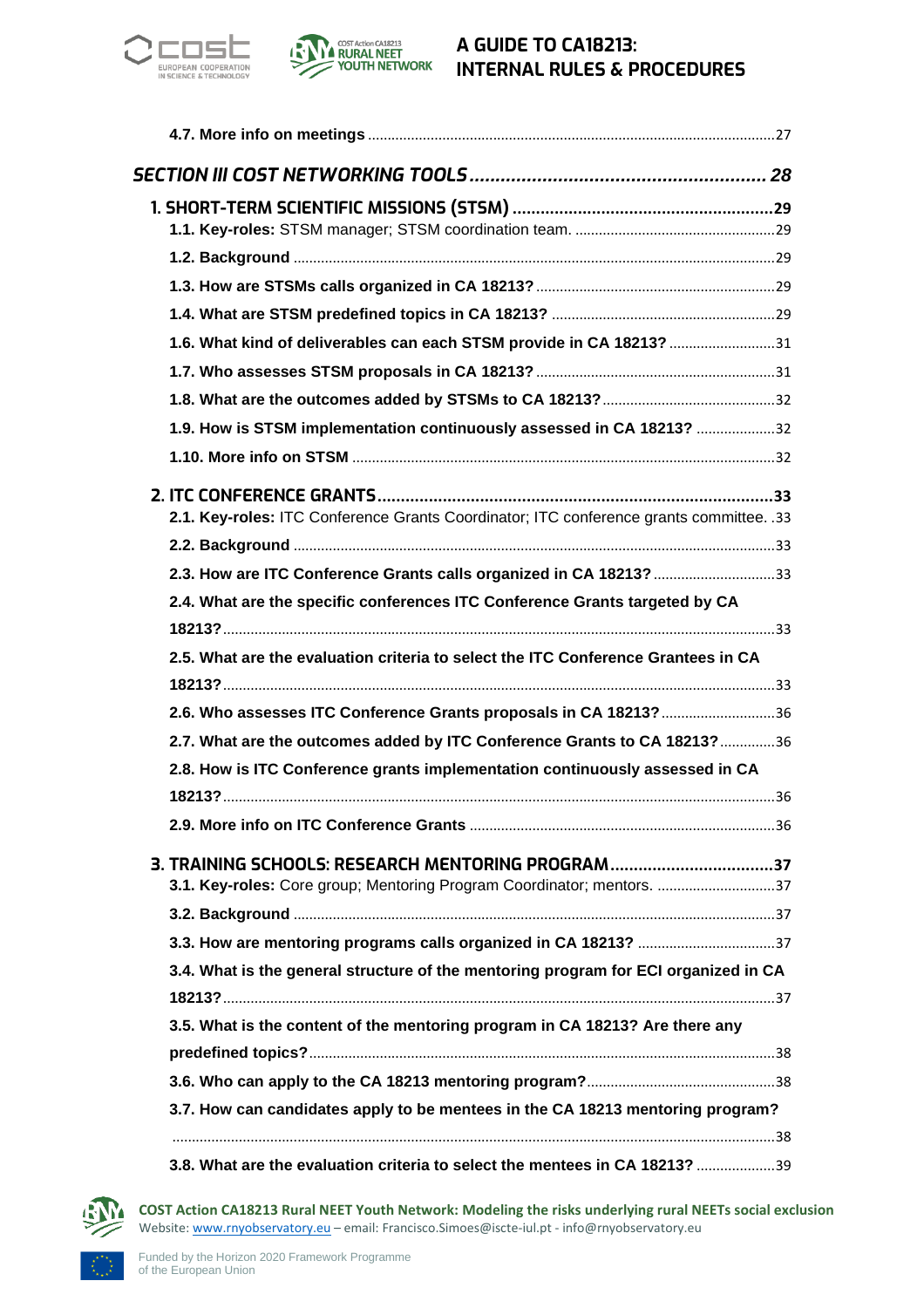



| 3.10. What are the expected outcome of the mentoring program in CA 18213? 43          |
|---------------------------------------------------------------------------------------|
| 3.11. Who will deliver the plan and workflow for the research mentoring program? 44   |
| 3.12. How is the mentoring program implementation continuously assessed in CA         |
|                                                                                       |
|                                                                                       |
| SECTION IV        DISSEMINATION AND EXTERNAL COMMUNICATION                  ……………… 45 |
| 1. DEFINING A DISSEMINATION AND COMMUNICATION STRATEGY46                              |
| 1.1. Key roles: Science Communication Manager; WG communication managers; local       |
|                                                                                       |
|                                                                                       |
|                                                                                       |
|                                                                                       |
|                                                                                       |
| 1.6. How does CA 18213 communicate? What are the tools to be used to better           |
|                                                                                       |
| 1.7. How can the use of different networking tools be aligned with external           |
|                                                                                       |
| 1.8. What are deliverables associated to external communication and dissemination     |
|                                                                                       |
|                                                                                       |
|                                                                                       |
| 2.1. Key roles: MC Chair; MC Vice-chair; WG Leaders; national MC members48            |
|                                                                                       |
| 2.3. Why is it important to reach-out to stakeholders in CA 18213?  49                |
| 2.5. How will stakeholders be involved to achieve CA 18213 goals?50                   |

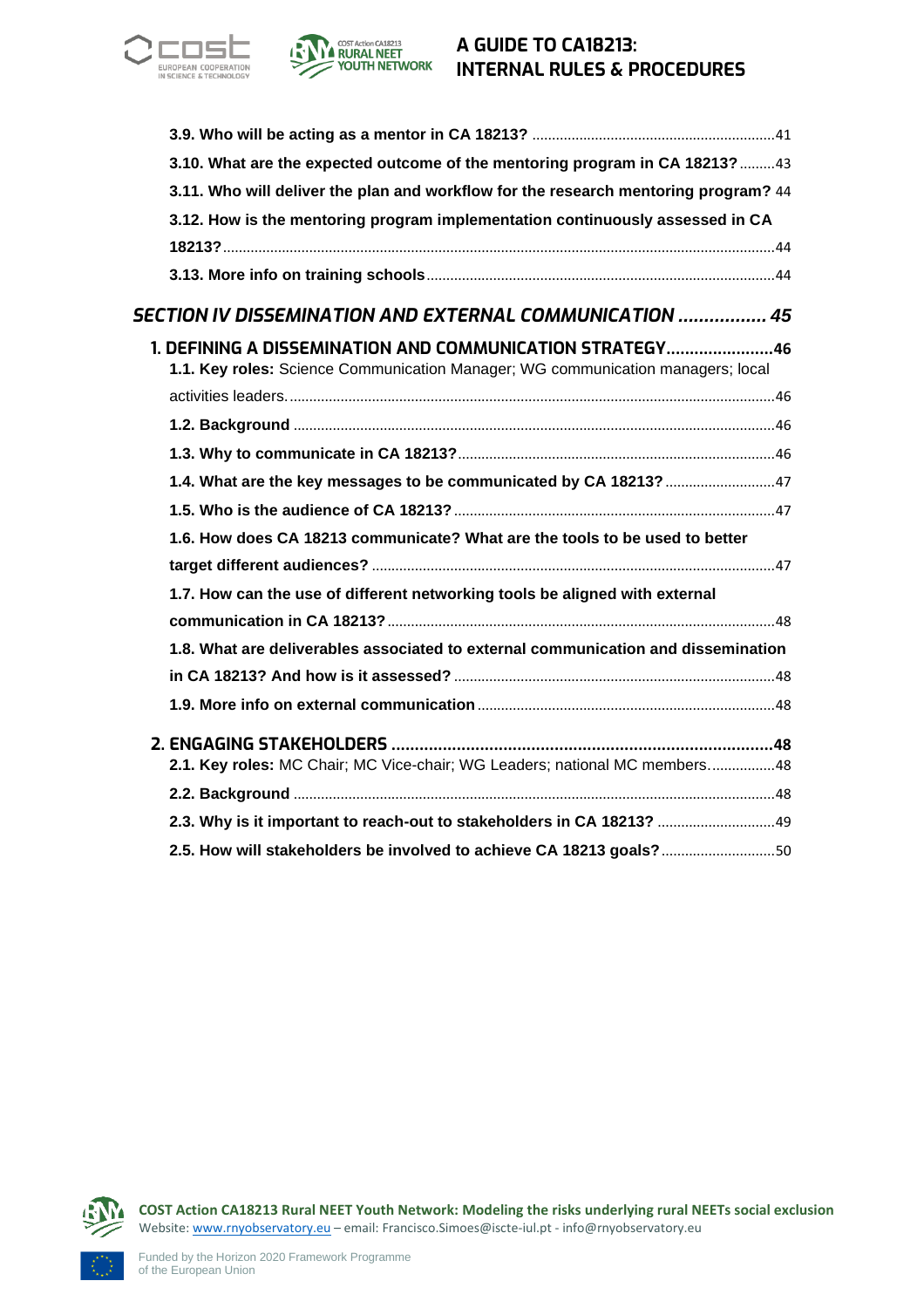





# <span id="page-6-0"></span>**SECTION I CA 18213: AN OVERVIEW**

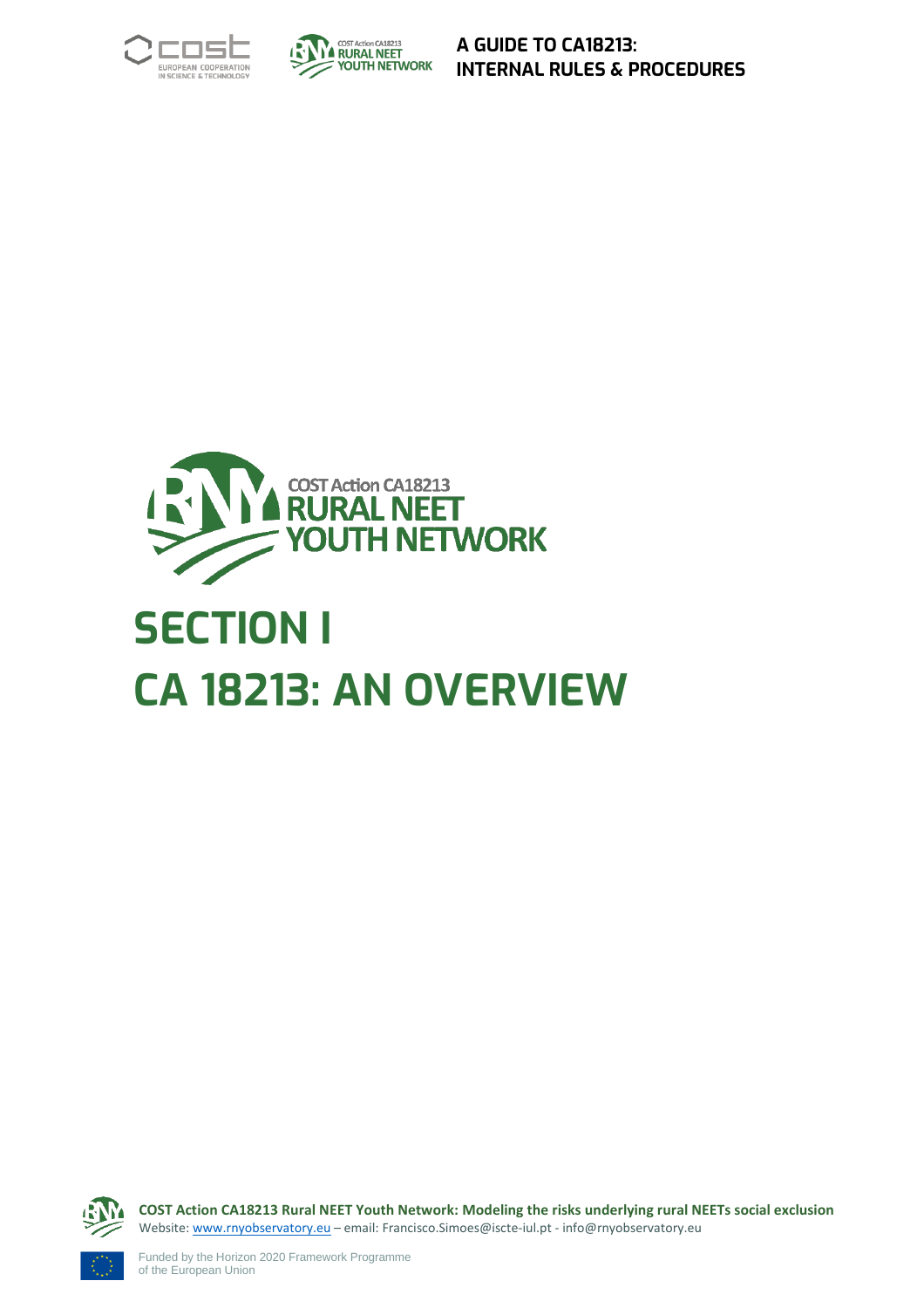



## <span id="page-7-0"></span>*1. What is CA 18213 main challenge?*

The main challenge of CA 18213 is **to reach to a meaningful model of the concurrent risks that may lead to rural NEETs' social exclusion**. This aim is an original, timely and socially-relevant one, because it tackles three gaps describing the current knowledge about rural NEETs. First, CA 18213 is original, as it addresses the lack of a specific line of inquiry on rural NEETs' social exclusion. This problem stems from entangled research trends: (a) most of the conducted research has characterized urban and suburban NEETs; (b) knowledge about rural NEETs is scattered across studies on vulnerable rural youths; and (c) most of the research produced about NEETs emphasizes their situation in Western and Northern countries - deeper analyses of differences between East-West or North-South EU Member States concerning features, such as the role and quality of youths' (in)formal support are missing. Second, this COST action is timely, because networks and platforms to organize findings, connect critical mass dealing with rural NEETs and create research capacity are, to date, inexistent. Therefore, this COST action is also socially relevant, because policies and on-the-ground practices are not being informed by tailored, multidisciplinary research, especially in countries more affected by high rural NEETs' rates.

## <span id="page-7-1"></span>*2. What is the theoretical background of CA 18213?*

Considering this challenge, the aim of CA 18213 is to share knowledge, ideas and best-practices that can be integrated according to an existing metamodel of social reality cutting across multiple scientific disciplines: the bioecological model (Bronfenbrenner, 2006). The main assumption of the bioecological model is that protective and risk factors associated to personal development arise from permanent interactions occurring at four ecological layers: the microsystem, corresponding to individual characteristics and his

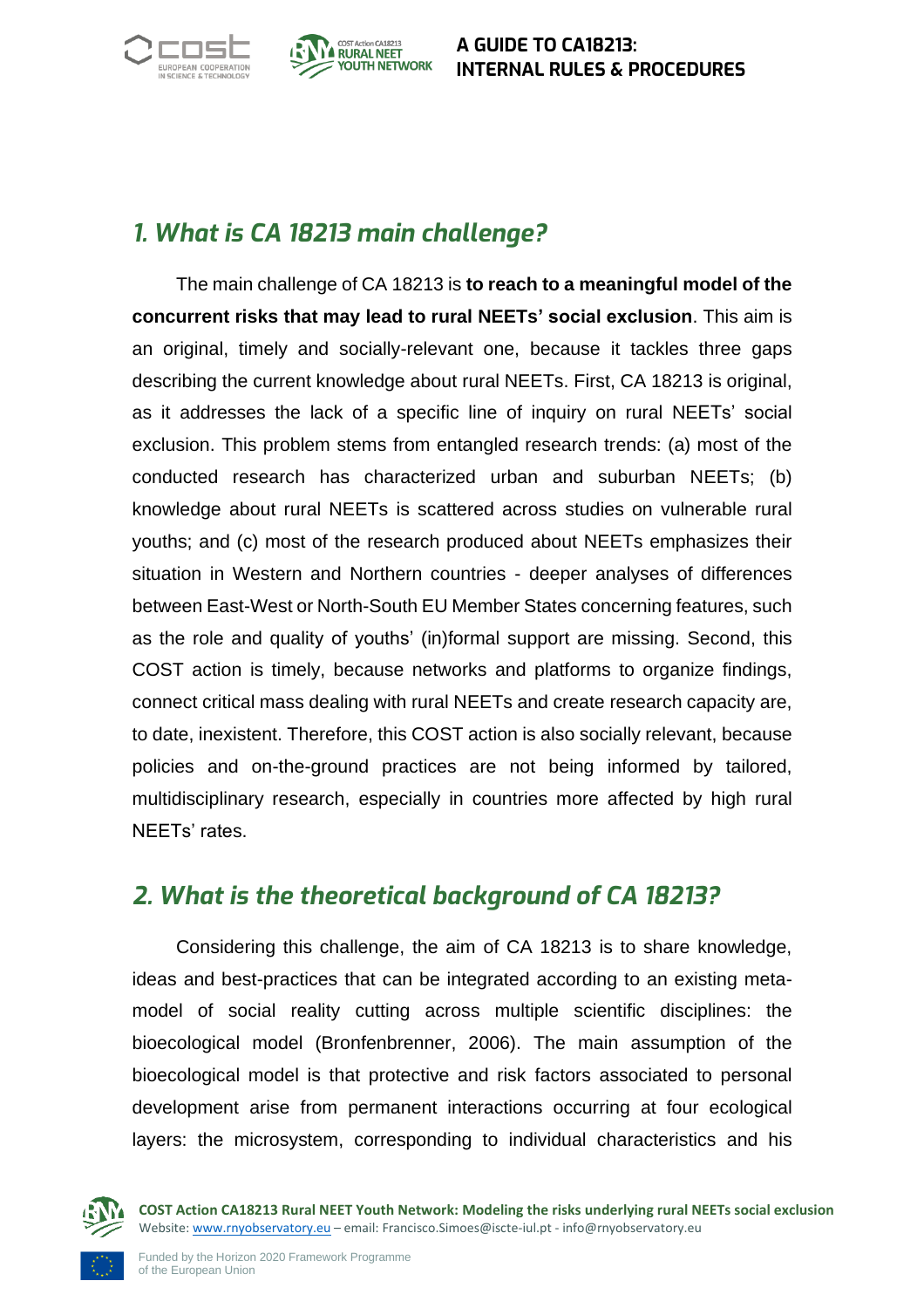



immediate relationships/interactions; the exosystem, which conveys all informal groups of support (e.g. with parents and friends); the mesosystem, covering the interactions with organizations providing formal support to individuals; and the macrosystem, dealing with dominant cultural values in a given space/time. Using this model as a framework will clarify how rural NEETs' profile and developmental trajectories (microsystem), informal support (exosystem) and formal support (mesosystem) contribute to (or prevent) their social exclusion, in the present socio-historical context (macro-system).

## <span id="page-8-0"></span>*3. How can different scientific backgrounds and expertise be brought forward in CA 18213?*

Considering that it is a meta-model of personal development cutting across different levels of reality, **the bioecological model facilitates the integration of very distinct scientific contributions,** whether they come from social sciences, economics or agriculture research, among others. To bring forward and aggregate these contributions into a conceptual model, the Action runs based on 5 WGs: WG1 - Rural NEETs social networks and social inclusion; WG 2 - Rural NEETs and formal and non-formal education; WG 3 - employment & employment services in rural areas; WG4 - Rural NEETs & sustainability; WG 5 - Metamodel of risks and protective factors for rural NEETs. The connections between the meta-model that drives CA 18213, the WGs, networking tools and required scientific expertise and deliverables are illustrated in an organic diagram of CA 18213, based on a potential thematic priority (Figure 1):

According to Figure 1 example, employment & employment services in rural areas was proposed and accepted as a WG priority (WG3). Networking tools are shaped by that priority. For instance, an annual conference was dedicated to that theme, as well as an STSM call and one ITC grant call. This theme requires that networking tools are managed by a certain kind of expertise (e.g. economics). The alignment between thematic priorities, networking tools and task management based on adequate expertise will result in certain deliverables (e.g. one policy-brief) which will reflect the Action work regarding this specific topic.

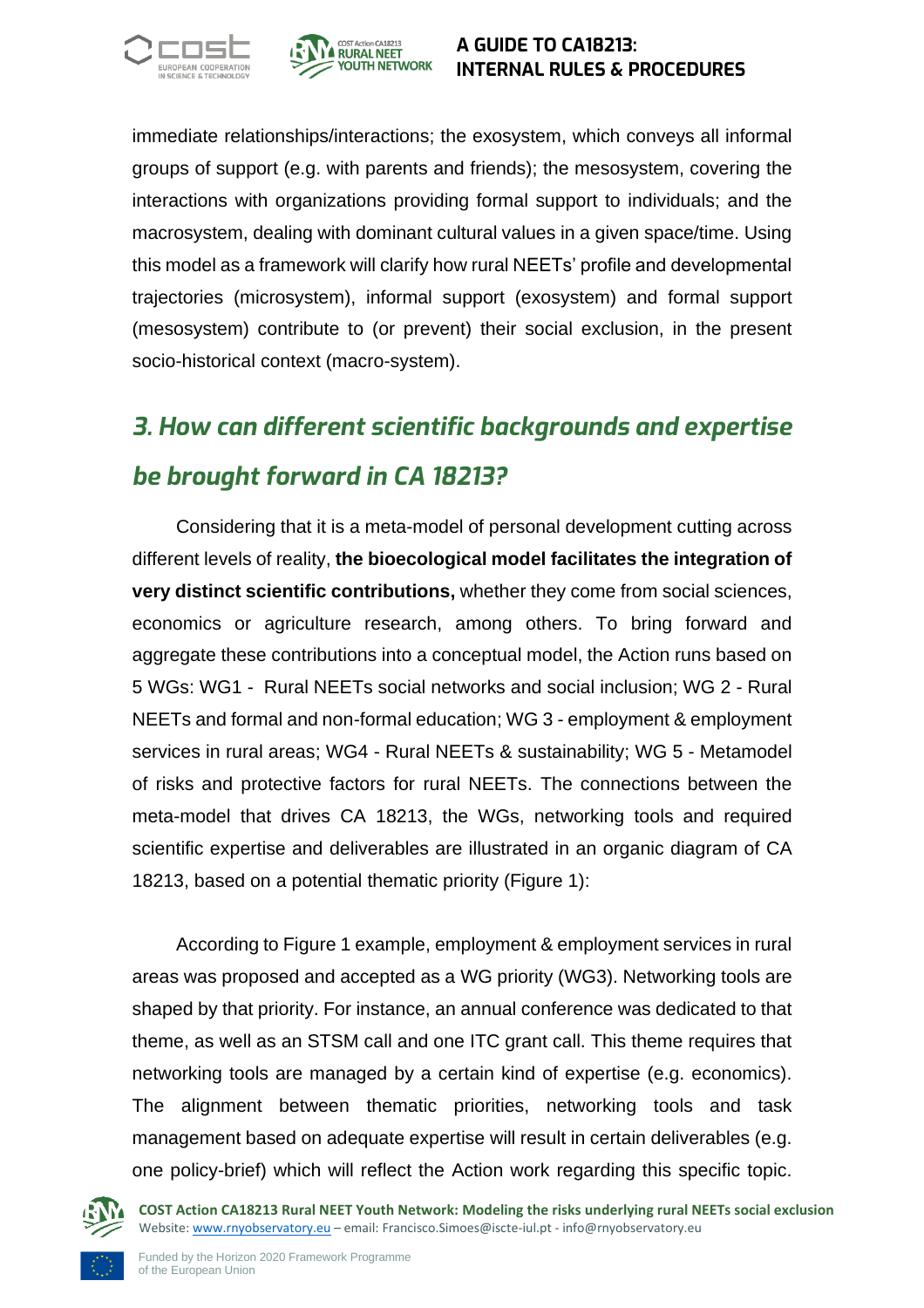



Another WG topic or priority would result in a specific organic diagram, aligning theory with networking tools, scientific expertise and deliverables once again. Thus, **WG topics and priorities are nodal points of CA 18213 action that reflect the different levels of the biecological model**.



**Figure 1. Organic diagram:** Connections between CA 18213 driving meta-model and WG priorities, networking tools, required scientific expertise and deliverables

**Notes:** Macrosystem: refers to culture, laws, values, customs, traditions; Exosystem: layer of larger institutions such as employment services, educational systems, economic systems and sectors, social services; Mesosystem: involves all informal systems with which the individual is involved (e.g. family, friends); Microsystem: includes the individuals characteristics and the interactions/relationships with systems at the mesosystem level.

COST guiding principles are observed across the way for each WG set by the Action. The interactions between the theoretical background, WGs and the implementation of networking tools will generate different needs in terms of scientific expertise, stakeholders involvement, ECI contributions or geographical focuses (in aspects such as organization of activities or systematic analysis of intervention or research practices). Altogether, this means that all members will have the chance to be involved in different tasks, with a particular emphasis on

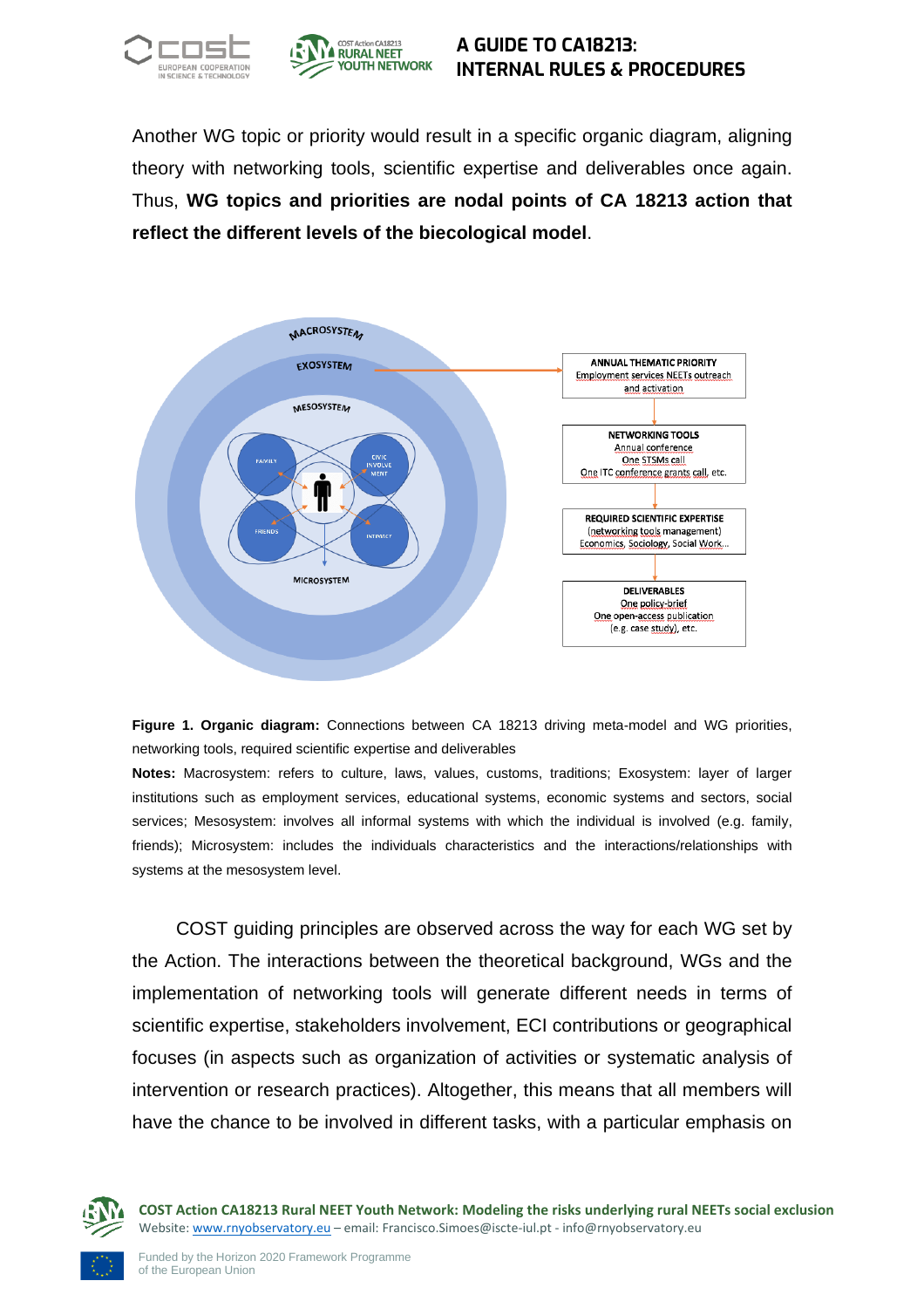



the involvement of ECI and ITC members in general management of the Action or managing different decisions and networking tools.

## <span id="page-10-0"></span>*4. What are the guiding ethical standards in CA 18213?*

To address its main challenge CA 18213 adheres to four basic, fundamental ethical principles:

1. Respect: respect for colleagues, research participants, the ecosystem. All participants will adhere to national and EU legislation to ensure that studied groups of people are treated with full respect for their fundamental rights and dignity.

2. Reliability: in ensuring the quality of work, reflected in the design, the methodology used, the use and analysis of resources. That means that all the activities will meet the scientific standards and will be verifiable and reproducible by CA 18213 participants and other researches.

3. Honesty: in developing, undertaking, reviewing and communicating work in a fair way. CA 18213 partners will carry out their activities independently of pressure from commissioning parties and from political and economic interests. That means that CA 18213 participants may actively engage with different stakeholders but this collaboration will not have any direct or indirect influence on choices made within the Action.

4. Accountability: for the research work from the idea to publication, for its management and organization, for training, supervision and mentoring and for the Action wider impact.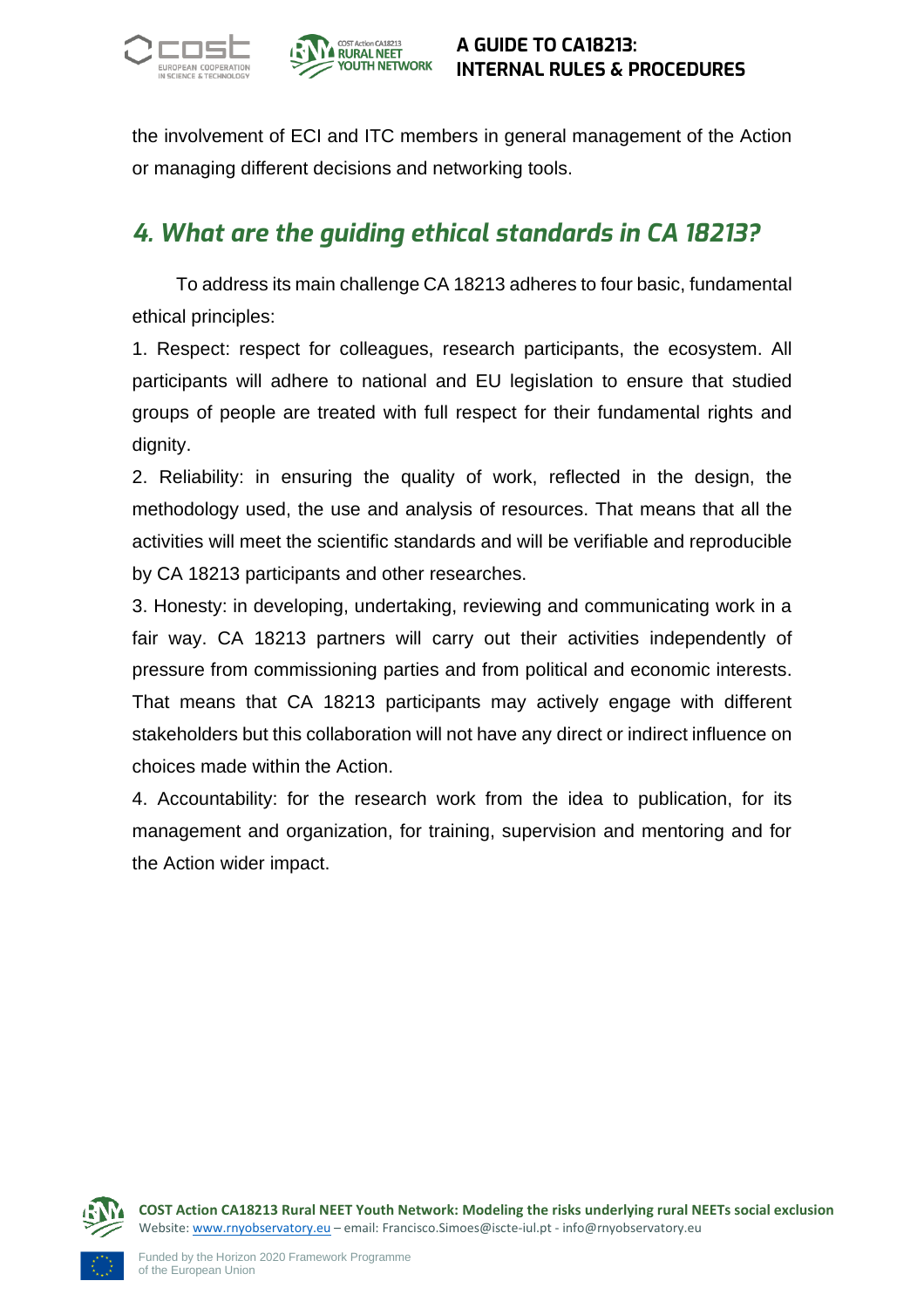





# <span id="page-11-0"></span>**SECTION II CA 18213 RULES & PROCEDURES FOR INTERNAL PROCESSES AND DECISION-MAKING**

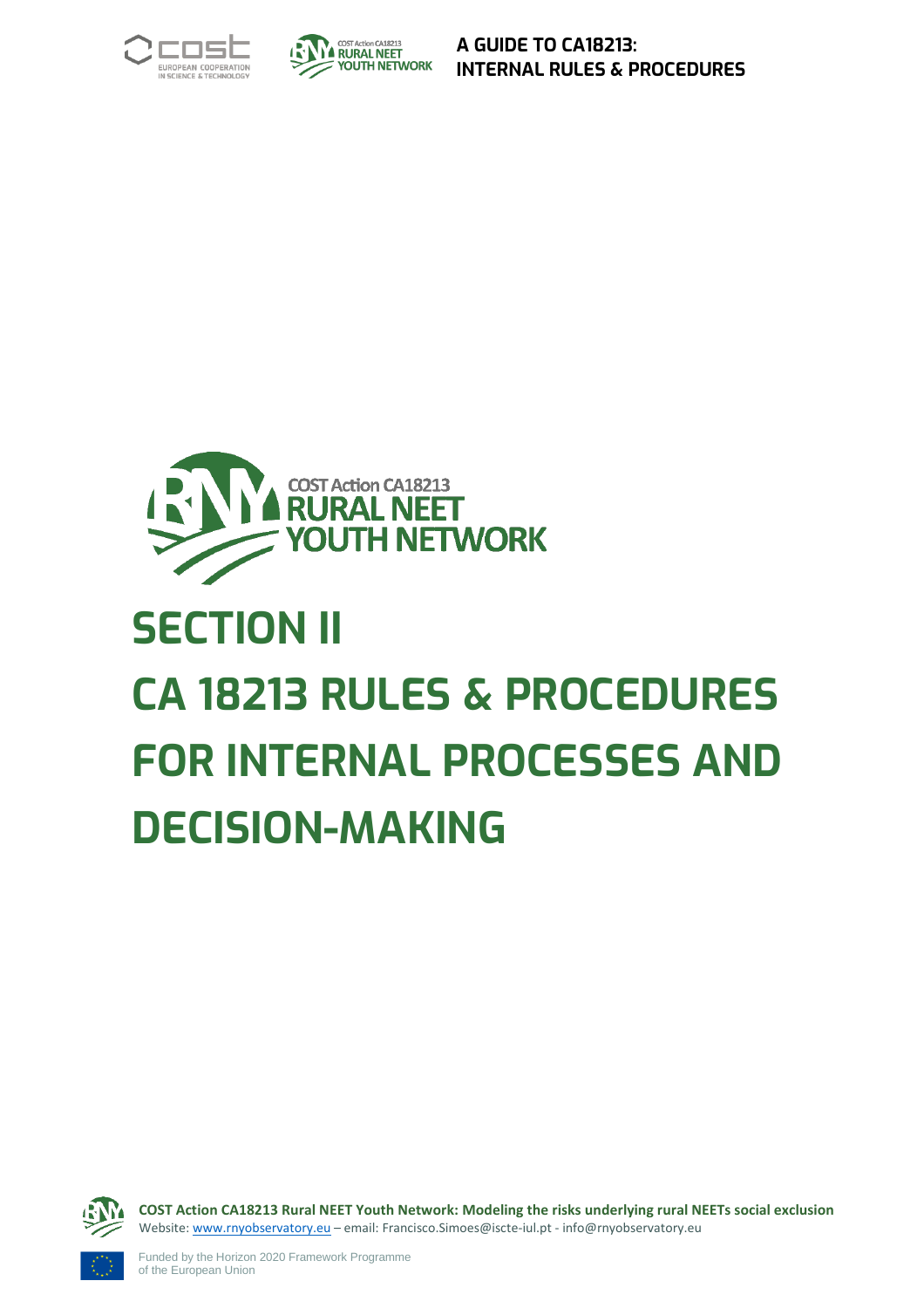

## <span id="page-12-0"></span>*1. MANAGEMENT OF REQUESTS TO JOIN THE ACTION*

**1.1. Key roles:** Science Communication Officer; WG Leaders.

#### **1.2. Background**

COST Actions are open to everyone. COST Action's openness is a powerful feature allowing each Action to widen the expertise and profile of the current participants in a given network. This section CA 18213 covers membership requests management from countries that are not involved yet in the action, as well as requests for WG membership.

#### **1.3. Who are CA 18213 participants?**

Any person being an Action MC member, an Action MC substitute, an Action MC Observer, a WG member or an ad-hoc participant.

**MC members, substitutes and observers** are defined by COST (check COST Vademecum<sup>1</sup>, Subsection 1.2.).

**WG members** are those applying to the Action to participate in one of its WG. These can be MC members or other candidates who only wish to participate in a specific WG. In CA 18213 they are allocated to only one Working Group, according to their request, expertise and membership request procedures (see points 1.4. to 1.6).

**Ad-hoc participants** are those who are invited by CA 18213 to participate in one specific activity or event, or those registering for an event on their own (e.g. conference) while not having any kind of affiliation with the Action.

<sup>1</sup> For the latest version of the Vademecum, please follow the link: https://www.cost.eu/funding/how-to-getfunding/documents-guidelines/

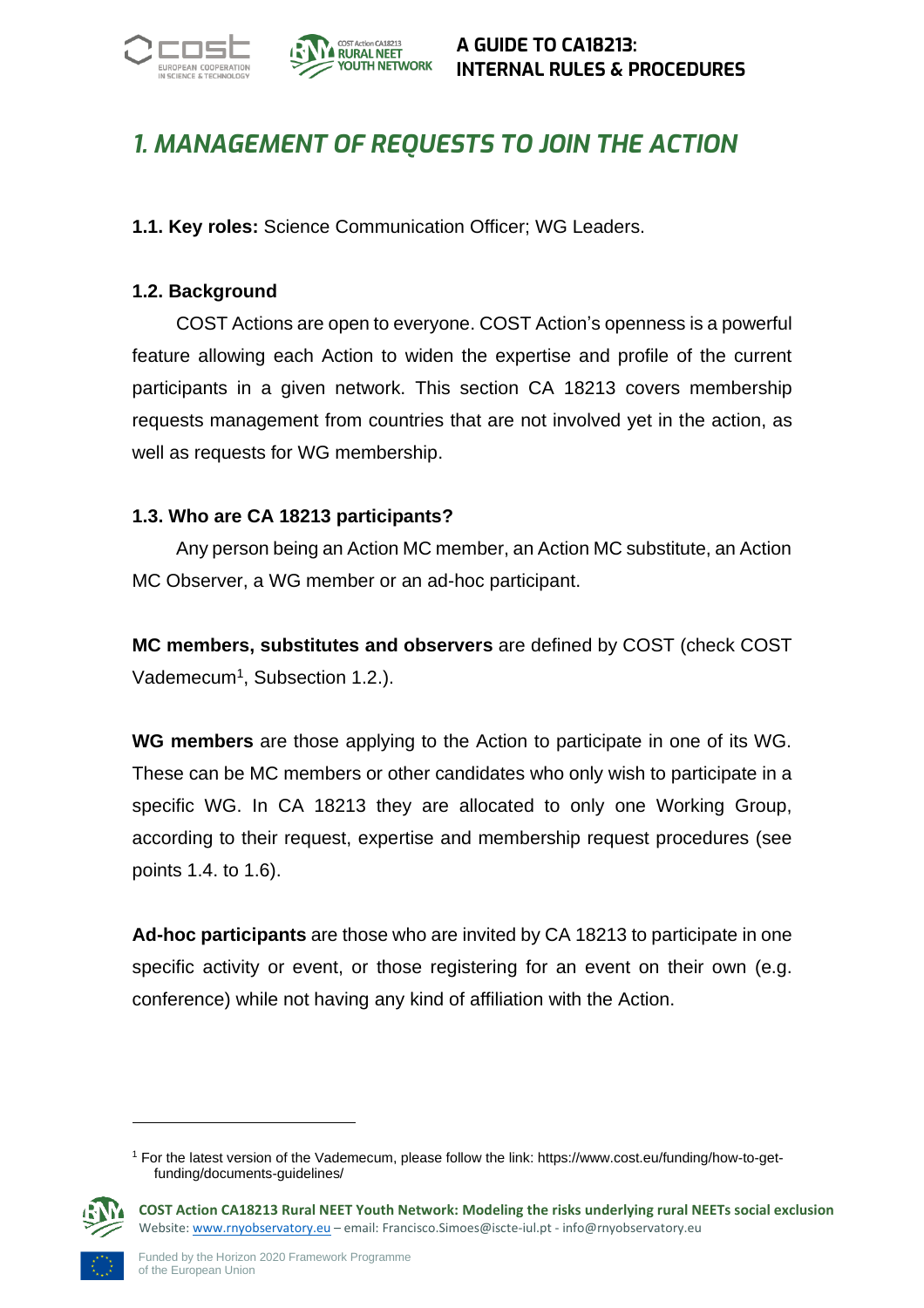



Ad-hoc members can be from any COST Full member country, COST Cooperating Member (Israel) or COST Partner Member that has accepted and signed the Action Memorandum of Understanding (MoU) where the Action objectives are described.

#### **1.4. Who can participate?**

Researchers, technicians, scholars or other stakeholders affiliated to universities, research centers, NGO's or public entities (at decision-making or service deliverance level) or companies relevant for the Action that are located in a COST Full or Cooperating Member may participate in CA 18213 once their respective country has accepted the MoU. They can equally participate coming from Action MC Observers, from Partner Country Members, from Approved Institutions of non-COST Countries, and from other Specific Organizations.

#### **1.5. How to participate?**

To express his/her interest in joining RNYN as a WG member, the candidate must fill in the RNYN participation form, expressing his/her motivations and ticking the WG which are is aligned with his/her expertise.

Each submitted form will generate an email that is sent to the correspondent WG Leader.

Afterwards, the WG management team (meaning the WG leader and viceleader) assesses the proposal based on the agreed criteria for accepting or not accepting the candidate (see point 1.6. of this section).

The WG management team has a maximum of 10 days to vote for the membership proposal, in their section of the CA 18213 Forum.

A final decision on acceptance/non-acceptance is based on a simple majority of the votes.

The core group is monthly informed of new results in the WG report.

**Important note:** If a candidate is from a COST Full or Cooperating Member which is not participating in the CA 18213, then the interested potential participant should contact the COST National Coordinator (CNC). In the case of new entering countries, the MC will assess its inclusion through a voting procedure initiated by the Vice-Chair.

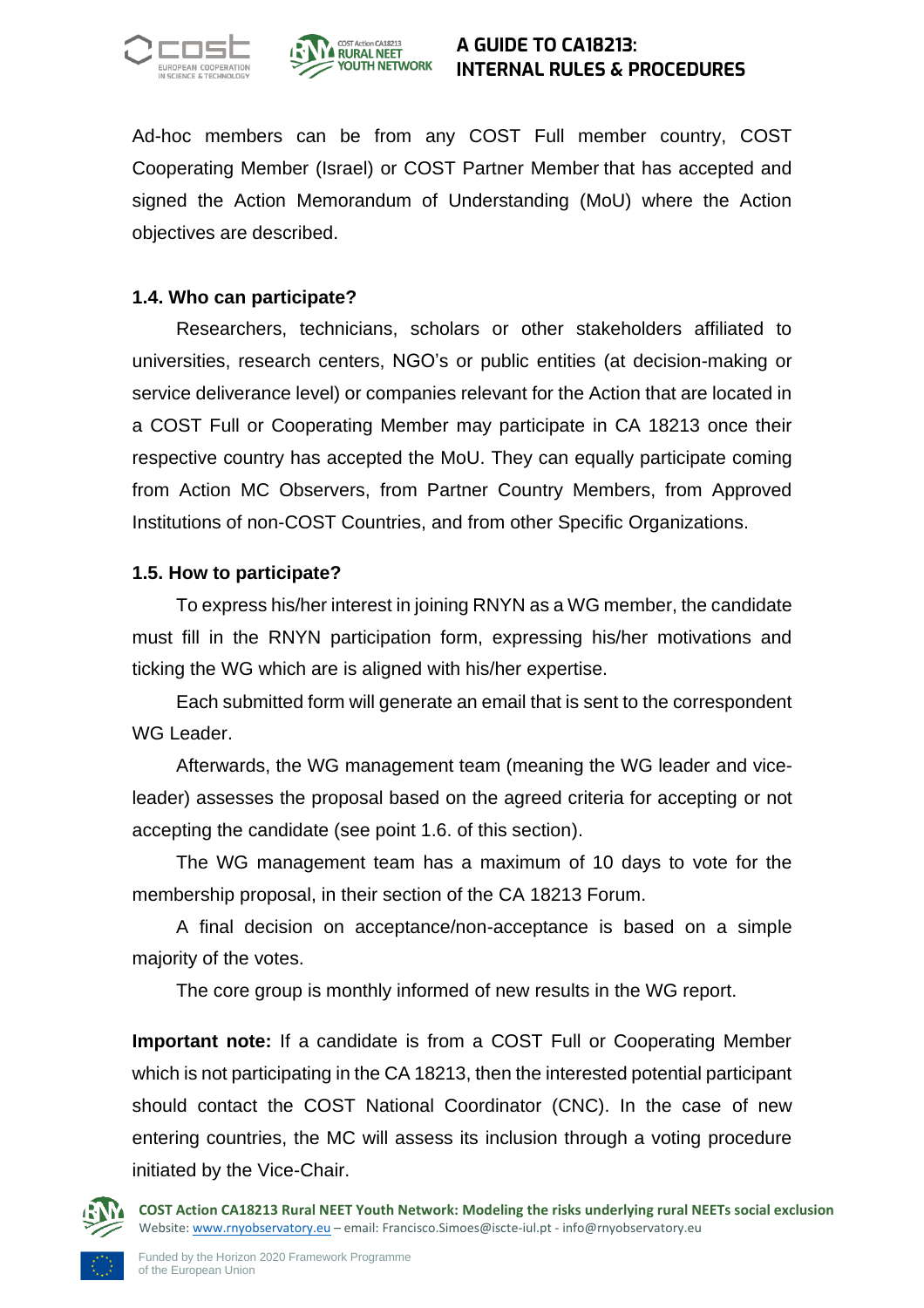



#### **1.6. What are the criteria for accepting membership in CA 18213?**

- To be part of a COST Full or Cooperating member;
- To have an institutional background aligned with WG participant definition;
- To have a scientific background in one of the following areas: economics, sociology, psychology, public policies, geography, agriculture/rural development;
- To express a clear motivation regarding at least one of RNYNs WGs (in terms of goals, outcomes and deliverables in which the candidate wants to take part and what contributions he/she can make at this level).

## **1.7. How are the Action members informed of new memberships in CA 18213?**

New additions to the Action are announced through: (a) e-COST, through a message from the Chair of the Action; and (b) in the internal forum.

#### **1.8. How is the withdrawal from members of CA 18213 managed?**

If for any reasons, one of the members decides to leave the project, he or she must inform the Chair by email. The Chair will inform the Core Group of members withdrawal, through the Action Forum. When informing the Core Group of that outcome, the Chair makes a recommendation on whether to search or not for new members from that particular country.

In addition, if any deviation from COST rules by one member is found by the Chair, the Vice-Chair or any other member, COST Association will be informed. All the necessary procedures will then be put in place, following a case-by-case approach, in coordination with COST Association and according to COST rules.

#### **1.9. More info on membership rules and procedures**

• Please check COST Vademecum (Subsection 1.2., p. 9 and 10).

## <span id="page-14-0"></span>*2.PLANNING INTERNATIONAL COOPERATION*

<span id="page-14-1"></span>**2.1. Key roles:** Chair, Vice-Chair, WG Leaders; Core Group.

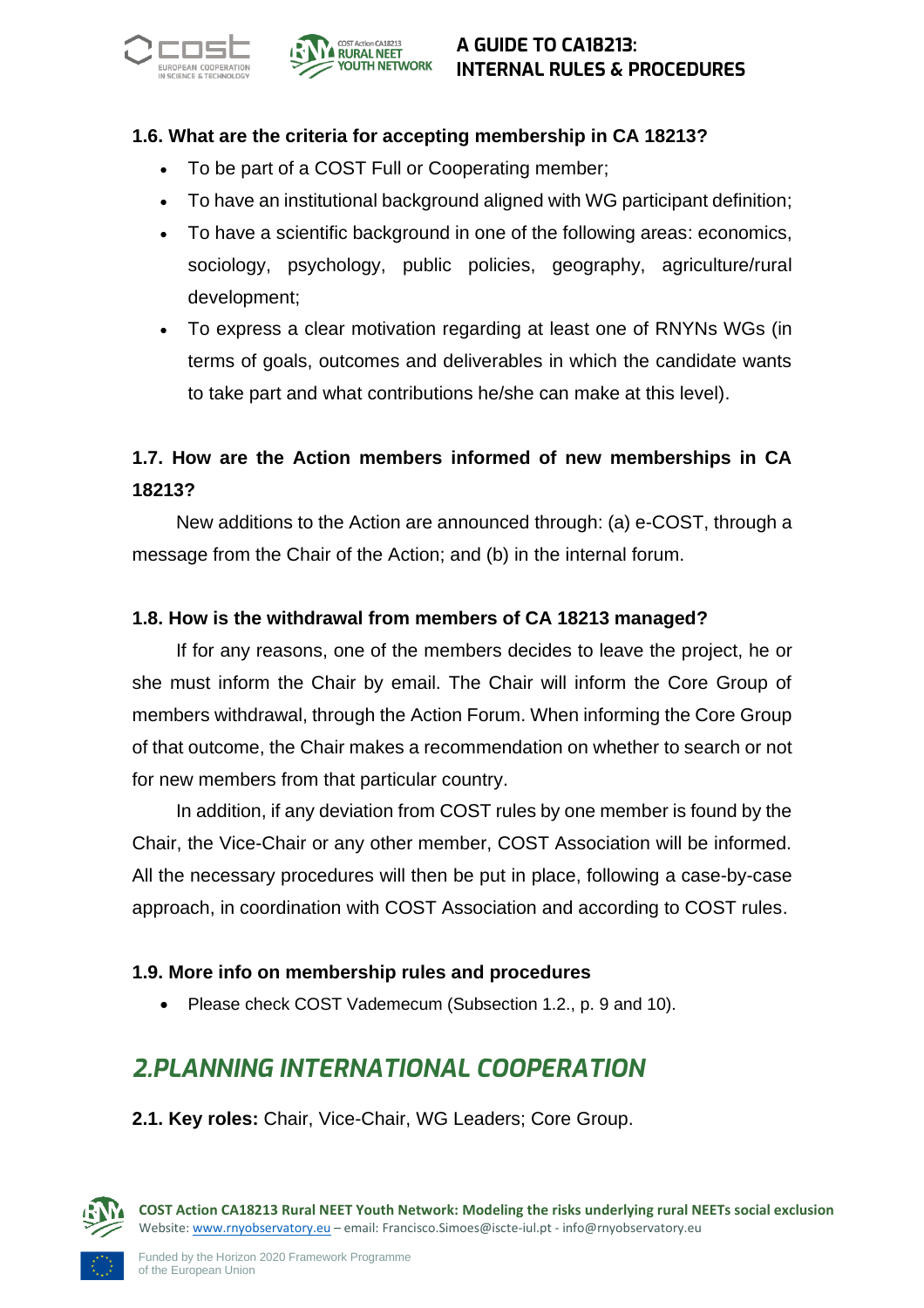



#### <span id="page-15-0"></span>**2.2. Background**

International cooperation in COST actions focuses on spreading collaboration between action members beyond the boundaries of COST member countries. This means that COST actions are encouraged to involve participants from NNC (Near Neighbor Countries) or IPC (International Partner Countries). Planning international cooperation can also be understood in terms of streaming the Action's networking and deliverables, by identifying on-going research or networking projects or international scientific societies who might overlap CA 18213 main topics.

#### <span id="page-15-1"></span>**2.3. What is the strategy to uphold CA 18213 international cooperation?**

The Chair and Vice-chair present and update regularly a list of on-going international research and networking initiatives or institutions that might parallel or have connections with CA 18213. The overlapping points with CA 18213 should be diverse and cut across the levels of the theoretical meta-model inspiring the Action (check Section 1). This means that potential cooperation must be contextualized in terms of different scientific expertise. This list includes:

- Other running COST actions;
- On-going projects of Horizon 2020;
- On-going projects of the Erasmus + framework;
- Youth council initiatives;
- INTERREG;
- FEDER;
- Leader Program;
- International scientific societies activities;
- Other relevant initiatives or institutions.

## <span id="page-15-2"></span>**2.4. How is the list of international research and networking initiatives managed and updated in CA 18213?**

The list of international research and networking initiatives is managed on an on-going basis. The list is permanently available in the external website of the CA 18213. All members can suggest additions to the list at any-time, by

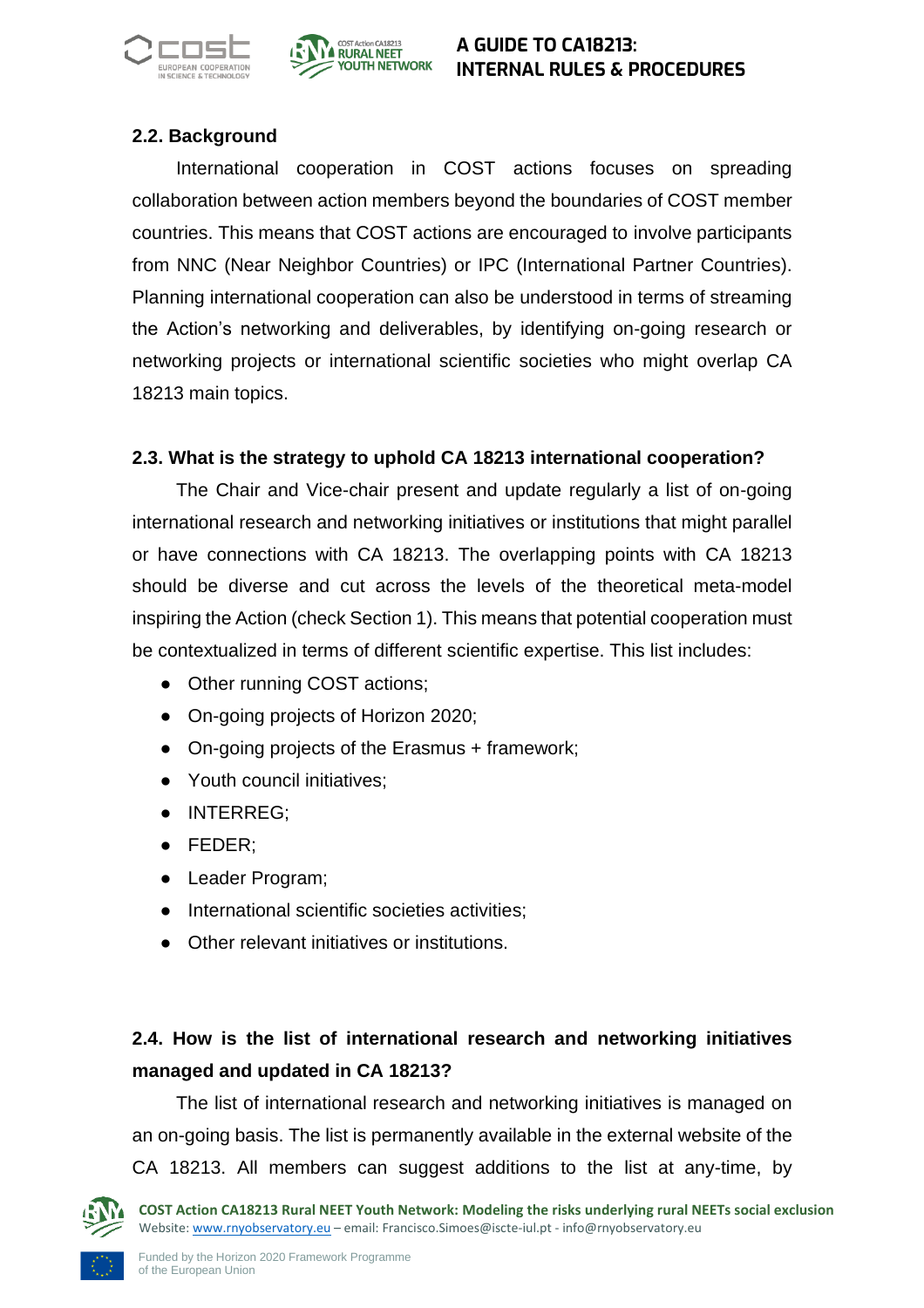



contacting the Vice-Chair, as long as the proposals have an international scope and an added-value for the WGs. The list might also include external requests of collaboration made by international initiatives or organizations interested in collaborating with CA 18213 members. When the work and budget plan are discussed for a given grant period, the MC Chair and Vice-Chair: (a) propose to tasks managers (e.g. STSM coordinator) the most suitable initiatives or institutions to be involved in the development of a given COST networking tool; and (b) establish contacts to negotiate ways of collaboration with these initiatives to achieve the fulfillment of CA 18213 deliverables, using COST tools.

#### <span id="page-16-0"></span>**2.5. How to involve IPC/NNC?**

The involvement of IPC and NNC is assessed on a case-by-case basis. Requests of candidates from these countries to participate can be submitted at any time. The WG leaders receives these proposals. From then on, the same procedure described in point 1.3. for membership collection and assessment is followed. The members are informed of new IPC and NNC members according to the same procedures described in point 1.7.

## <span id="page-16-1"></span>*3.INTERNAL COMMUNICATION*

<span id="page-16-2"></span>**3.1. Key roles:** Science Communication Manager; WG communication managers; WG leaders; WG activities leaders.

#### <span id="page-16-3"></span>**3.2. Background**

This section describes how the main internal communication procedures are set up. Internal communication procedures must guarantee that all members have the same level of access to the most relevant information about the action progresses and needs. In general, internal communication offers a continuous update about: (a) the progress of the different WGs; (b) upcoming opportunities of the planned networking tools; (c) surveys, for discussions and exchange of

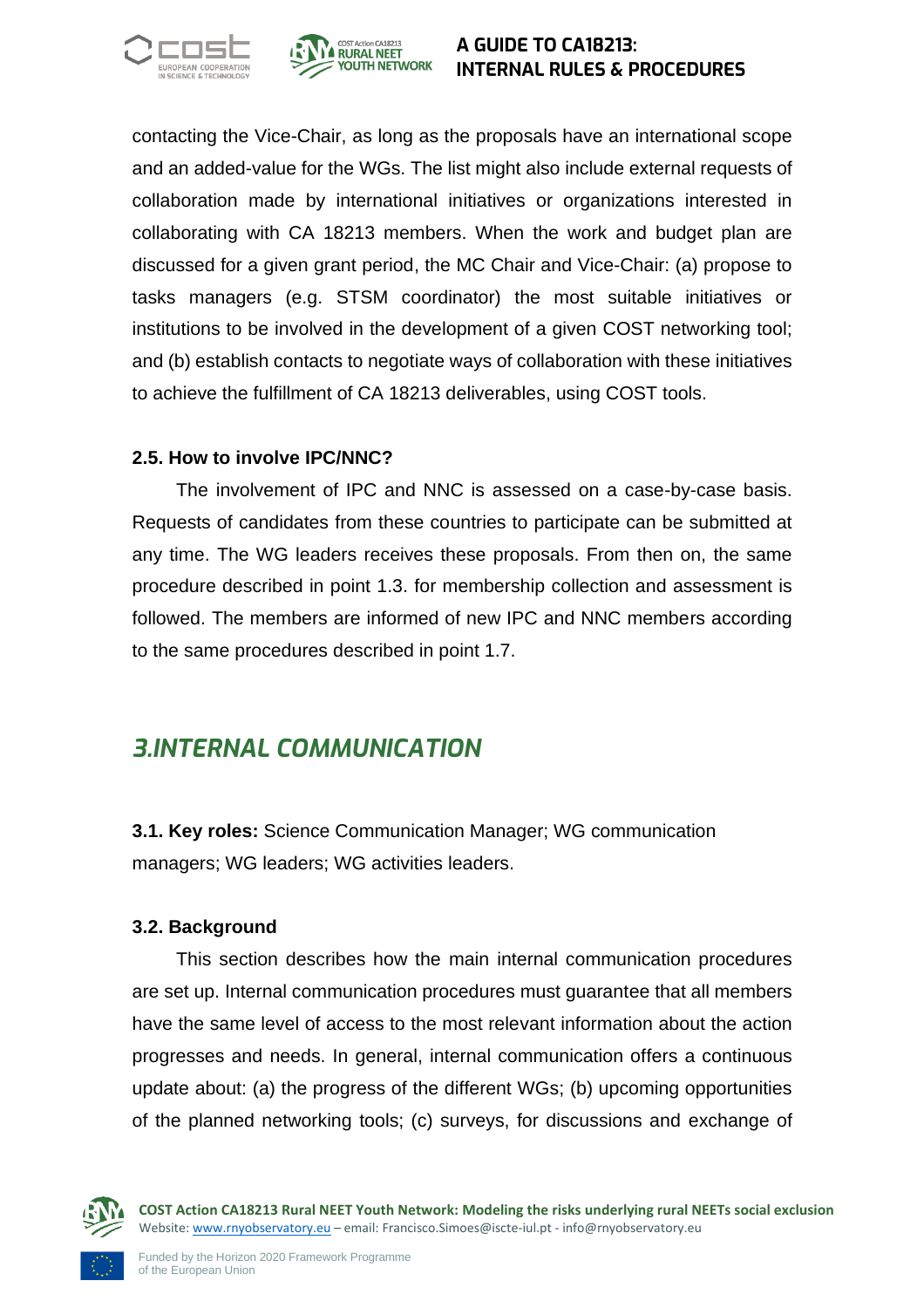



relevant news, like jobs, conferences, etc.; and (d) news about the Action deliverables and achievements.

#### <span id="page-17-0"></span>**3.3. What tools are used to facilitate CA 18213 internal communication?**

To fulfill internal communication goals mentioned in point 3.2., CA 18213 uses the following tools:

(1) Internal communication recommendations guide: An extended document developed by the core group with the recommendations of how to conduct all the internal communications is available to all members and Working Groups on the Action website.

(2) Internal website: an internal website where the results of the different Working Groups can be published and shared is available. All the tasks, documents and research outputs of the Action are made available in only one place, to ensure that all members participate in the objectives of the Action.

The Internal website structure includes:

- Members profiles (Extended version)
- Calls: for internal tasks
- Forum
- WG Tools
- Documentation
- Campus
- Album
- Surveys
- FAQ
- Newsletter

(3) Action public newsletter: a digest newsletter to make a summary of the Action progress will ensure the dissemination purposes are met. It will be send using a newsletter tool utility associated to the website, so that all members are duly informed.

## <span id="page-17-1"></span>**3.4. How is information gathered to be spread by members of CA 18213 on a regular basis?**

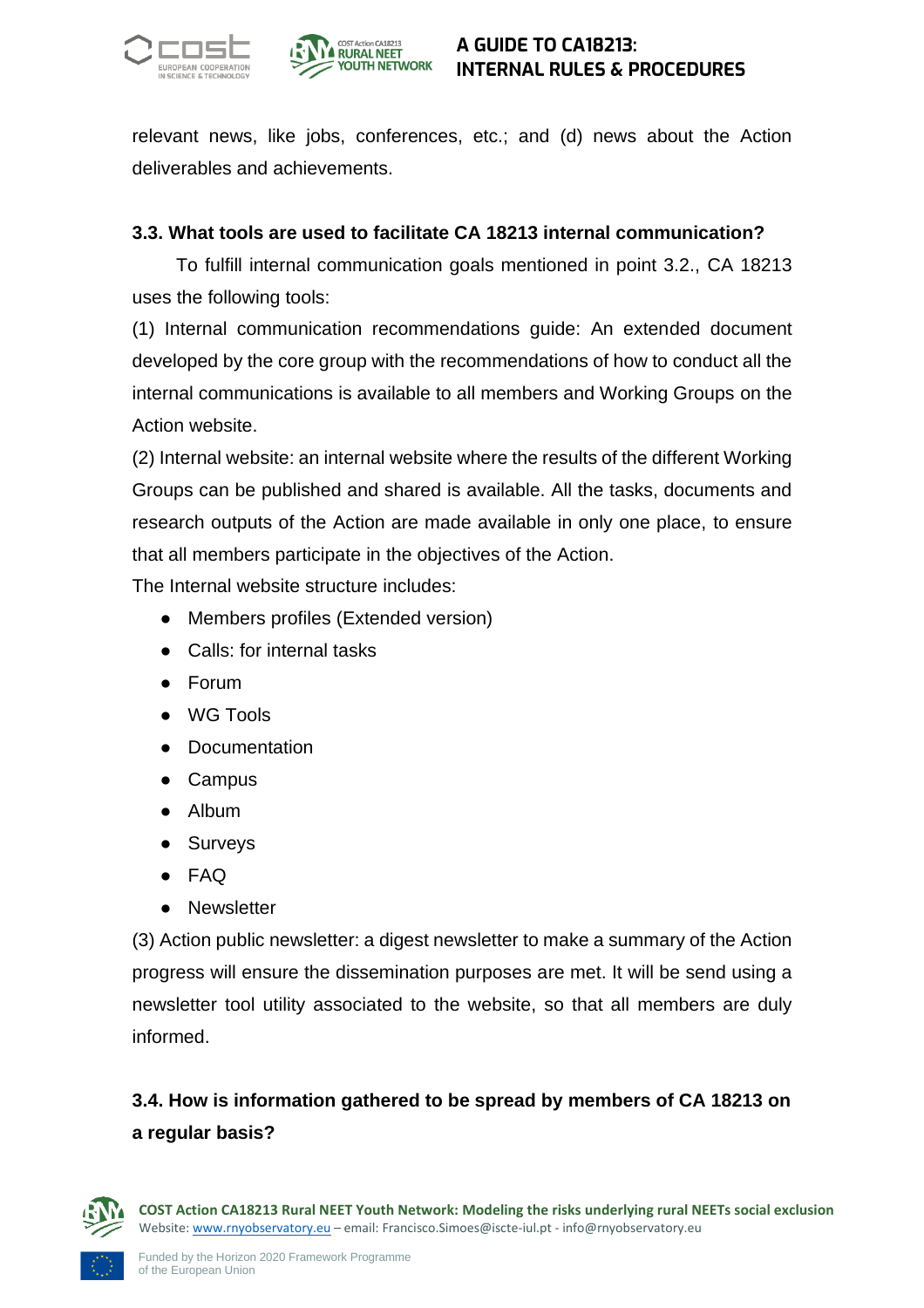



The general idea of the internal communication process is to provide a unique place where a member can find all the internal communications that can be delivered. Below, the different tools and main procedures for CA 18213 communication are described.

- Internal WGs communications: the members should participate and post their opinions, conclusion, research, etc, in the internal forum of the WG. The leader of the WG must post a topic for discussion in the forum that needs to be addressed and all members will discuss it openly.
- WGs coordination and tracing: the leaders of WGs report the progresses of the tasks that are scheduled on a monthly-basis in the core group forum, using a pre-prepared Wiki form. The core group discusses in this forum all the issues related with, for example, overtake or delaying tasks, preparing new objectives and works, discussing the most suitable formats to make a public document with the research, etc.
- Dissemination of WG documents: when a task of a WG is prepared, a dissemination plan is also developed for the outputs. This plan is discussed between the WG leader and vice-leader and the core group. Altogether, they prepare the format of the documents, the spreading plan, etc.
- Core group communication: the core group has a specific forum only accessible to its members. This forum is used instead of the mail to ensure that the members of this group can find all the communications in one place.
- One to one communication: internal messaging system in the website that allows one to one communication between members is available. The communication is received in the email but the members are able to trace the conversation in the private member website, only accessible to the members.
- Ad-hoc WG Internet tools: specific tools can also be made available on a case-by-case basis, depending on the nature of each task. For example, to collect national data surveys into a common survey, a specific tool can be created to ensure the integrity of the data, the comparable measures,

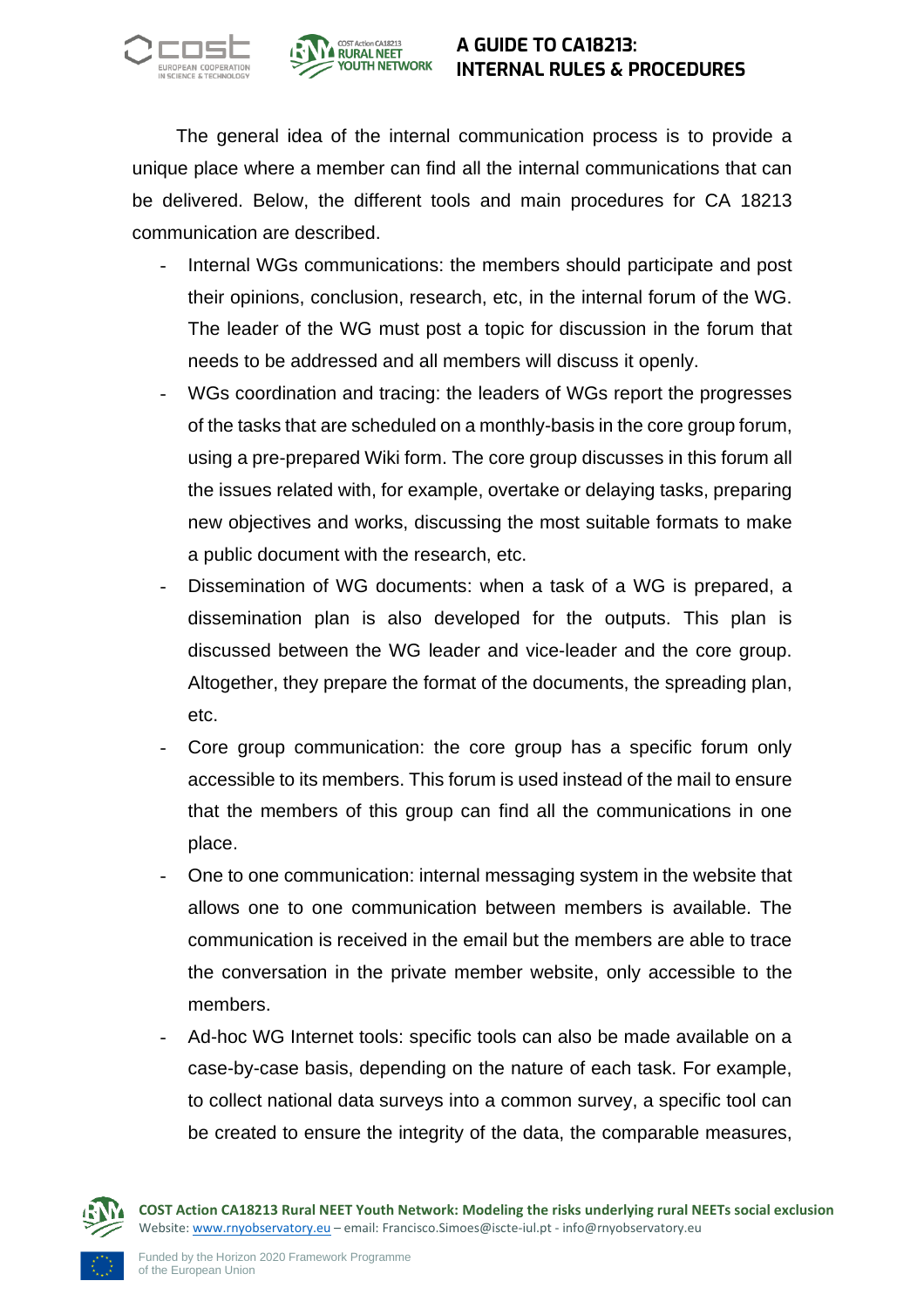



etc. and to simplify as much as possible the treatment and collection data of all members.

## <span id="page-19-0"></span>**3.5. What are the most appropriate tools for spreading each type of information?**

|                          | Internal forum          | <b>Mailing list</b> | <b>Website and</b>      | Other |
|--------------------------|-------------------------|---------------------|-------------------------|-------|
|                          |                         | (ad-hoc)            | social media            |       |
| <b>Action conference</b> | X                       | X                   | X                       |       |
| or workshop              |                         |                     |                         |       |
| <b>WG meeting</b>        | X                       |                     | X                       |       |
| <b>Call for STSM</b>     | X                       |                     | X                       |       |
| <b>Call for ITC CG</b>   | $\overline{\mathsf{x}}$ |                     | $\overline{\mathsf{x}}$ |       |
| Call for trainees in     | X                       | X                   | X                       |       |
| training schools         |                         |                     |                         |       |
| Jobs openings            | X                       |                     | X                       |       |
| <b>Writing joint</b>     | X                       |                     |                         |       |
| documents                |                         |                     |                         |       |
| Announcement of          | X                       | X                   | X                       |       |
| conferences              |                         |                     |                         |       |
| <b>Surveys</b>           | X                       |                     | X                       | X     |
| Progress of the          | X                       |                     | X                       |       |
| action/News and          |                         |                     |                         |       |
| deliverables             |                         |                     |                         |       |
| Database with            |                         |                     | X                       |       |
| participants             |                         |                     |                         |       |
| expertise                |                         |                     |                         |       |
| Database of              | X                       |                     | X                       |       |
| available                |                         |                     |                         |       |
| infrastructure           |                         |                     |                         |       |

## <span id="page-19-1"></span>**3.6. How is the process of internal communication continuously assessed in CA 18213?**

Internal communication assessment is considered an on-going process. The process involves: (a) the assessment of internal communication quality, in general; and (b) the assessment of Working Groups and of the dissemination tools implementation (e.g. conferences).

Internal communication quality is assessed each 12 months. This survey is the basis to develop the communication facilitation plan to be delivered on month 48. This survey is created and maintained by the communication team.

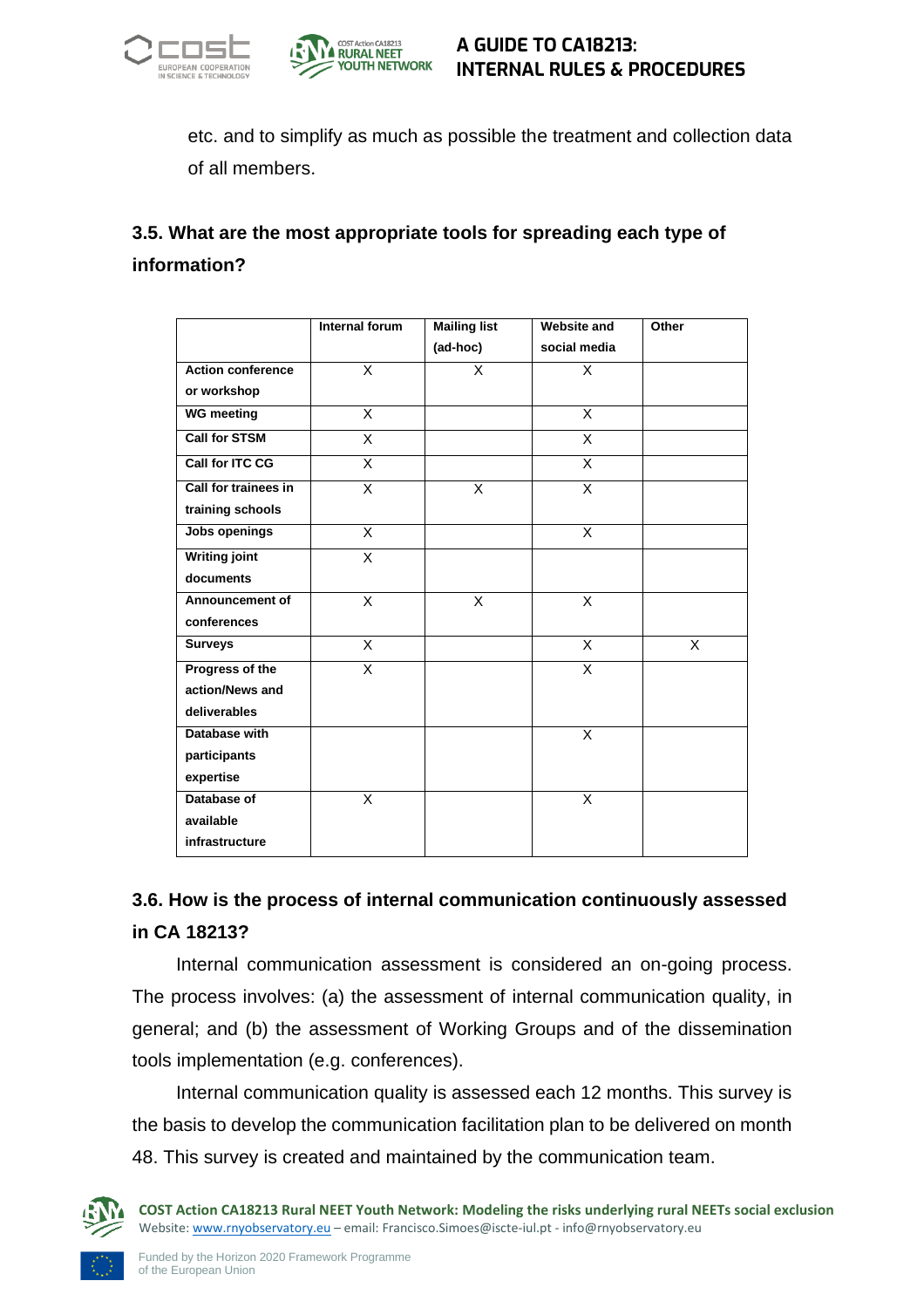



Working Groups activities and all the dissemination tools (different types of meetings, STSMs) are surveyed at the end of each Grant Period.

All the survey models are available on the internal website of the action.

#### <span id="page-20-0"></span>**3.7. More info on internal communication**

- Please check COST Vademecum (Section 10, p. 40 to 44) and the manual "Guidelines for the communication, dissemination and exploitation of COST Action results and outcomes", available at [https://www.cost.eu/wp](https://www.cost.eu/wp-content/uploads/2018/08/guidelines_communicating_exploiting_COSTAction_results_outcomes-1.pdf)[content/uploads/2018/08/guidelines\\_communicating\\_exploiting\\_COSTAction\\_r](https://www.cost.eu/wp-content/uploads/2018/08/guidelines_communicating_exploiting_COSTAction_results_outcomes-1.pdf) [esults\\_outcomes-1.pdf](https://www.cost.eu/wp-content/uploads/2018/08/guidelines_communicating_exploiting_COSTAction_results_outcomes-1.pdf)
- Also check PPT "Communicating your action: How to kit" available at [https://www.cost.eu/wp-content/uploads/2019/05/Communicating-your-COST-](https://www.cost.eu/wp-content/uploads/2019/05/Communicating-your-COST-Action-a-how-to-kit-web.pdf)[Action-a-how-to-kit-web.pdf](https://www.cost.eu/wp-content/uploads/2019/05/Communicating-your-COST-Action-a-how-to-kit-web.pdf)

## <span id="page-20-1"></span>*4. INVITATION AND REIMBURSEMENT FOR ACTION MEETINGS*

<span id="page-20-2"></span>**4.1. Key-roles:** Chair, Vice-Chair; Core Group; WG leaders; Grant Holder Administrative Officer.

#### <span id="page-20-3"></span>**4.2. Background**

COST Actions are open to everyone. This means that there is no limitation to invite participants to any COST Action meeting. However, the possibility to fund different participants is limited by both the COST rules (*Vademecum*), budget constraints as well as by the relevance and level of involvement of members (namely in WG meetings).

In MC meetings, 2 MC members per country are entitled to reimbursement (according to the COST rules) and Core Group meetings are organized for participants in the key leadership positions to meet and coordinate the work to be put forward to the MC. However, for other meetings, the MC is responsible for

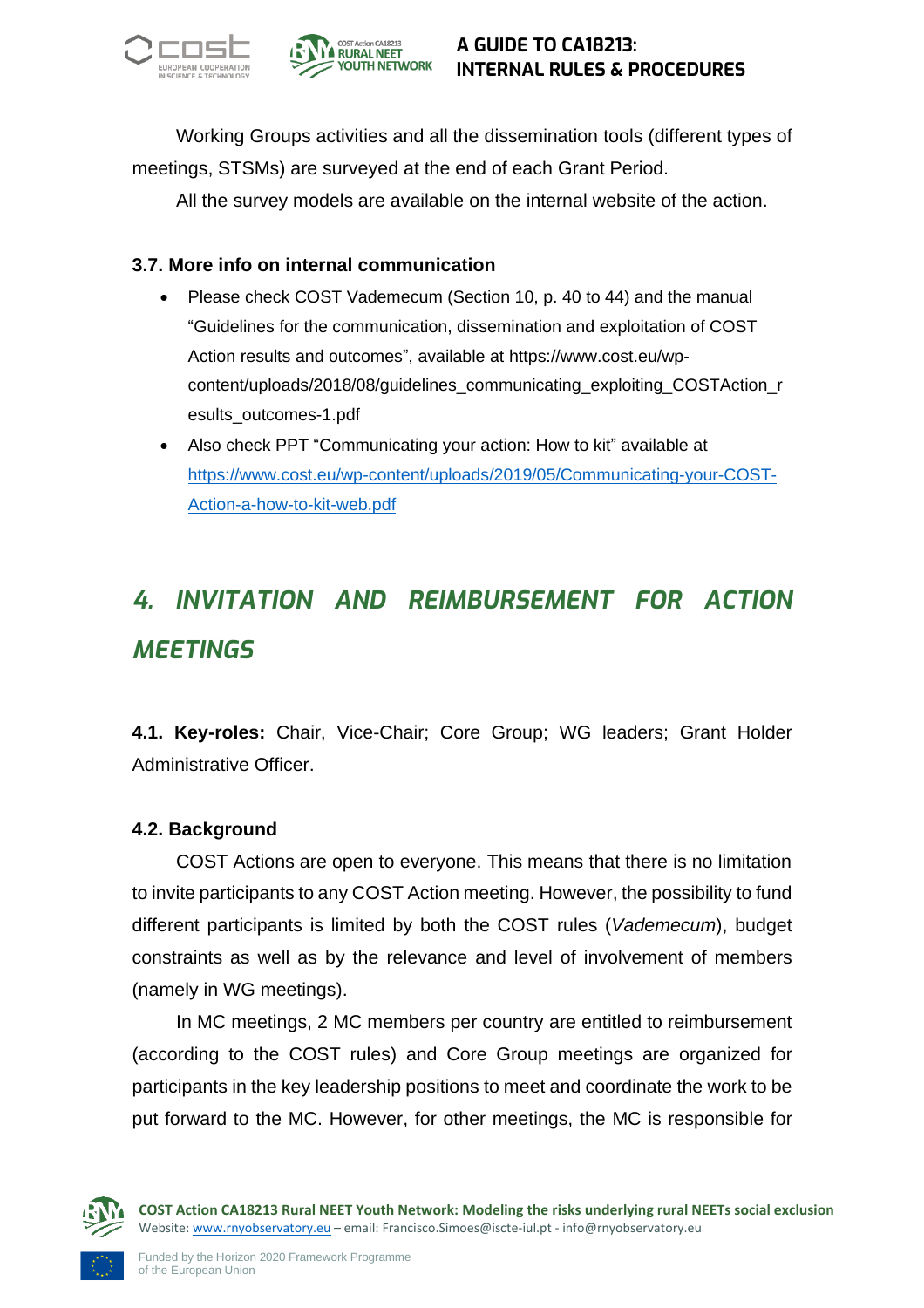



identifying the most appropriate participants to be reimbursed. This section sets rules and procedures for WG meetings as well as for dissemination meetings.

#### <span id="page-21-0"></span>**4.3. CA18213 Action meetings**

#### **4.3.1. WG meetings**

WG meetings will focus on learning, exchanging, planning and setting decisions and procedures to prepare the Action deliverables. These deliverables are defined in CA 18213 MoU. The deliverables content is shaped by WGs thematic scope approved by the MC.

#### **4.3.2. Conferences & Workshops**

Conferences or workshops (whether face-to-face or online) are dissemination and discussion driven meetings dedicated to the exploration of specific topics of relevance for the WGs. Conferences and workshops can include:

- calls for the presentation of papers on those topics; and/or the invitation of experts for talks; and/or
- the invitation of national or international stakeholders (decisionmakers, public service deliverers, NGOs, etc.); and/or
- the invitation of PhD students and ECIs from the country where the conference or workshop takes place.

In the case of conferences, these are open to the wider public, according to room capacity limitations set up by the local organizer. However, the invitation and reimbursement of local/national participants within CA 18213 outside the rules presented in the following point (4.3) is not possible.

## **4.3.3. Who will be invited? And what criteria shall be used for prioritizing who, from the invited participants, shall be reimbursed in CA 18213?**

For reimbursement purposes, the most appropriate criteria are put in place according to the needs associated to each meeting. These criteria are

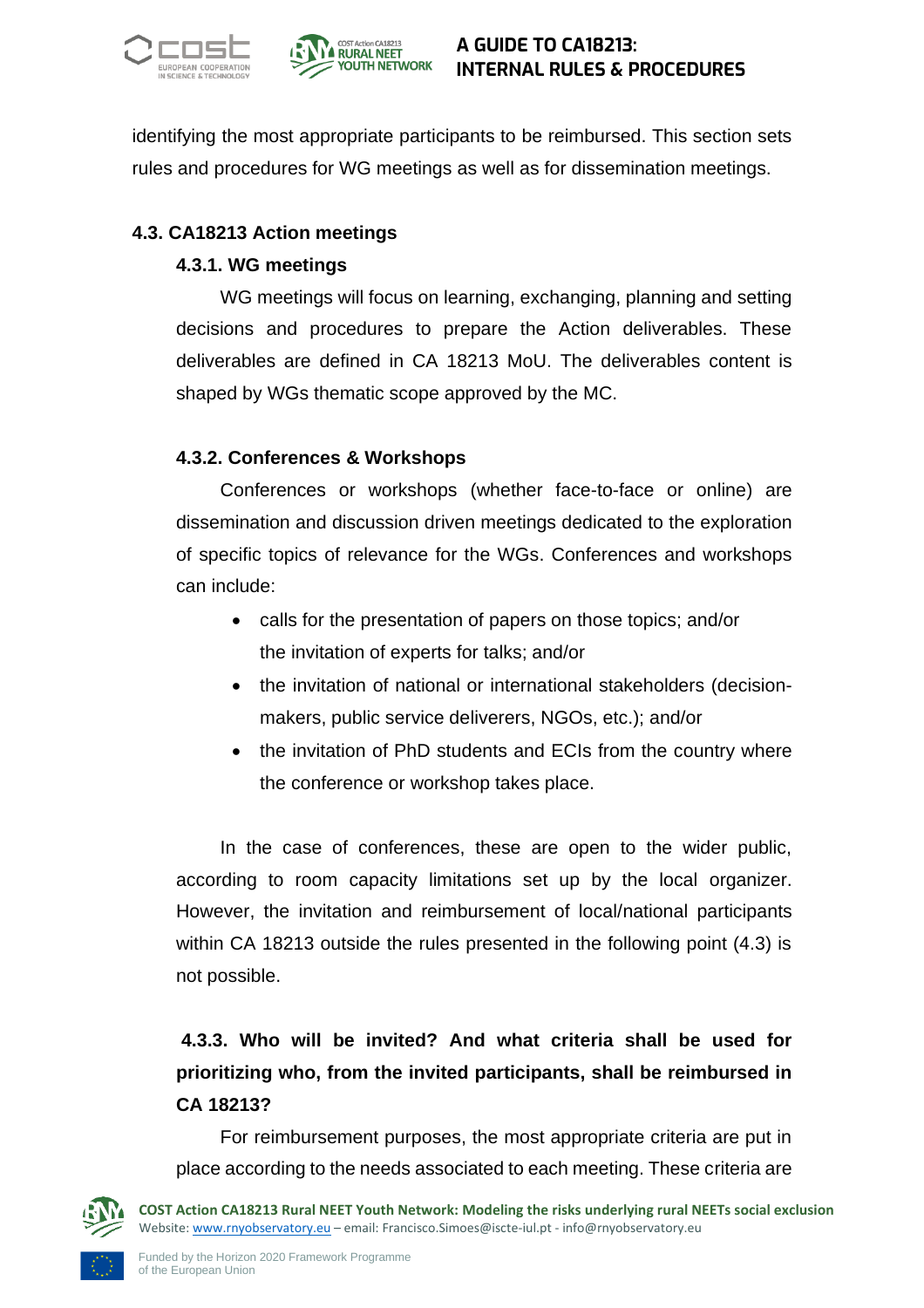



selected from a list to ensure balanced participation. These are presented by level of importance, including:

- **Expertise and relevance:** the invited national members have the required background to prepare the deliverable/objectives of the meeting. Whenever needed, ad-hoc participants from both COST member countries (including the local organizer country), IPC or NNC inside or outside the Action might be invited by the WG leaders based on expertise and learning needs mentioned by the Action members or on relevance, defined here as active involvement in Action tasks. **This criteria prevails over all the remaining criteria**.
- **Country membership:** up to two members from each country are considered for invitation and reimbursement. In some cases, due to budget constraints or issues of relevance, such as those members who are actively involved in developing Action activities, the nature of the meeting, this number may be reduced to only one member, upon suggestion of the WG leaders. In the case of the country responsible for organizing the meeting, all the MC members as well as up to two additional ad-hoc participants may be invited and intitled to reimbursement, if needed;
- **Experience:** the invited members list upholds a good balance between more experienced researchers and ECI;
- **Rotation:** in the case of conferences and workshops, and whenever countries have three or more nominated national members, one given national representative cannot be invited more than two consecutive times, in order to allow all national members to be invited, during the Action duration. However, if a given national member is involved in tasks associated to the development of one Action deliverable, consecutive invitations may be issued.
- **Gender:** the invited members uphold a good gender balance representation;
- **Geographical background:** the invited members have a diverse background, properly ensuring ITC representation as well as East/West or North/South perspectives;

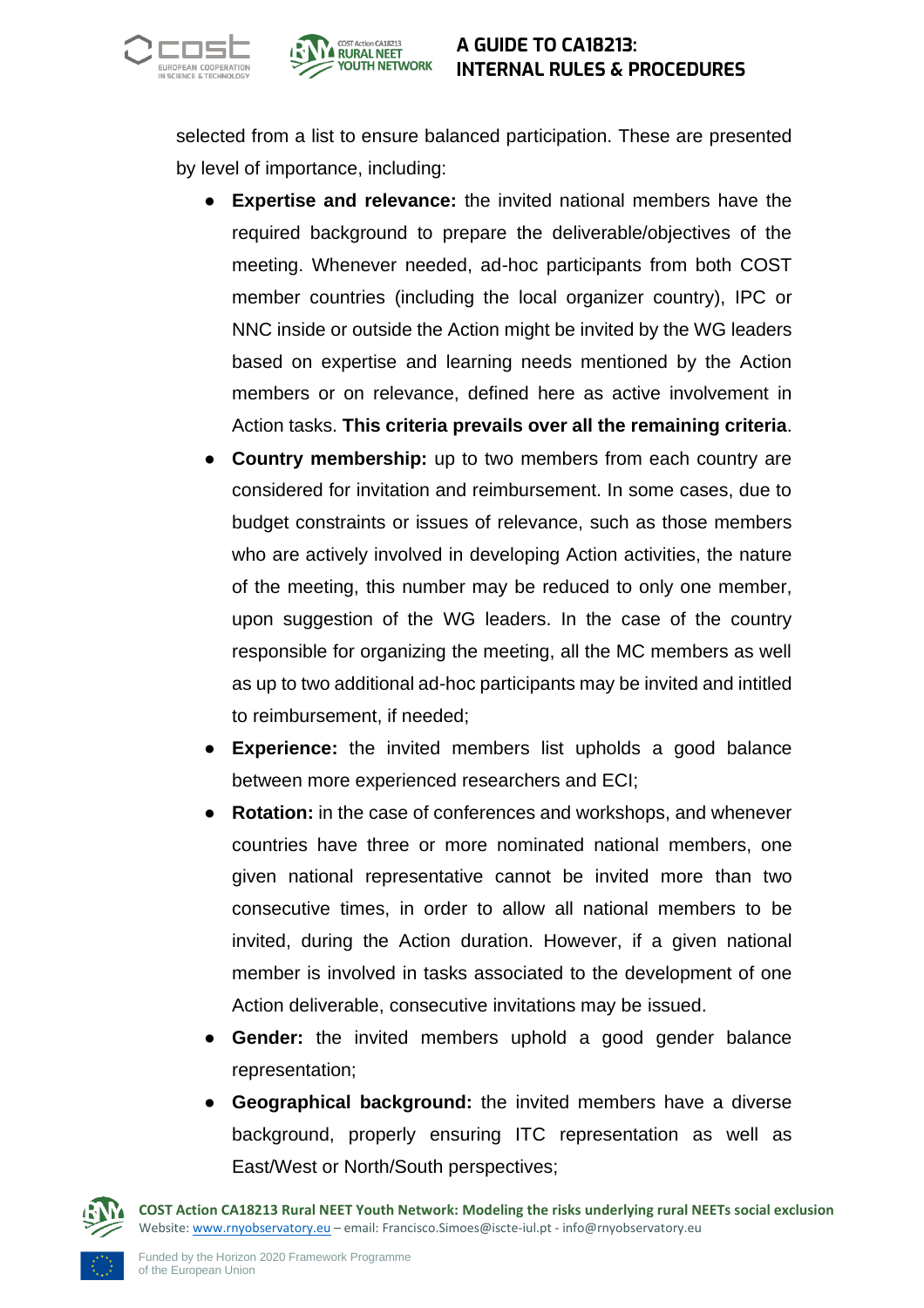



**Importantly, in the case of WG meetings, it is mandatory that members belong to the WG.** 

## **4.4. For each CA 18213 WG meeting, who implements the criteria? i.e. who prepares the list of participants to be reimbursed?**

The preparation of the invitations goes through the following steps:

1.The Chair informs the core group of the number of vacancies available for each country for a given meeting, based on budget availability and requests for validation.

2. Afterwards, the Vice-Chair contacts WG leaders to ask for the name of the national representatives for a given meeting, within the following 7 days. This list is prepared by the WG leaders checking if: (a) all members have a complete e.COST profile; (b) COST rules are met; and (c) the norms and procedures of the Action are met.

3. Afterwards, the list is sent to the Grant Holder Administrative Officer.

4.The Grant Holder Administrative Officer checks if all COST and the Action management rules and procedures have been correctly considered, as well as if the proposal is in line with the budget. If everything is according to the rules and procedures and the budget availability, the invitations are sent by the Grant Holder Administrative Officer through eCOST.

5. If the list does not comply with COST rules, CA 18213 internal rules and procedures for WG invitations or/and with the approved budget availability, the list is sent back to the WG leaders, with guidelines on changes that need to be made.

6.When the list complies with these procedural and budget rules after revisions, the Grant Holder Administrative Officer sends the invitations through eCOST.

#### <span id="page-23-0"></span>**4.5. Dissemination meetings**

## **4.5.1. Which specific conferences CA 18213 targets for disseminating the Action?**

CA 18213 dissemination through dissemination meetings (e.g. conferences) is aligned with the strategy for international cooperation, described

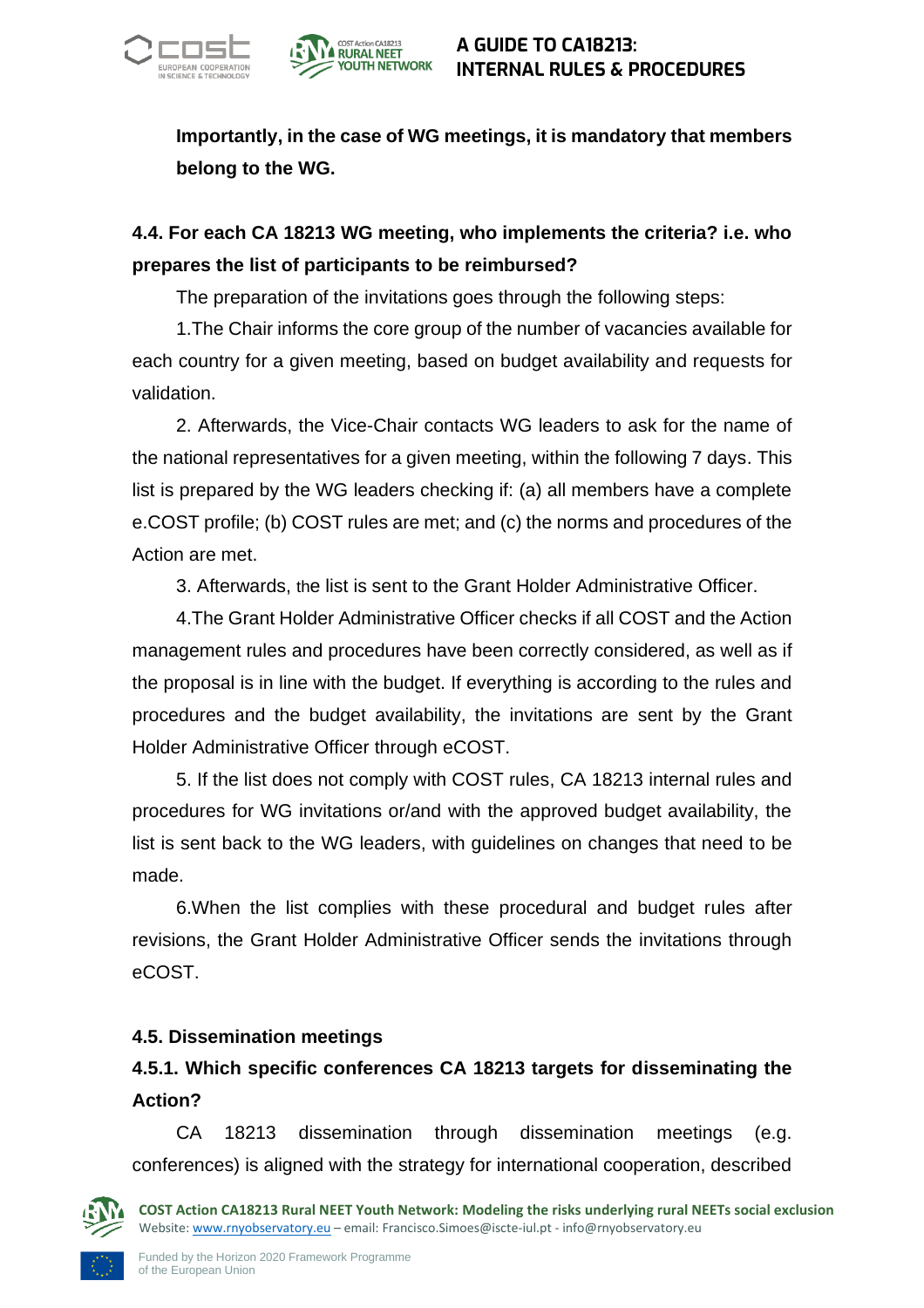



in point 2.3. of this section. This means that CA 18213 will target and fund Action members participation in international conferences of on-going research and networking projects and/or of international scientific societies which have strong connections with CA 18213 topics and deliverables within a given WG.

#### **4.5.2. Who shall be given priority to present the Action in the Conferences?**

Considering CA 18213 strategy for international cooperation, an annual call is set by the Chair, Vice-Chair and Science Communication Officer in Month 2 of Grant Periods 3 and 4. The call is open only to those members in key leadership positions of the Action, with especial attention given to WG leaders and viceleaders. This criteria stems from CA 18213 organic flow presented in the first section of this document, always ensuring that ITC representatives, senior researchers, as well as ECI, men and women have equal opportunities to participate.

The Action members who wish to apply for a conference grant must fill in a form made available on the website. The form includes sections such as the conference name, authorship, country(ies) abstract, etc. The form also covers the following information to be provided which corresponds to the following assessment criteria to be made available during the call, in the Action website:

## **Scientific and dissemination relevance of the conference (up to 20 points)**

(1) the conference is selected from the list of international research and networking initiatives of international projects and networks (please check section 2, point 2.3.) **OR**

(2) the conference is organized by a scientific society or stakeholder which is included in that same list

#### **Quality of the proposal (up to 80 points)**

(1) the proposal involves the presentation of a Working Group output (30 points);

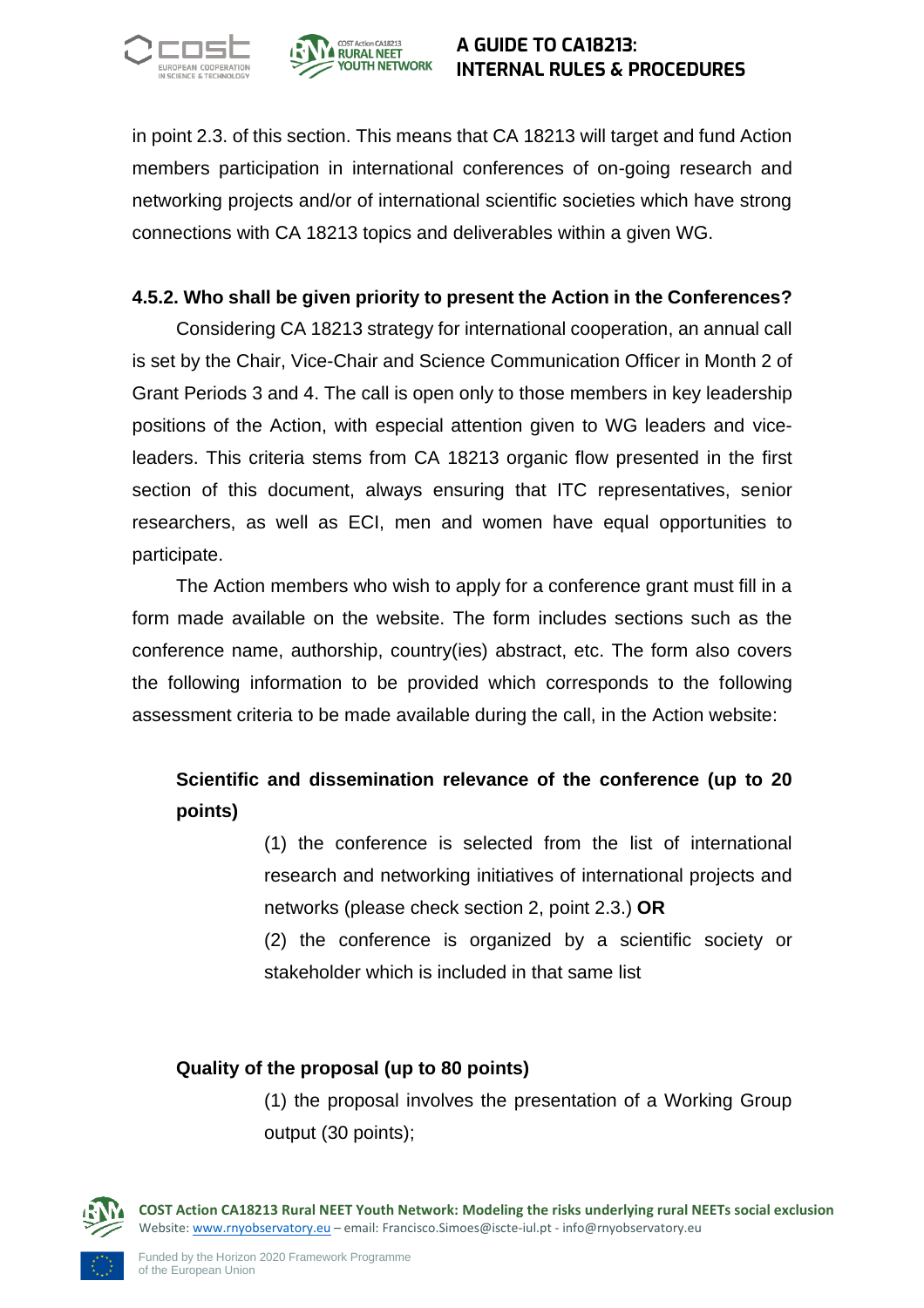



(2) the proposal is issued is submitted by a WG leader and/or vice-leader (20 points);

(3) the content of the proposal can be considered an added-value for the WG of the proponent member (20 points);

(4) the proposal includes the publication of an article in the proceedings book of the conference (10 points).

**Exclusion criteria:** Proposals that do not involve oral presentation (e.g. posters) are not considered admissible for funding.

#### **Application of the evaluation criteria**

- The proposals assessment is made by a jury composed by 3 members of the core group trough a survey in internal forum, within a period of 7 days after submission.
- The assessment procedure in the internal forum is open by the Chair.
- The number of points out of which each category will be evaluated are indicated in parenthesis (with each number indicated being the highest).
- For each application a single average score will be calculated. After that, for each application a single average score (dedicated by each reviewer) will be summed and divided by the number of reviewers to reach to a total average score. At the end, a ranking list will be organized based on the total average score.
- Starting with those with the highest points, the conference grants will be distributed until the available budget is used.
- For applications with an equal number of average points that fall on the threshold of being supported, a decision will be made to promote the representation of all working groups as equally as possible.
- If still no conclusive decision can be reached by the core group, the Chair will be consulted to make a decision.
- The name of the participants selected, the title of the paper, the conference in which they participate, the dates in which the

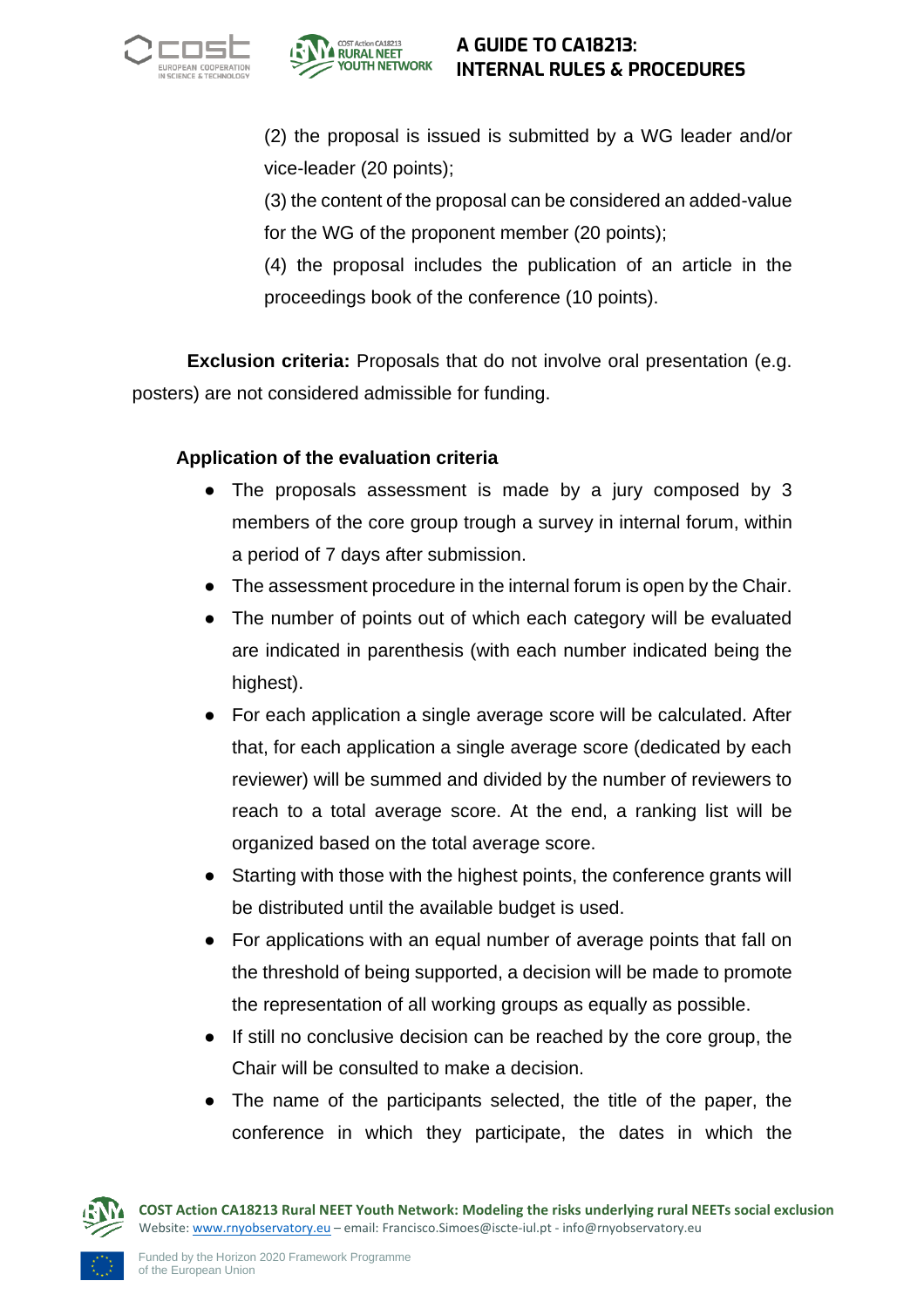



conference will take place and the budget allocated will be posted on the site at the end of the selection process.

#### **Resolution of conflicts**

In case of a conflict of interests, such as if the applicant or host is affiliated with one of the reviewers, the reviewer will be excluded from the reviewing processes for the application and substituted by one of the WG vice-leaders.

#### <span id="page-26-0"></span>**4.6. Final remarks on meetings organization**

The plan for each grant period will always take into account the need to put in place parallel meetings, in order to increase the return of the invested money. This means that conferences, WG meetings or workshops as well as MC meetings and Core Group meetings will, in general, be organized in parallel. Isolated meetings might occur, as an exception, based on well justified reasons (e.g. relevant increase of the Action's impact) and after approval by the MC.

#### <span id="page-26-1"></span>**4.7. More info on meetings**

Please check COST Vademecum (Section 4, p. 22 to 26).

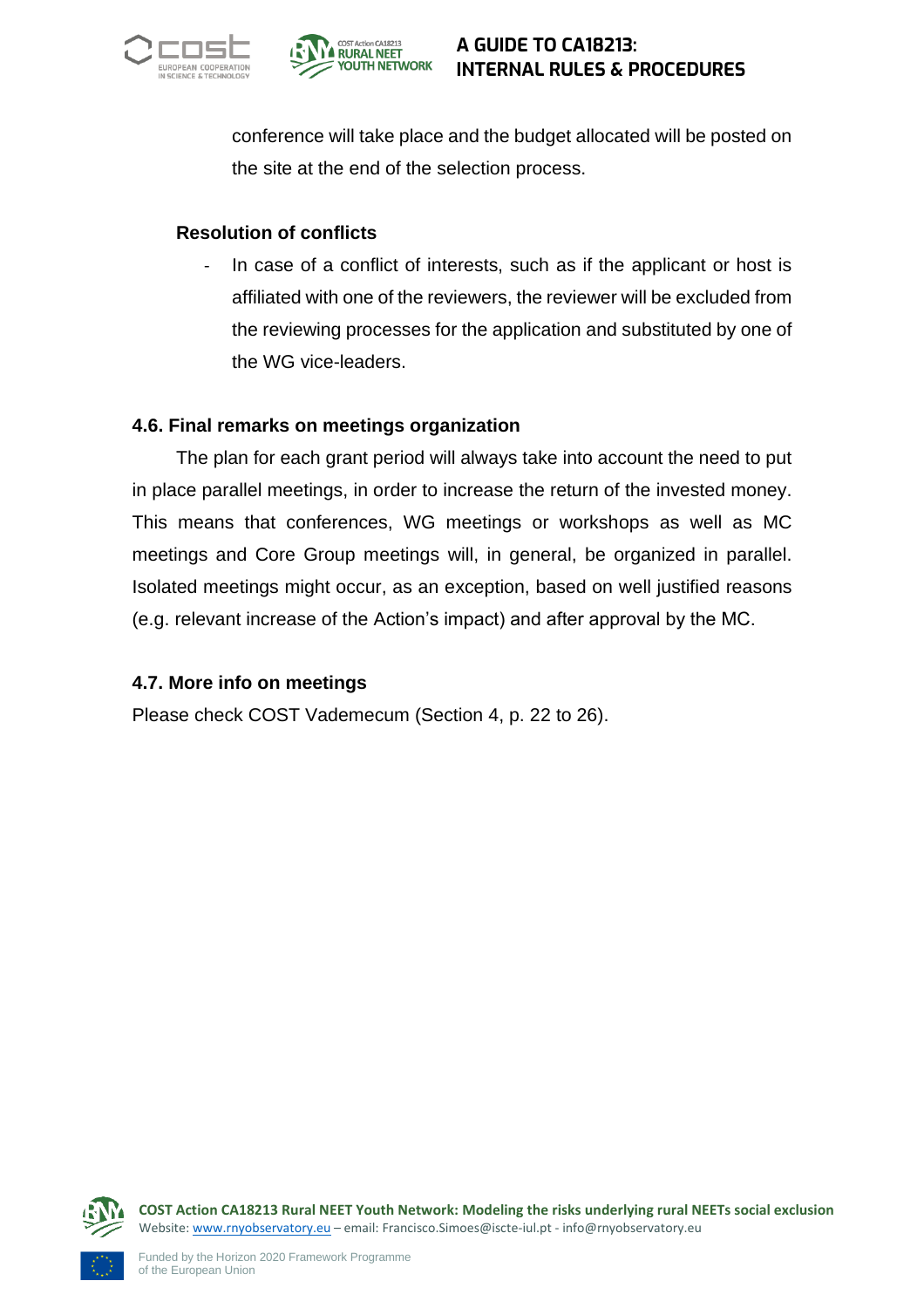





# <span id="page-27-0"></span>**SECTION III**

## **COST NETWORKING TOOLS**

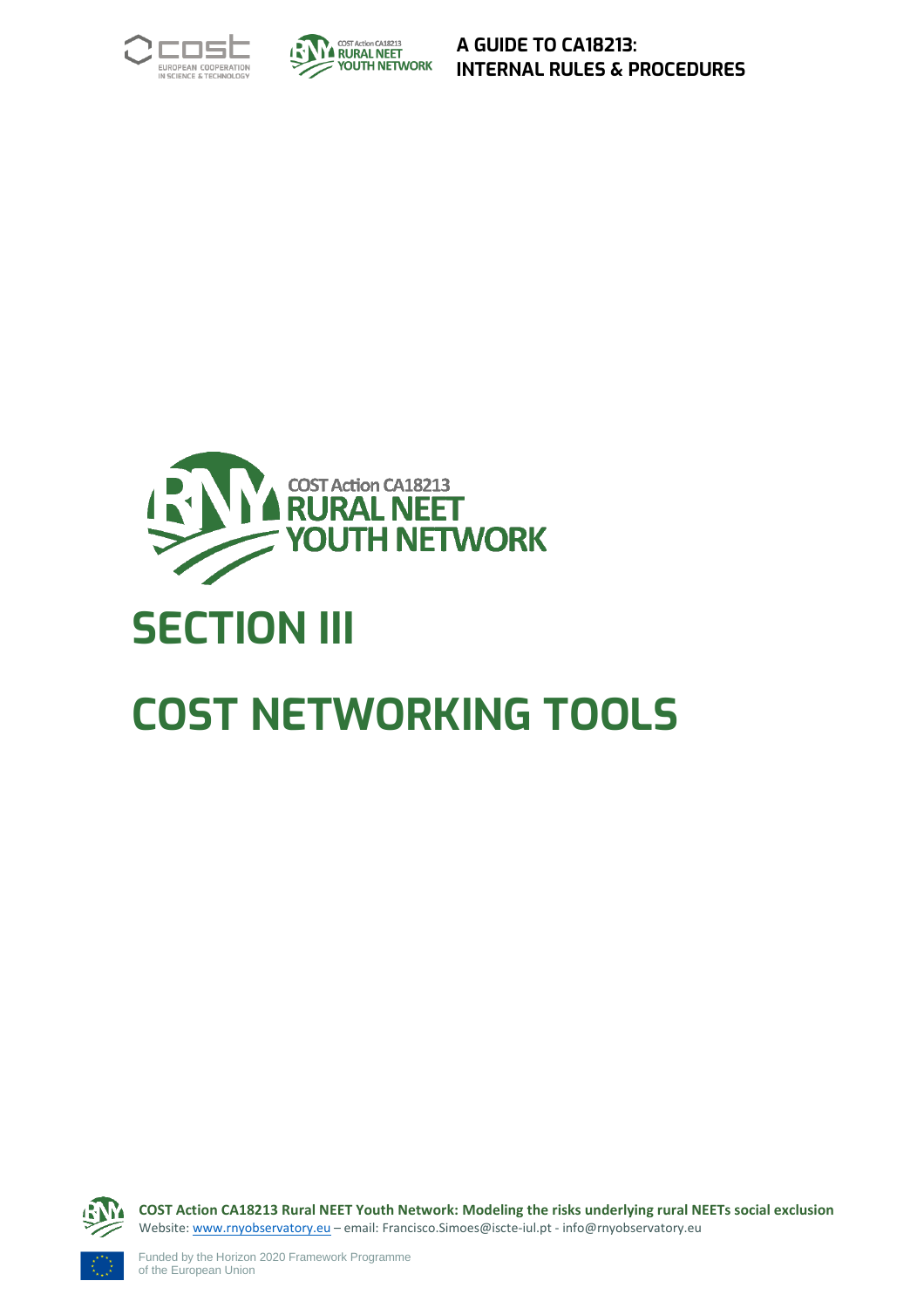



## <span id="page-28-0"></span>*1. SHORT-TERM SCIENTIFIC MISSIONS (STSM)*

<span id="page-28-1"></span>**1.1. Key-roles:** STSM manager; STSM coordination team.

#### <span id="page-28-2"></span>**1.2. Background**

Short-Term Scientific Missions (STSM) allow researchers to visit an institution in another country, in order to network and develop scientific collaborations through different actions, such as collaborative researches, accessing specific equipment or learning new methodologies. The outcomes of a STSM are not exclusively limited to concrete scientific results but most of the times lead to the establishment of long-term successful collaborations.

#### <span id="page-28-3"></span>**1.3. How are STSMs calls organized in CA 18213?**

A permanent STSM call is open for each grant period. The call is organized and set up by the STSMs coordinator, based on a form approved by the MC. The call remains open in eCOST and in the Action website. The application will be organized on a ''first come first served'' basis. Submissions are, however, approved based on a minimum number of points. If all the budget is spent, the call is closed in that grant period. The call only remains open in the same grant period if the MC decides to allocate additional budget for STSMs.

#### <span id="page-28-4"></span>**1.4. What are STSM predefined topics in CA 18213?**

In CA 18213, STSM calls are based in predefined topics. These topics are based in the Action's WG themes.

## **1.5. What are the evaluation criteria to be implemented to selected STSM candidates?**

STSM proposals are assessed according to a system of 100 points, based on three types of criteria: scientific relevance criteria (80 points); additional criteria (20 points); and exclusion criteria.

#### **Scientific relevance criteria (up to 80 points)**

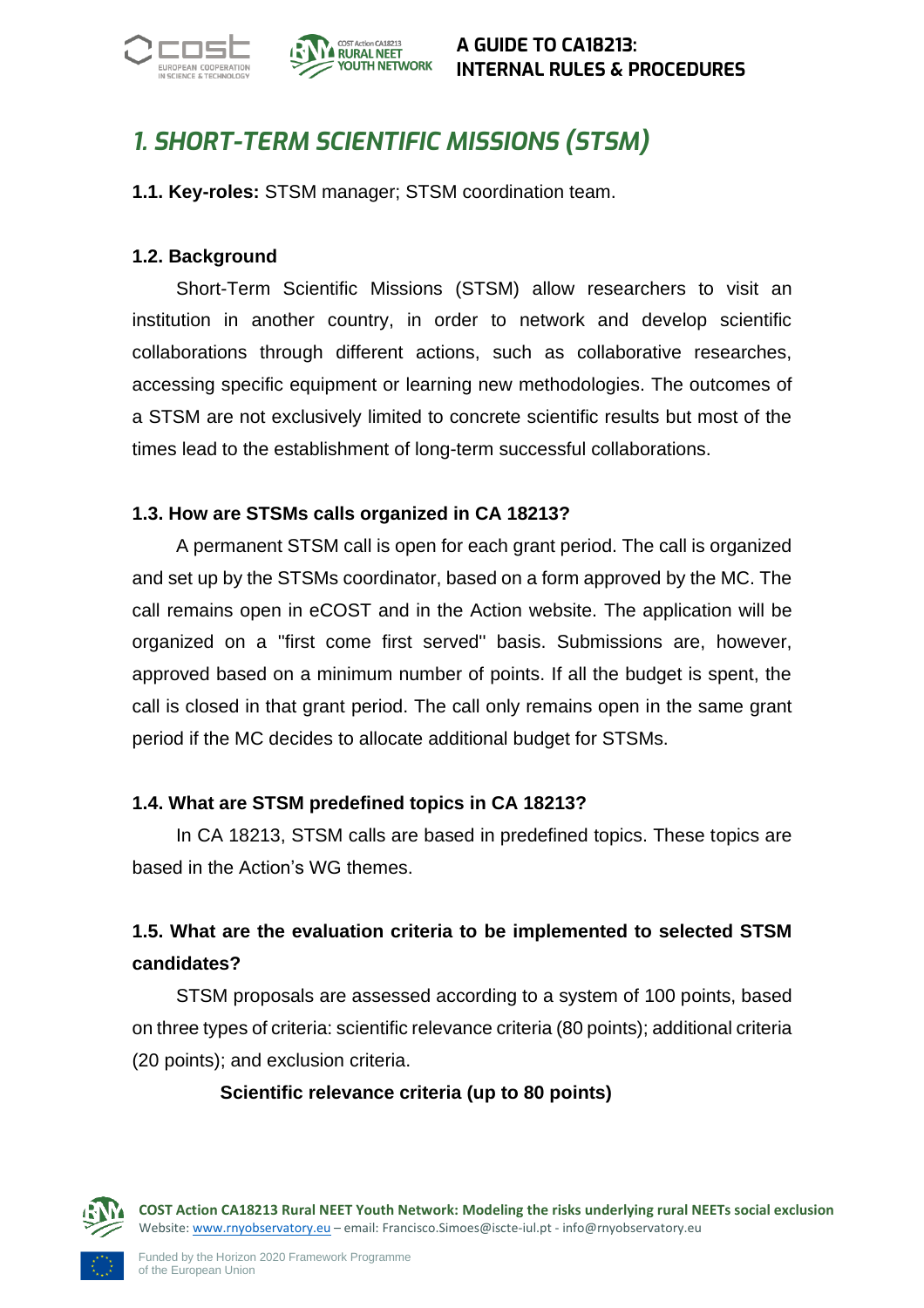



(1) the STSM proposal complies with the specific focuses associated with at least one WG scope uphold by the call (20 points);

(2) the STSM proposal includes deliverables out-reach potential that goes beyond CA 18213 enlisted members and activities (meaning that the proposed deliverables are strong enough and involve a dissemination plan beyond the scope of CA 18213 members and activities) (20 points);

(3) the STSMs proposal includes deliverables with an addedvalue for CA 18213 (namely, the proposal demonstrates the added-value to at least one WG scope) (20 points);

(4) the STSM proposal has a clear plan of connecting STSMs deliverables with other on-going networking tools and deliverables of the Action (e.g. meetings or policy-briefs) (20 points).

#### **Additional criteria (up to 20 points)**

(1) the proponent is affiliated with an institution based on an ITC country (+ 10 points);

 $(2)$  the proponent is an ECI  $(+ 10$  points);

#### **Exclusion criteria**

(1) none of the mandatory criteria is taken into consideration in the STSM proposal;

(2) the STSM is proposed by an Action member who has already been awarded an STSM grant in the previous grant period;

(3) Applications that do not reach a total average score of 50 points.

#### **Application of the evaluation criteria**

• The number of points out of which each category will be evaluated are indicated in parenthesis (with each number indicated being the highest).

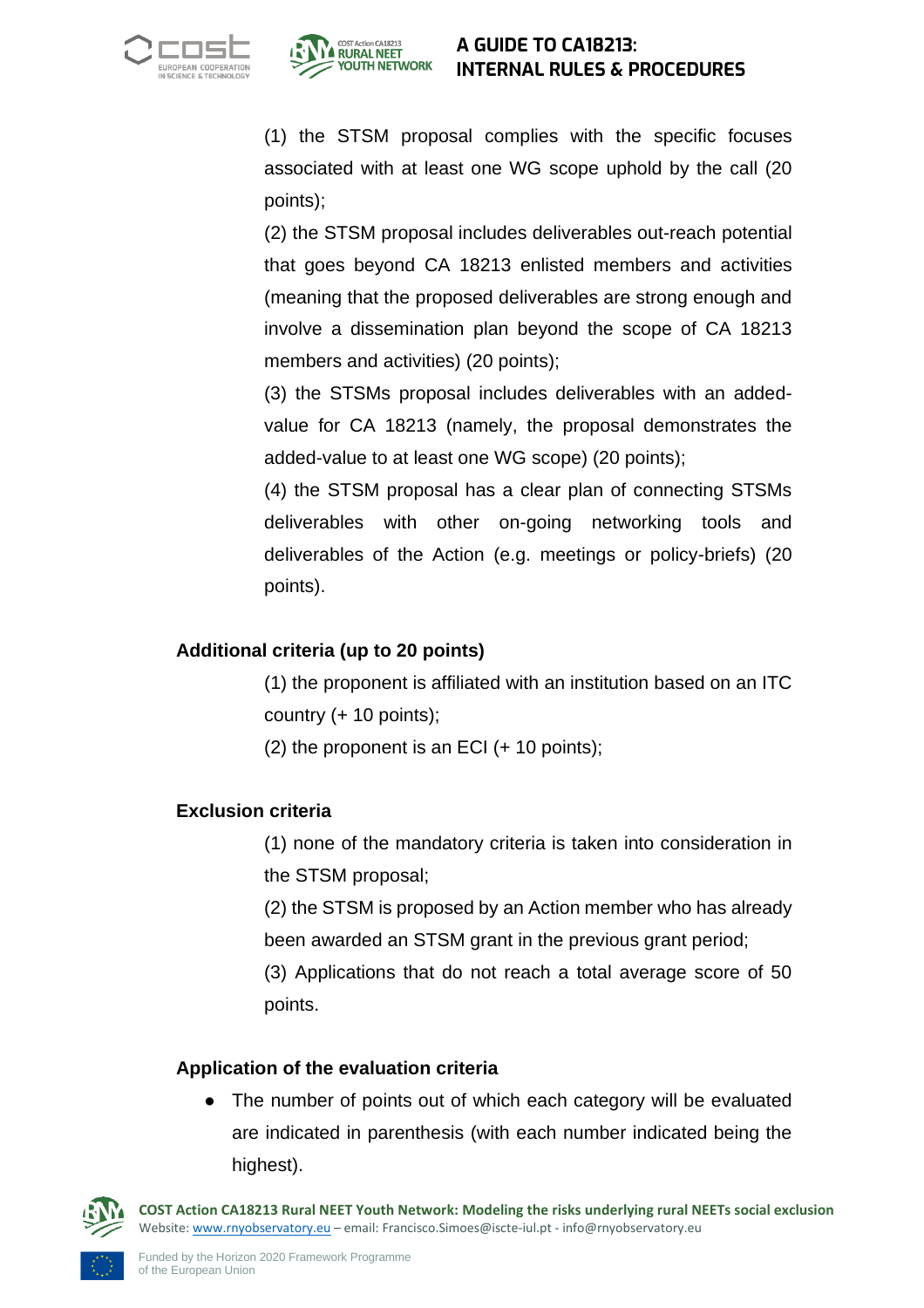



- For additional criteria only 0 or 10 points are awarded.
- For each application a single average score will be calculated. After that, for each application a single average score (proposed by each reviewer) will be summed and divided by 3 (number of reviewers).
- To be considered eligible the proposal must reach at least 50 points.

#### **Resolution of conflicts**

• In case of a conflict of interests, such as if the applicant or host is affiliated with one of the reviewers, or if the reviewer would like to be a host or applicant, the reviewer will be excluded from the reviewing processes for the application, and will be replaced by the COST Action Chair or Vice-chair.

#### <span id="page-30-0"></span>**1.6. What kind of deliverables can each STSM provide in CA 18213?**

STSMs can propose one or more of the following deliverables:

(1) talks/presentations included in the Action conferences, WG meetings or workshops;

(2) talks/presentations during the mission, in the host country/institution;

(3) talks/presentations outside the scope and program of CA 18213;

(4) scientific extension activities during the mission, namely those that target service deliverers and/or NGOs involved in the area of expertise associated with the mission;

(5) short-report on the Action website;

(6) new research proposals developed with other members of the Action or researchers outside the CA 18213 network of members, on topics related to at least one WG scope of a given call;

(7) open access peer-reviewed publications.

#### <span id="page-30-1"></span>**1.7. Who assesses STSM proposals in CA 18213?**

STSMs will be assessed by STSMs management team, including the STSM coordinator and two additional members without management tasks in the Action. Two substitutes members are nominated, in case one of the members of the team is not available to assess the submissions for a particular call.

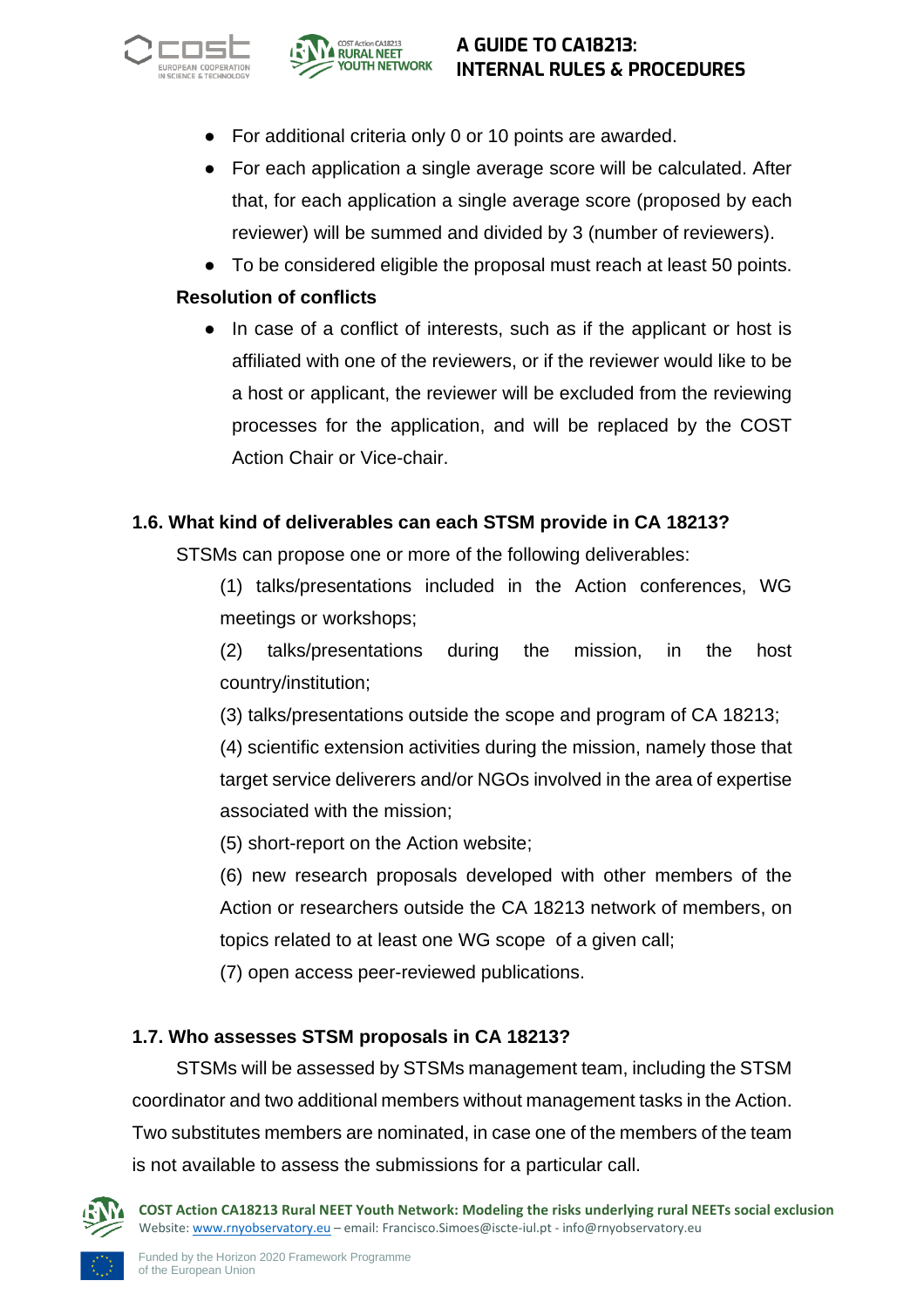



#### <span id="page-31-0"></span>**1.8. What are the outcomes added by STSMs to CA 18213?**

When assessing the STSM proposals, the STSM management team must take into account the following required outcomes:

> (1)Empowerment of ITC researchers (meaning that two thirds of the STSMs must of have been awarded to members based on an ITC country);

> (2) Empowerment of ECI (meaning two thirds of the STSMs must of have been awarded to ECI);

> (3) Members of, at least, 50% of the countries participating in CA18213, must have been involved in STSMs;

> (4) At least a 40/60 distribution by gender of awarded STSMs must be achieved.

#### <span id="page-31-1"></span>**1.9. How is STSM implementation continuously assessed in CA 18213?**

The procedures as well as the fulfillment of CA 18213 STSM outcomes are monitored in a regular basis, namely at each of the Core Group meetings. Improvements in terms of selection criterium, evaluation or outcomes are proposed and sent for approval by the MC.

#### <span id="page-31-2"></span>**1.10. More info on STSM**

- Please check COST Vademecum (Section 8, STSM, p. 32 and 33).
- Also check COST STSM guide, available at [https://www.cost.eu/wp](https://www.cost.eu/wp-content/uploads/2019/07/STSM-userguide.pdf)[content/uploads/2019/07/STSM-userguide.pdf](https://www.cost.eu/wp-content/uploads/2019/07/STSM-userguide.pdf)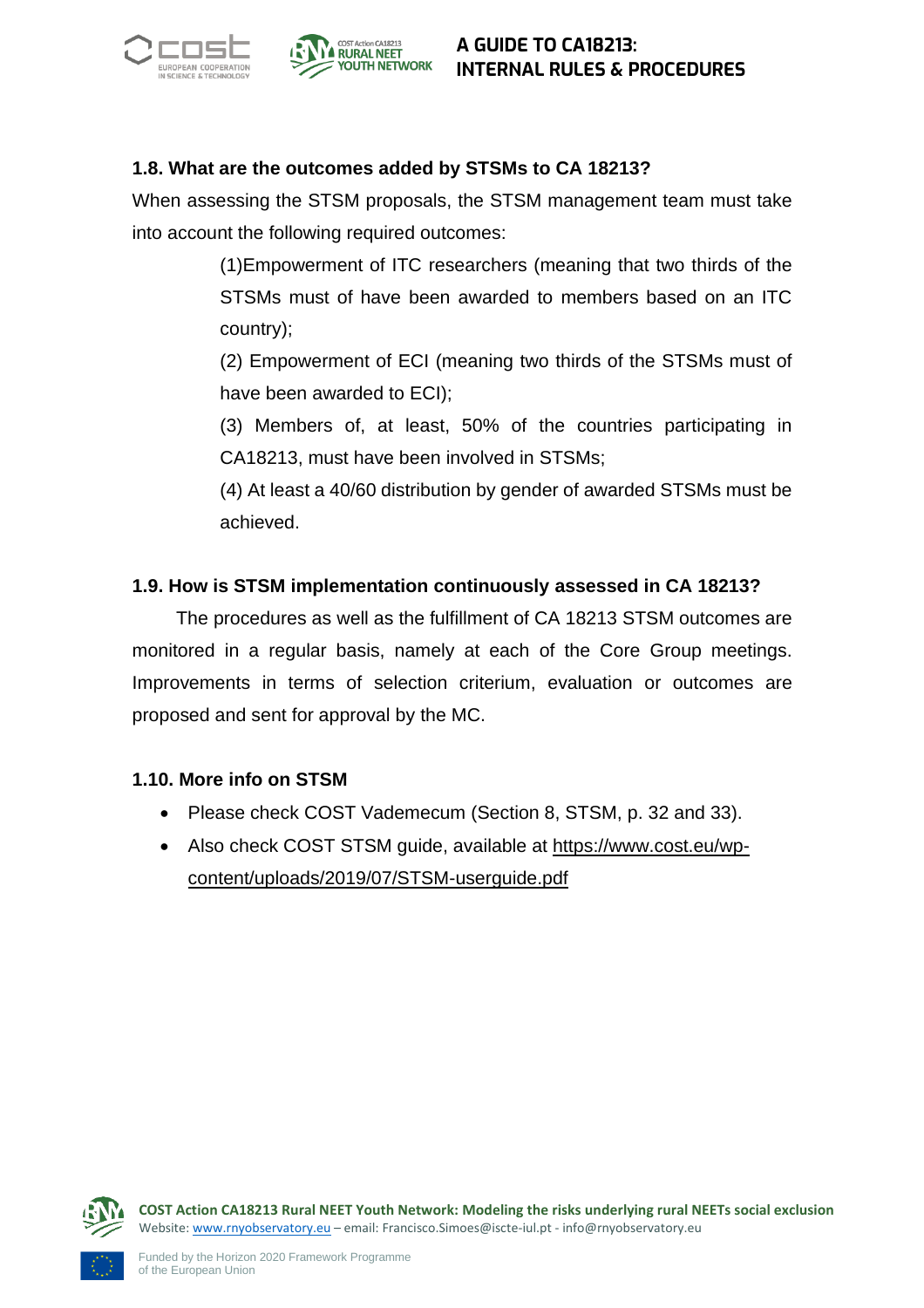



## <span id="page-32-0"></span>*2. ITC CONFERENCE GRANTS*

<span id="page-32-1"></span>**2.1. Key-roles:** ITC Conference Grants Coordinator; ITC conference grants committee.

#### <span id="page-32-2"></span>**2.2. Background**

Inclusiveness Target Countries (ITC) are European Countries that show lower scientific intensity. These countries are Albania, Bosnia and Herzegovina, Bulgaria, Croatia, Cyprus, Czech Republic, Estonia, Hungary, the North Republic of Macedonia, Latvia, Lithuania, Luxembourg, Malta, the Republic of Moldova, Montenegro, Poland, Portugal, Romania, Serbia, Slovakia, Slovenia, Turkey. ITC Conference Grants are a recent networking tool in COST that are aimed at supporting young researchers in these countries to establish strong networks and increase their visibility in the research community. They are an excellent tool for capacity building and their implementation can significantly impact the career of these researchers.

#### <span id="page-32-3"></span>**2.3. How are ITC Conference Grants calls organized in CA 18213?**

An annual call is announced for ITC in CA 18213 in Month 3 of Grant Periods 3 to 4 in the Action Website. The call is organized and set up by the ITC Conference Grants Coordinator, based on a template approved by the MC. The call remains open in eCOST and in the website until the funding approved by the Action MC is spent.

## <span id="page-32-4"></span>**2.4. What are the specific conferences ITC Conference Grants targeted by CA 18213?**

In CA 18213, each call for ITC Conference Grants will be aligned with WGs themes. This means that targeted conferences are preferably those that are related to these topics.

## <span id="page-32-5"></span>**2.5. What are the evaluation criteria to select the ITC Conference Grantees in CA 18213?**

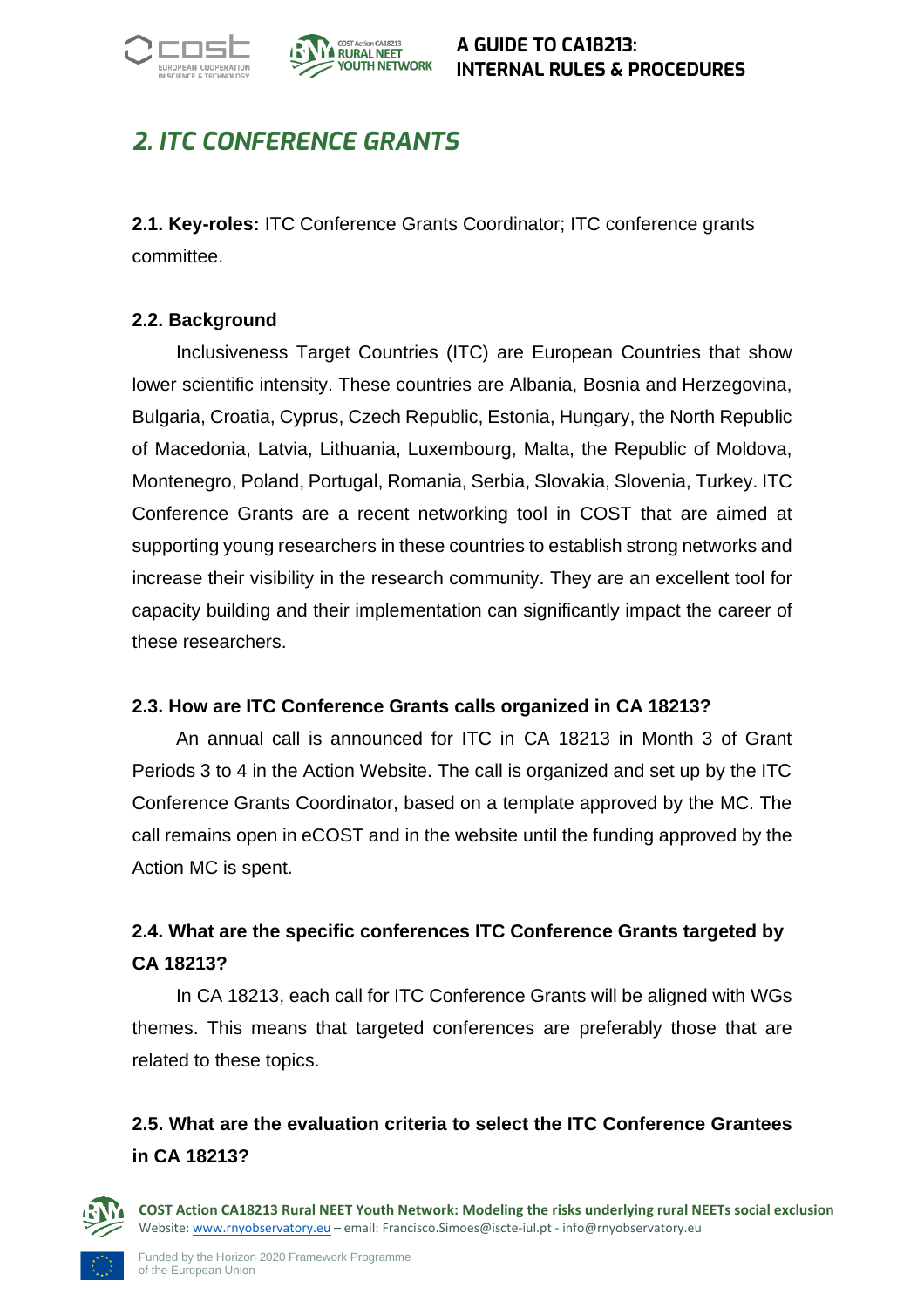



ITC Conference Grants proposals are assessed according to a system of 100 points, based on three types of criteria: scientific relevance of the conference (30 points); quality and relevance of the proposal (60 points); and additional criterium (10 points).

#### **Scientific relevance of the conference (30 points)**

(1)the conference includes the possibility of publishing an abstract in the proceedings of the conference **OR**

(2) the conference is indexed by Scimago, through H Index **OR**

(3) the conference is selected from the list of international research and networking initiatives of international projects and networks (please check section 2, point 2.3.) **OR**

(4) the conference is organized by a scientific society which is included in that same list

#### **Quality and relevance of the proposal (up to 60 points)**

(1) the proposal clearly complies with the specific focuses associated with at least one WG scope uphold by the call (20 points);

(2) the proposal addresses an innovative, under researched topic (20 points);

(3) the content of the proposal can be considered an added-value for the WG of the proponent member or for at least one of the WG, in the case of and ad-hoc proponent (20 points).

#### **Additional criteria (up to 10 points)**

(1) the proposal combines at least two of the criteria of scientific relevance.

#### **Exclusion criteria**

(1) the proposal does not focus on the specific focus of the call;

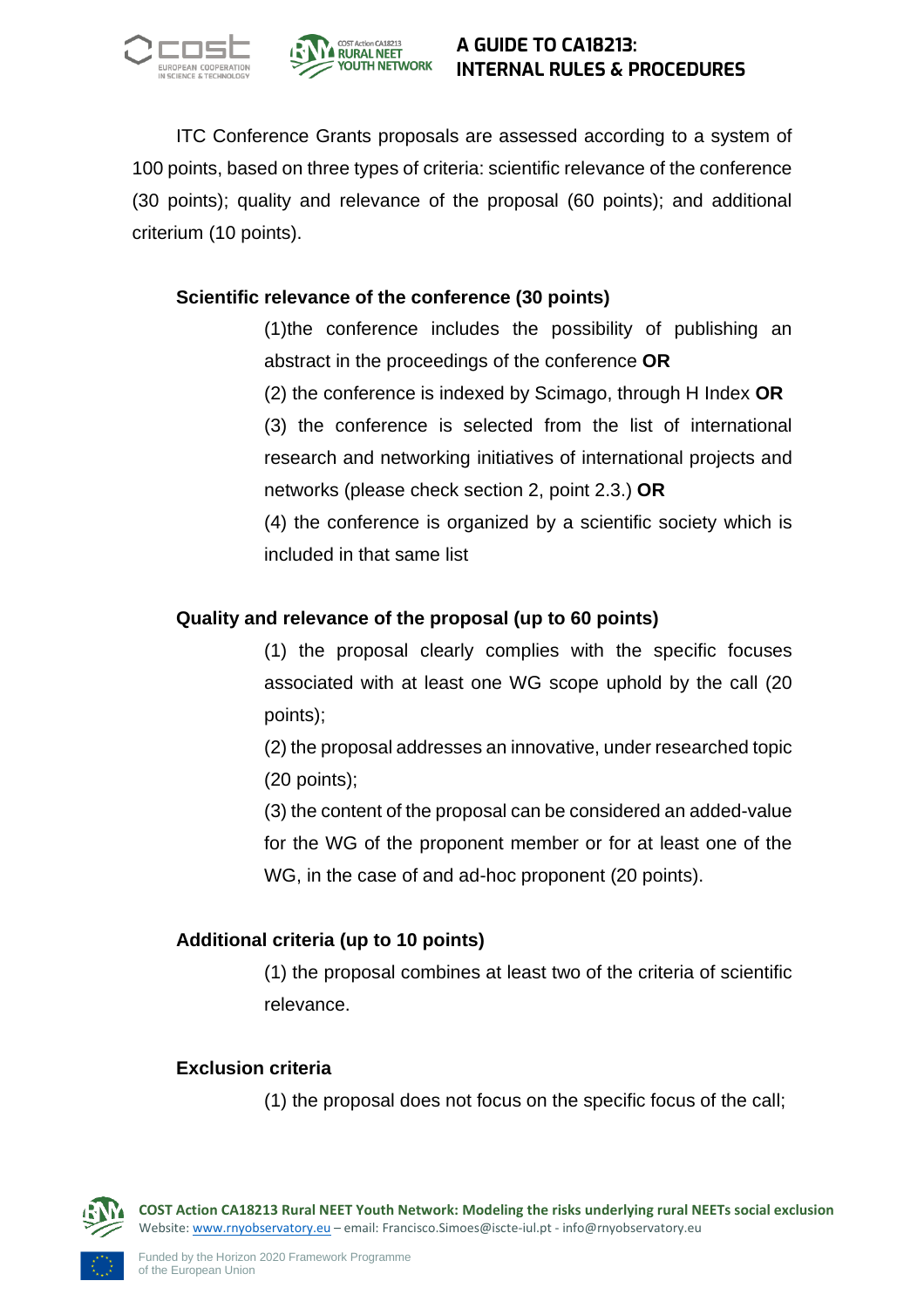



(2) the proposal is submitted by an Action member or an ad-hoc participant who has already been awarded an ITC Conference Grant in any of the previous grant periods;

(3) the application does not reach a total average score of 50 points.

#### **Application of the evaluation criteria**

- The number of points out of which each category will be evaluated are indicated in parenthesis (with each number indicated being the highest).
- For "scientific relevance of the conference criteria" only 0 or 30 points are awarded whenever one the criterium is fulfilled.
- For each application a single average score will be calculated. After that, for each application a single average score (proposed by each reviewer) will be summed and divided by 3 (number of reviewers). At the end, a ranking list will be organized based on the total average score.
- Starting with those with the highest points, the ITC conference grants will be distributed until the available budget is consumed.
- For applications with an equal number of average points that fall on the threshold of being supported, a decision will be made to promote the representation of all working groups as equally as possible.
- If still no conclusive decision can be reached by the ITC conference grants committee, the Vice Chair and Chair will be consulted to make a decision.
- In case the available budget is not sufficient to allow for the funding of the next highest ranking application, the ITC Conference Grants Coordinator maintains the right to approve immediately subsequent ranking application(s) which can be accommodated by the available budget.
- A minimum of 50 points must be reached by a proposal in order to be considered acceptable.

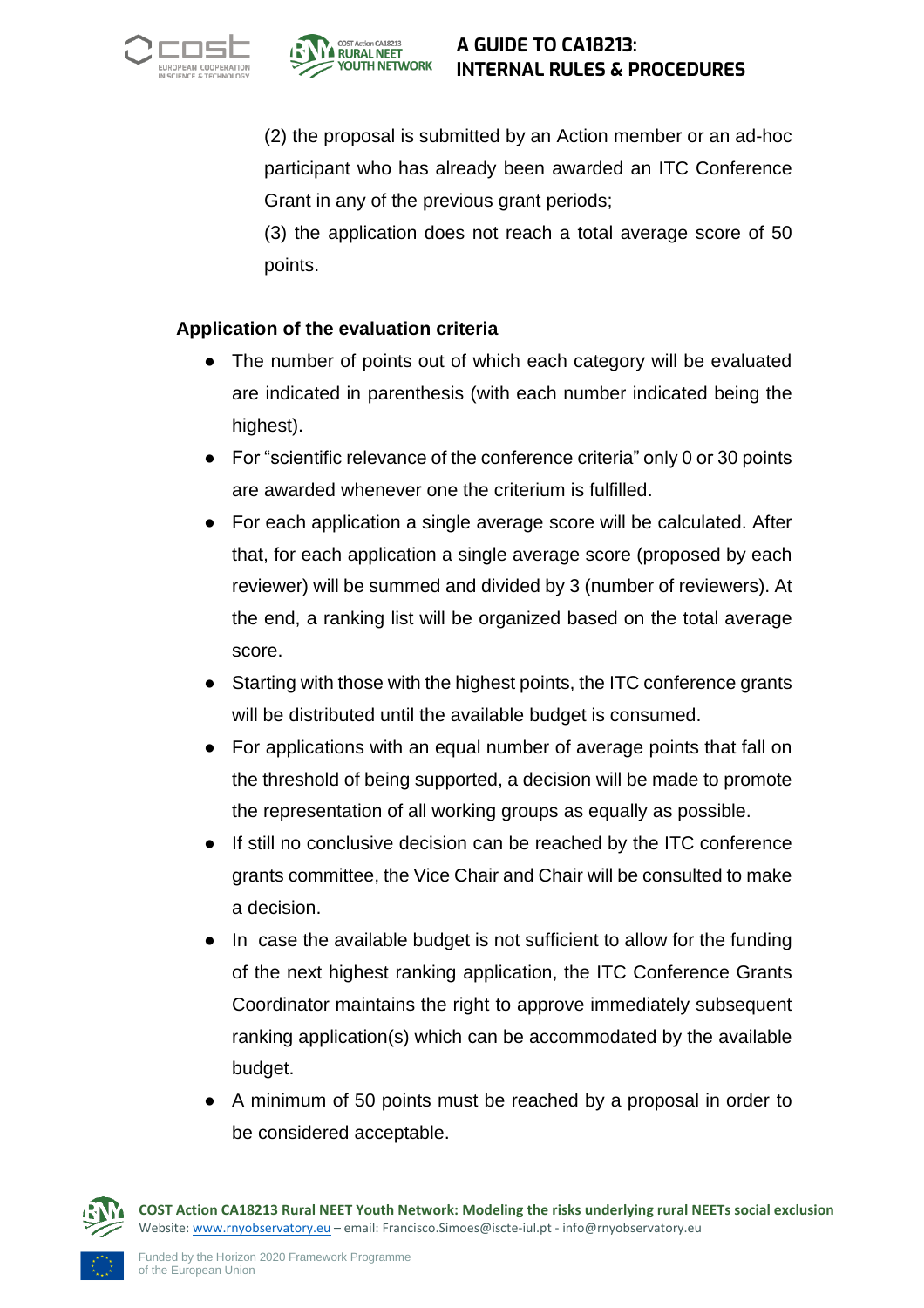



#### **Resolution of conflicts**

● All participants applying for ITC CG will make sure to avoid any conflict of interests. The evaluation process will be transparent and in case of a conflict of interests, such as if the applicant or host is affiliated with one of the reviewers, the reviewer will be excluded from the reviewing processes for the application.

#### <span id="page-35-0"></span>**2.6. Who assesses ITC Conference Grants proposals in CA 18213?**

ITC Conference Grants proposals will be assessed by the ITC Conference Grants Team, including the ITC Conference Grants Coordinator and two additional members without management tasks in the Action. Two substitutes members are nominated, in case one of the members of the team is not available to assess the submissions for a particular call.

#### <span id="page-35-1"></span>**2.7. What are the outcomes added by ITC Conference Grants to CA 18213?**

The ITC Conference Grants management team must take into account the expected outcomes by the end of the Action, described below:

> (1) Members of, at least, 50% of the ITC countries participating in CA18213, must have been involved in ITC Conference Grants;

> (2) At least a 40/60 distribution by gender of awarded ITC Conference Grants must be achieved.

### <span id="page-35-2"></span>**2.8. How is ITC Conference grants implementation continuously assessed in CA 18213?**

The procedures as well as the fulfillment of CA 18213 ITC Conference grants outcomes are monitored in a regular basis, namely at each of the Core Group meetings. Improvements in terms of selection criterium, evaluation or outcomes are proposed and sent for approval by the MC.

#### <span id="page-35-3"></span>**2.9. More info on ITC Conference Grants**

Please check COST Vademecum (Section 9, p. 34).

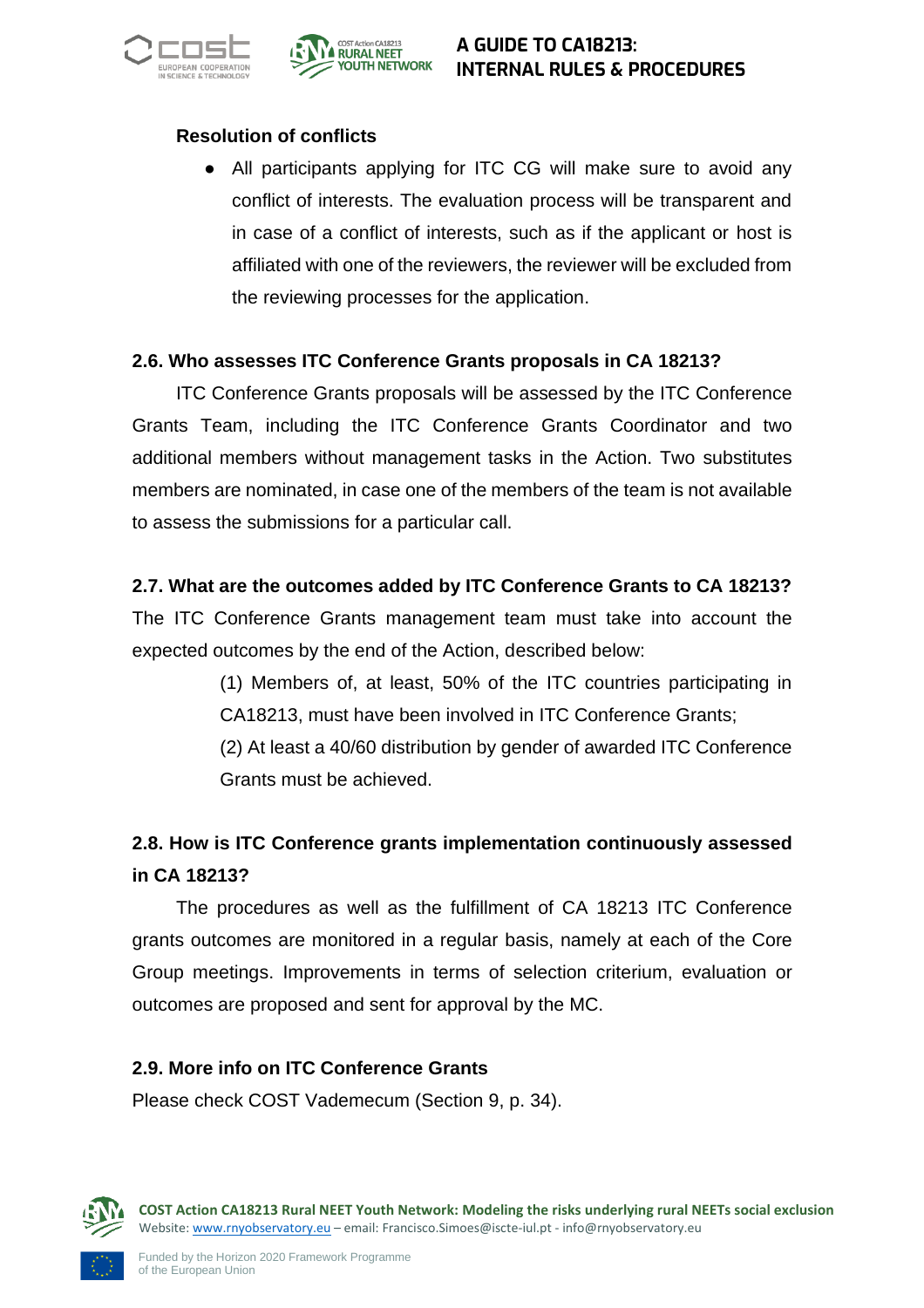



## <span id="page-36-0"></span>*3. TRAINING SCHOOLS: RESEARCH MENTORING PROGRAM*

<span id="page-36-1"></span>**3.1. Key-roles:** Core group; Mentoring Program Coordinator; mentors.

#### <span id="page-36-2"></span>**3.2. Background**

Training schools are organized by COST Actions and are excellent ways of disseminating knowledge developed within the Action to targeted groups and/or building capacity in highly innovative topic or method. The selection of trainees and grant awarding are crucial for its success.

CA 18213 has not proposed a traditional training school as part of the networking tools to be used during the Action, but two editions of a one-year mentoring program for ECI. Initially, the mentoring program editons were scheduled for years 2 and 3 of the Action. However, due to the pandemic, this schedule was revised, with the two editions co-occuring between January and December of 2022 (GPs 3 and 4).

#### <span id="page-36-3"></span>**3.3. How are mentoring programs calls organized in CA 18213?**

An online call is organized for a mentoring program to set up the mentoring scheme for the rescheduled period (January to December 2022). Two calls are set, one for teams of mentors and another one for mentees. The call is organized and set up by the Mentoring Program Team, based on a template approved by the MC. The call remains open on the Action website and remains open between April and mid-July 2021 for mentors and between mid-July and the end of September 2021 in the case of the mentees.

## <span id="page-36-4"></span>**3.4. What is the general structure of the mentoring program for ECI organized in CA 18213?**

The mentoring scheme for ECI is an international 1-year mentoring scheme involving: one kick-off workshop; engagement with stakeholders; small group or peer-to-peer mentoring sessions focused on research project development (delivered through webinars on a Virtual Campus tool made available at the Action website); a final event for presenting proposals to a jury; and the

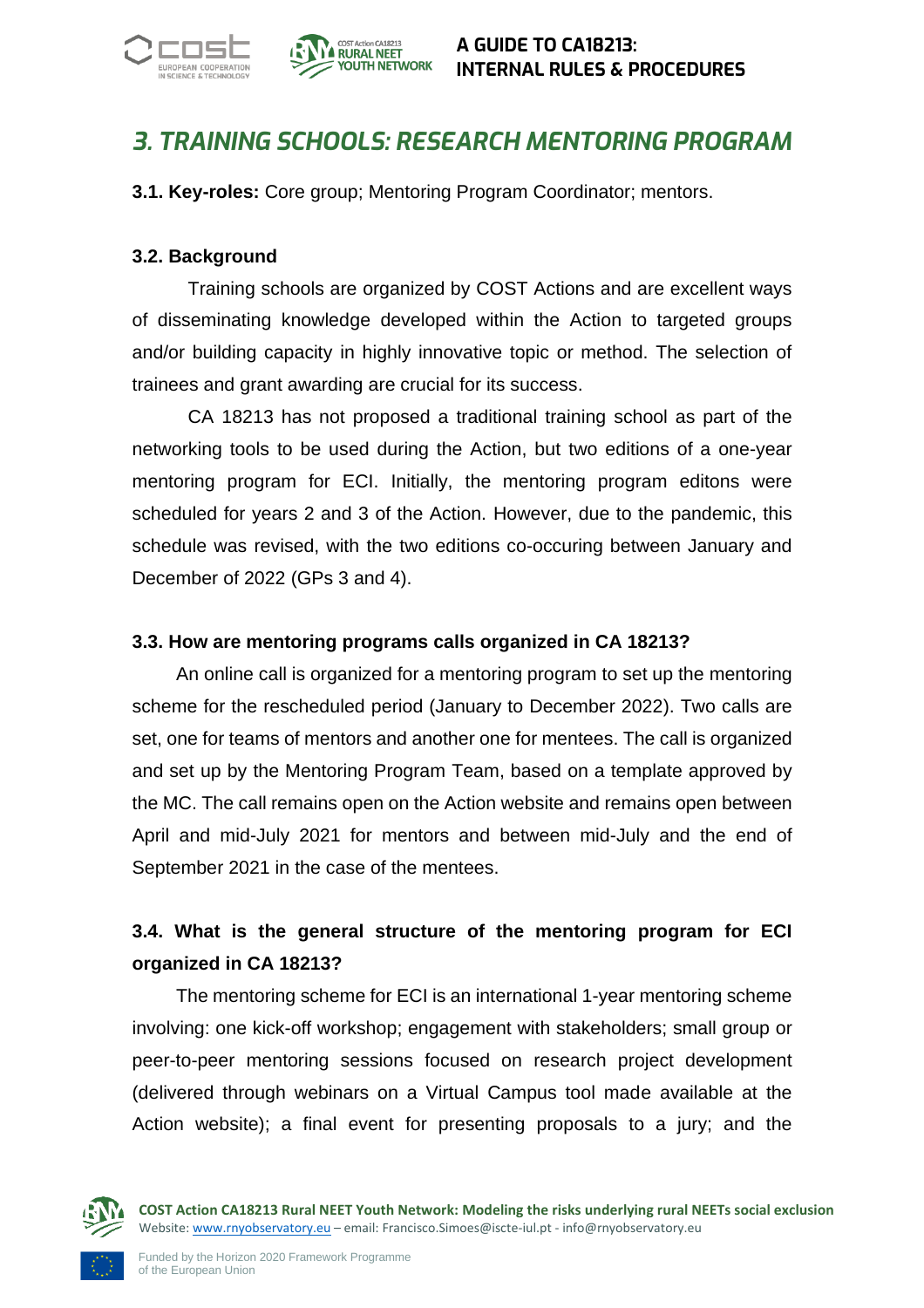



submission of a project proposal by each mentee, by the end of each of the grant periods, in which the program is developed.

## <span id="page-37-0"></span>**3.5. What is the content of the mentoring program in CA 18213? Are there any predefined topics?**

The program will be dedicated to: (a) research project development in the broad field of rural NEETs social exclusion; and (b) the promotion of collaborations between senior researchers or researchers with expertise in the broad topic of rural NEETs with ECI or PhD Students willing to develop future research proposals in the area. Within these boundaries, any theme is considered of interest.

#### <span id="page-37-1"></span>**3.6. Who can apply to the CA 18213 mentoring program?**

Candidates applying for the CA 18213 mentoring program must comply with the following mandatory criteria:

> (1)to be an ECI researcher that completed their PhD in the 3 years previously to the call;

(2) to be a PhD finishing his/her thesis in the subsequent 18 months;

(3) to be affiliated with a research institution based in a COST member country or in a NNC;

(4) to present a recommendation letter from a senior researcher from his/her institution.

## <span id="page-37-2"></span>**3.7. How can candidates apply to be mentees in the CA 18213 mentoring program?**

An online annual call is organized between mid-July and the end of October of 2021. In this call, the candidates are invited to submit a proposal with two main fields: description of the manifestation of interest (topic of interest; goals; contribution to the field of rural NEETs social exclusion; expected contributions of the mentoring program to the development of research proposal); plan for future research development in the area (description of deliverables; timeline for these deliverables; potential collaborations within and outside CA 18213 network).

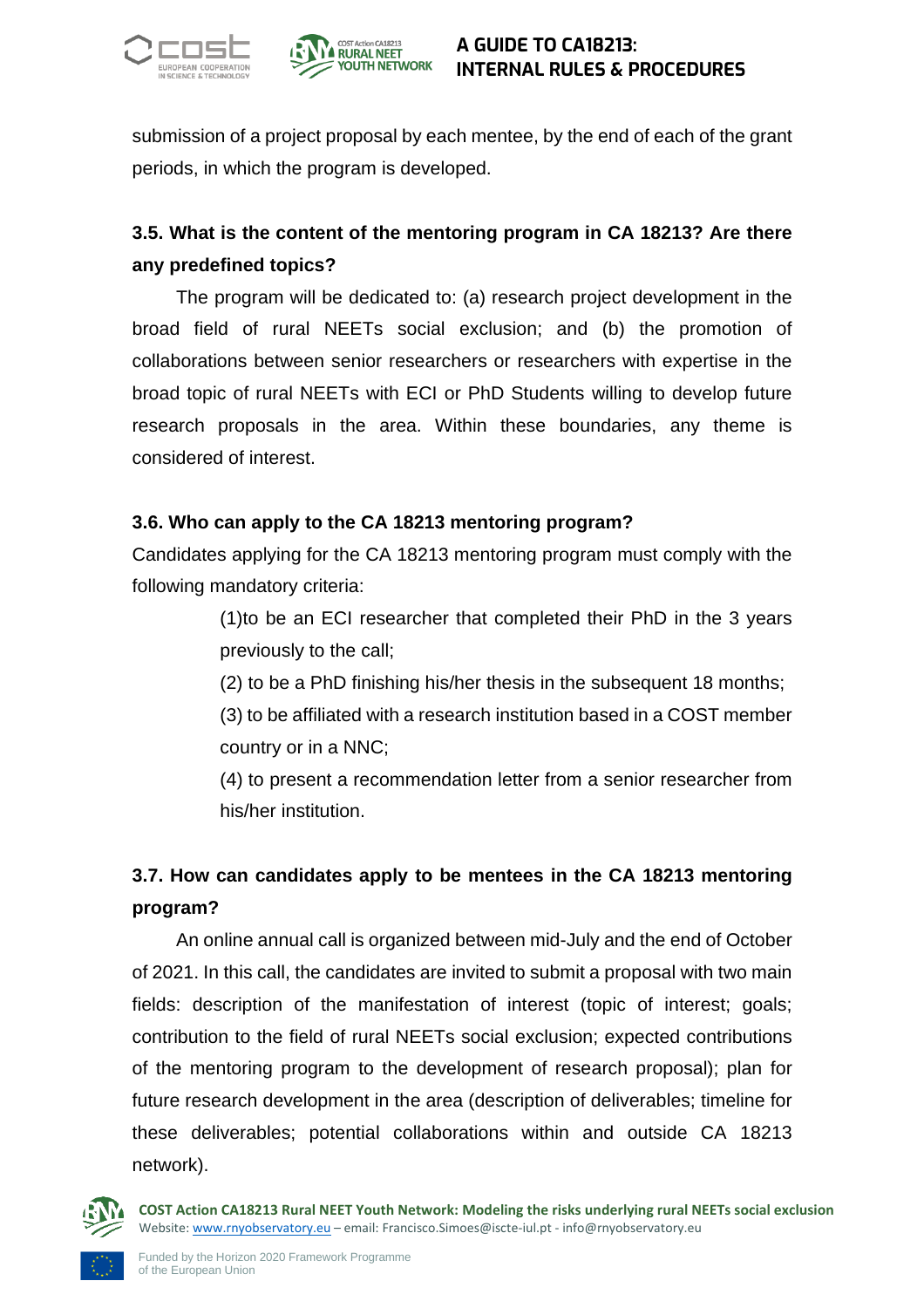



#### <span id="page-38-0"></span>**3.8. What are the evaluation criteria to select the mentees in CA 18213?**

Proposals are assessed according to a system of 100 points, based on three types of criteria: scientific soundness and excellence of the manifestation of interest (40 points); plan for future research development in the area (40 points); and additional criteria (20 points).

#### **Scientific soundness and excellence of the manifestation of interest (up to 40 points)**

(1) the topic of interest is aligned with one of the mentoring programs focuses (10 points);

(2) goals associated to the proposal are clear, attainable and defined in a smart way (10 points);

(3) the contribution to the field of rural NEETs social exclusion is innovative, covering an under researched topic (10 points);

(4) the expected contributions of the mentoring program to the development of a research proposal are clear (the candidate presents at least three clear arguments about how the participation in the mentoring program will enable he/she to develop his/her research idea) (10 points).

#### **Plan for future research development in the area (up to 40 points)**

(1) deliverables: the candidate plans to submit a project proposal for international funding by the end of the mentoring program (15 points);

OR

(2) the candidate plans to submit a project proposal for national funding at the end of the mentoring program (7.5 points);

(3) timeline for the deliverables: the submission of the proposal occurs within 12 months after the conclusion of the mentoring program (15 points);

(4) the project proposal involves collaborations with members of RNYN network as well as with researchers outside RNYN (10 points)

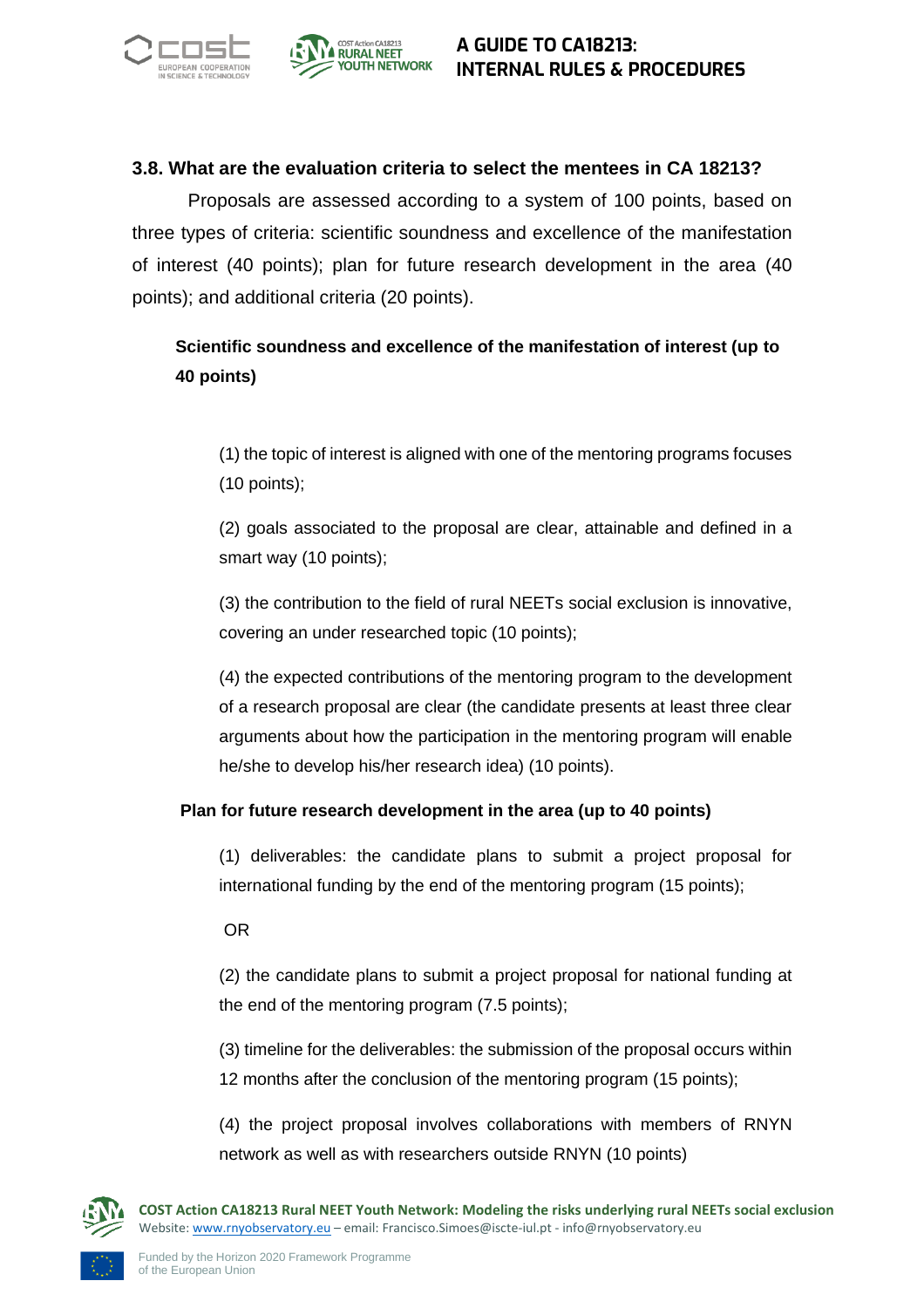



#### OR

the project proposal involves collaborations within RNYN members only (7.5 points).

#### **Additional criteria (20 points)**

(1) the proponent is affiliated with an institution based on an ITC country (+ 10 points);

(2) the proponent is a woman (+10 points).

#### **Exclusion criteria**

(1) the topic does not fit RNYN thematic focus;

(2) applications that do not reach a total average score of 50 points.

#### **Application of the evaluation criteria**

- The number of points out of which each category will be evaluated are indicated in parenthesis (with each number indicated being the highest).
- For additional criteria only 0 or 5/0 or 10 points are awarded whenever one the criterium is fulfilled.
- For each application a single average score will be calculated. After that, for each application a single average score (proposed by each reviewer) will be summed and divided by 3 (number of reviewers). At the end, a ranking list will be organized based on the total average score.
- Starting with those with the highest points, the grants for the mentoring scheme will be distributed until the available budget is consumed.
- For applications with an equal number of average points that fall on the threshold of being supported, a decision will be made to promote the representation of all working groups as equally as possible.

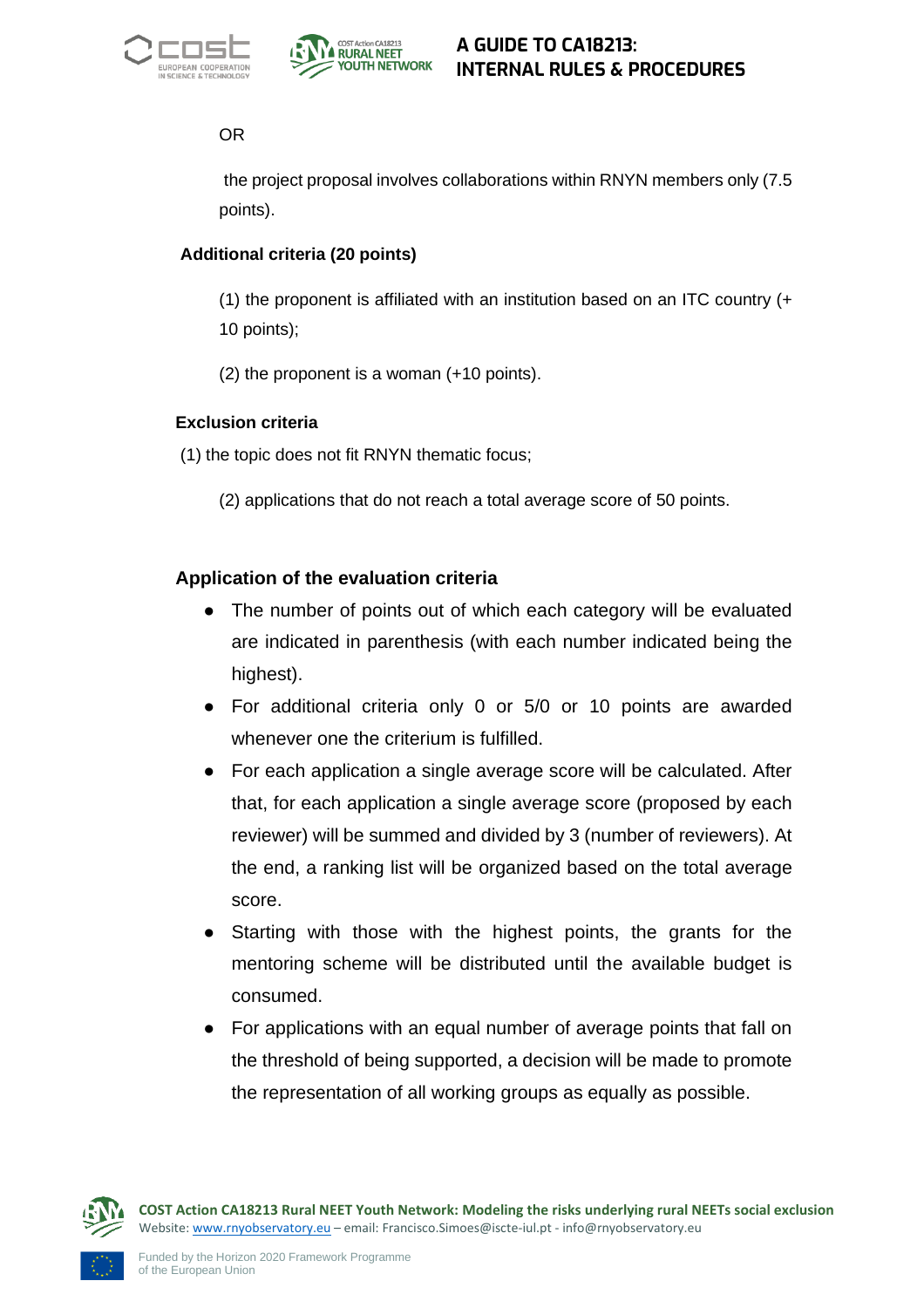



- If still no conclusive decision can be reached by the ITC conference grants committee, the Chair and Vice Chair will be consulted to make a decision.
- In case the available budget is not sufficient to allow for the funding of the next highest ranking application, the Coordinator maintains the right to approve immediately subsequent ranking application(s) which can be accommodated by the available budget.

#### **Resolution of conflicts**

● In case of a conflict of interests, such as if the applicant or host is affiliated with one of the reviewers, the reviewer will be excluded from the reviewing processes for the application.

#### <span id="page-40-0"></span>**3.9. Who will be acting as a mentor in CA 18213?**

#### **Scientific relevance of the research interest and activities (40 points)**

(1) the topic of interest is aligned with CA 18213 focus (10 points);

(2) goals associated to proposal are clear, attainable and defined in a SMART way (10 points);

(3) the contribution to the field of rural NEETs social exclusion is innovative, covering under researched topic (10 points);

(4) the expected contributions of the mentoring program to the development of a research proposal are clear (the candidate presents at least three clear arguments about how the participation in the mentoring program will enable he/she to develop his/her research idea) (10 points).

#### **Record of the mentor as a project manager and researcher (40 points)**

(1) Each mentor of the team has as record of approved research projects at an international level, as a main proposer (10 points; 2 points by each project, 10 points for 5 or more projects);

(2) Each mentor of the team has as record of approved research projects at an international level, as a secondary proposer (5 points, 1 point by each project, 5 points for 5 or more projects);

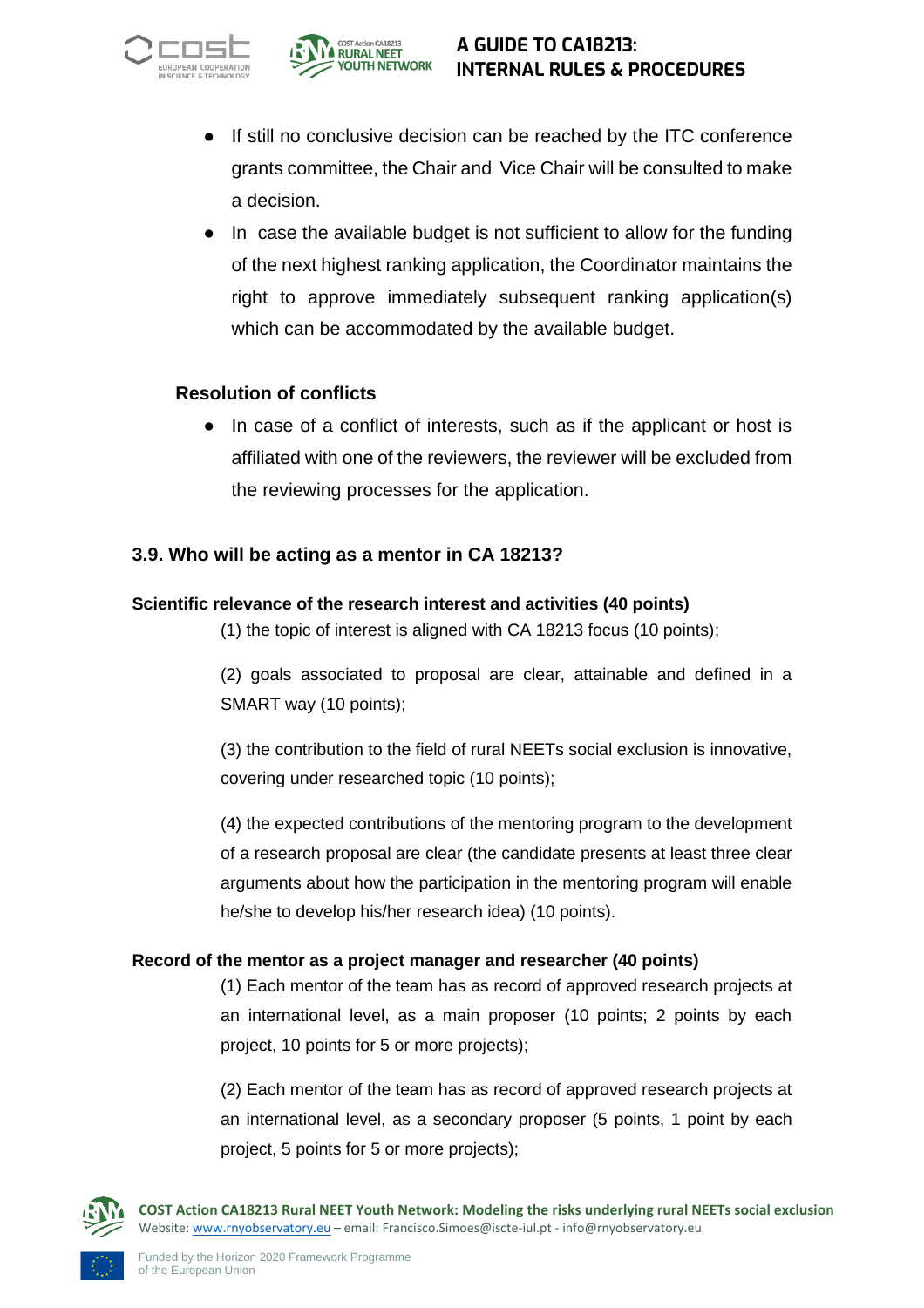



(3) Each mentor of the team has as record of approved research projects at a national level, as a main proposer (10 points; 2 points by each project, 10 points for 5 or more projects);

(4) Each mentor of the team has as record of approved research projects at an international level, as a secondary proposer (5 points, 1 point by each project, 5 points for 5 or more projects);

(5) Each mentor of the team is experienced as master or PhD student's supervisor (10 points; 1 point for each master or PhD thesis supervised, 10 points for 10 or more supervisions).

#### **Plan for delivering the mentoring program (20 points)**

(1) quality of the mentoring program content: the proposed mentoring program has a clear focus, clear goals and is supported by adequate methodologies (10 points);

(2) quality of the mentoring program structure: the proposal has an adequate structure to uphold the research project development by the mentees (assessed by the number and type of meetings, an adequate timeline, provision of opportunities to meet or interact with the mentor's fellow colleagues, clear commitment with deliverables – number of proposals submissions and indication of potential national and international funding programs for submission) (10 points).

#### **Exclusion criteria**

(1) the topic does not fit CA 18213 thematic focus;

(2) applications that do not reach a total average score of 50 points.

#### **Application of the evaluation criteria**

- The number of points out of which each category will be evaluated are indicated in parenthesis (with each number indicated being the highest).
- For each application a single average score will be calculated. After that, for each application a single average score (proposed by each reviewer)

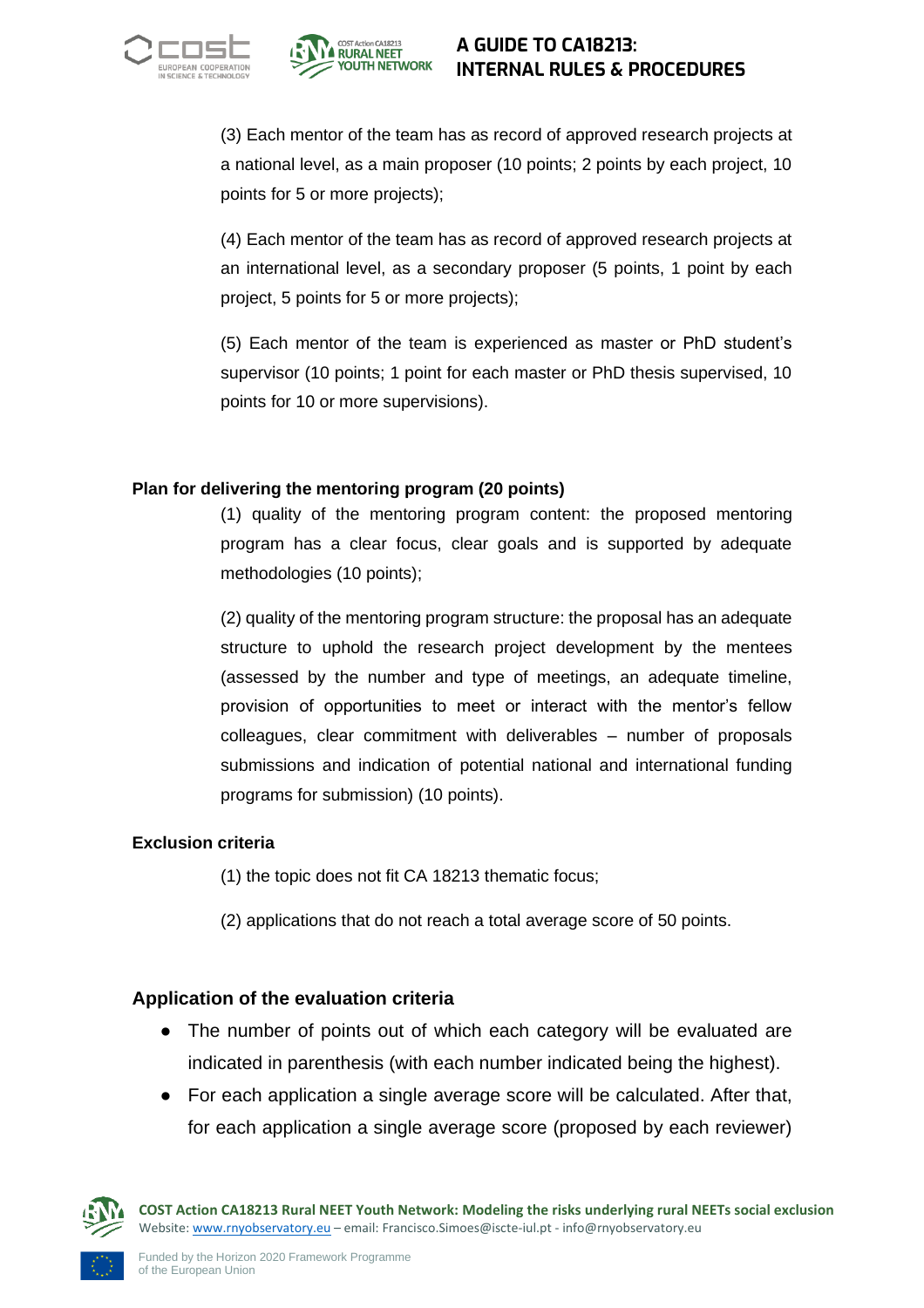



will be summed and divided by 3 (number of reviewers). At the end, a ranking list will be organized based on the total average score.

- Starting with those with the highest points, the mentoring positions scheme will be distributed until the available budget is consumed.
- For applications with an equal number of average points that fall on the threshold of being supported, a decision will be made to promote the representation of all working groups as equally as possible.

#### **Resolution of conflicts**

● In case of a conflict of interests, such as if the applicant or host is affiliated with one of the reviewers, the reviewer will be excluded from the reviewing processes for the application.

#### **Additional notes**

If needed, a list of mentors outside the CA 18213 may be invited by the Mentoring Program Coordinator, after approval by the MC, to ensure that the necessary expertise to run the mentoring program is upheld.

Up to a maximum of four mentors are selected for each mentoring program, eight in total for two running years. This means that the same mentor cannot apply for two consecutive years.

## <span id="page-42-0"></span>**3.10. What are the expected outcome of the mentoring program in CA 18213?**

- To train 24 ECI/PhD Students (12 each year);
- 70% from ITC countries:
- gender-balanced groups;
- 80-100% of the participants submitting proposals for national or international research funding schemes, until the end of Action;
- 30% proposals approved until the end of the Action.

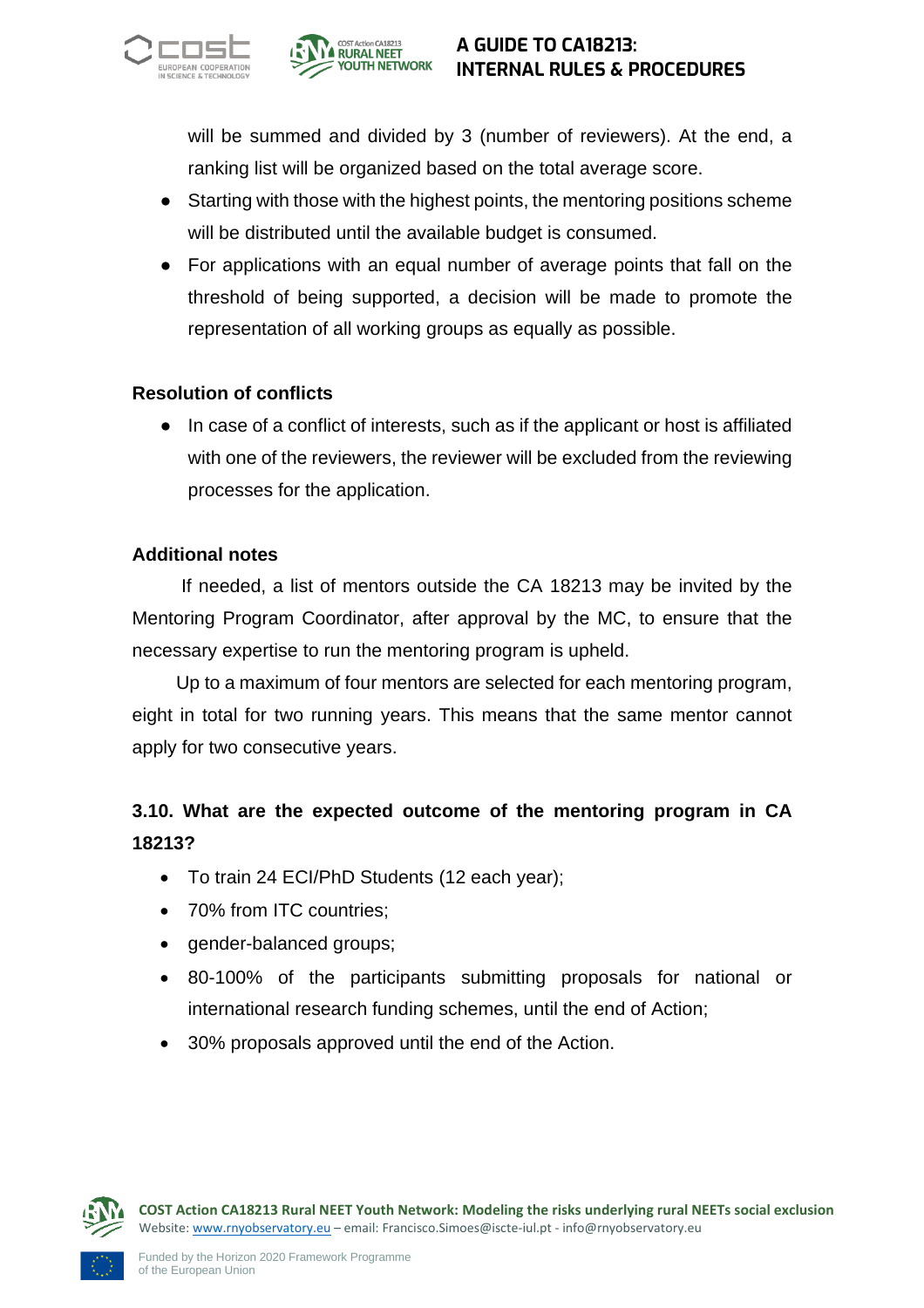



## <span id="page-43-0"></span>**3.11. Who will deliver the plan and workflow for the research mentoring program?**

ECI mentoring program is a flexible tool, meaning that its plan and workflow will be delivered by the program teams of mentors selected for each running program, in coordination with the mentoring program coordinator. The program for each scheme must involve a general, common module, for all mentees in cutting edge issues (e.g. writing a winning project proposal; available grants; etc.) and small groups modules, focusing on the specific themes/topics of the program.

## <span id="page-43-1"></span>**3.12. How is the mentoring program implementation continuously assessed in CA 18213?**

The procedures as well as the fulfillment of CA 18213 mentoring program outcomes are monitored in a regular basis, namely by the Program Coordination Team and at each of the Core Group meetings. Improvements in terms of selection criterium, evaluation or outcomes are proposed and sent for approval by the MC.

#### <span id="page-43-2"></span>**3.13. More info on training schools**

Please check COST Vademecum (Section 6, Training Schools p. 27 and 28).

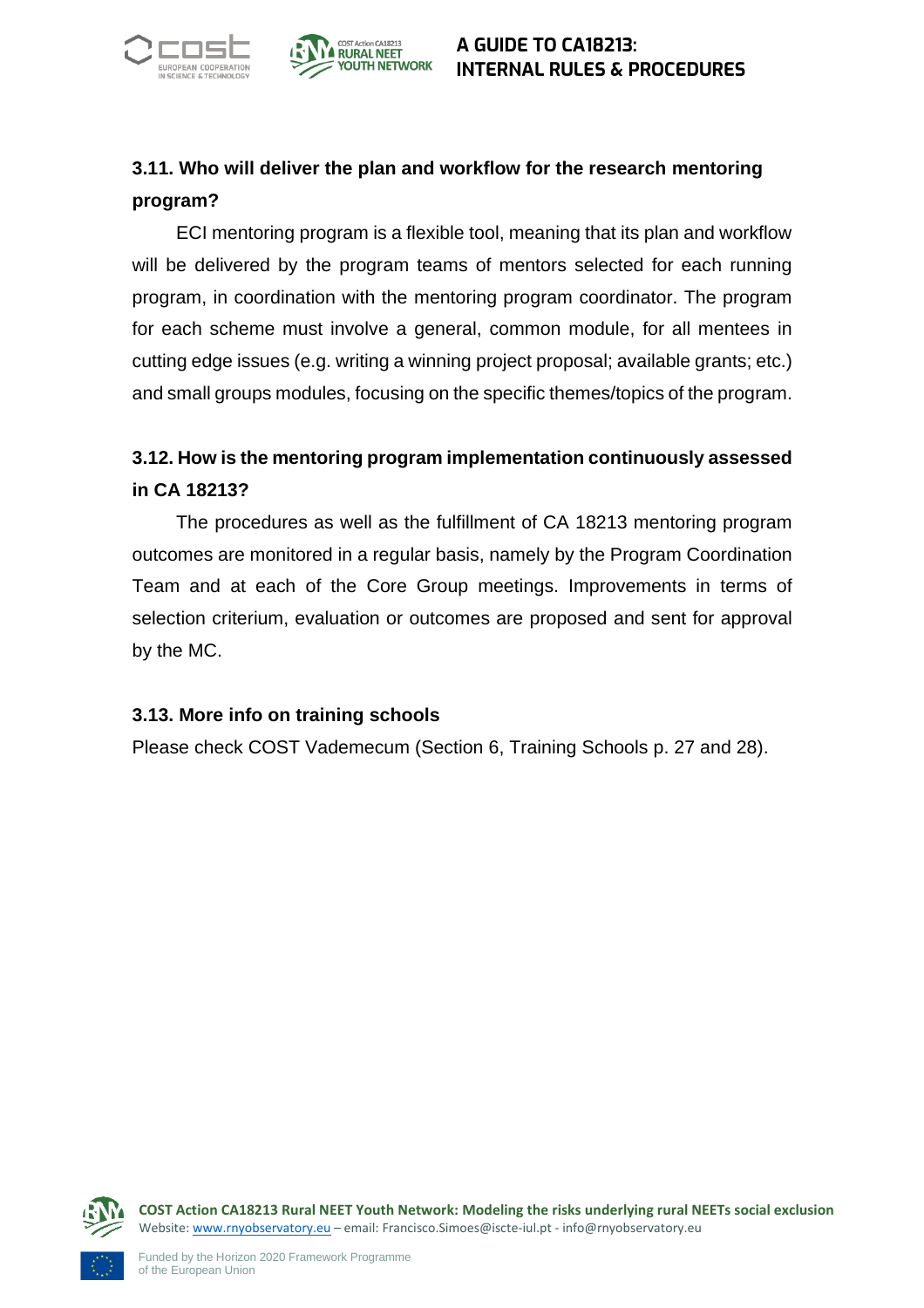





# <span id="page-44-0"></span>**SECTION IV DISSEMINATION AND EXTERNAL COMMUNICATION**

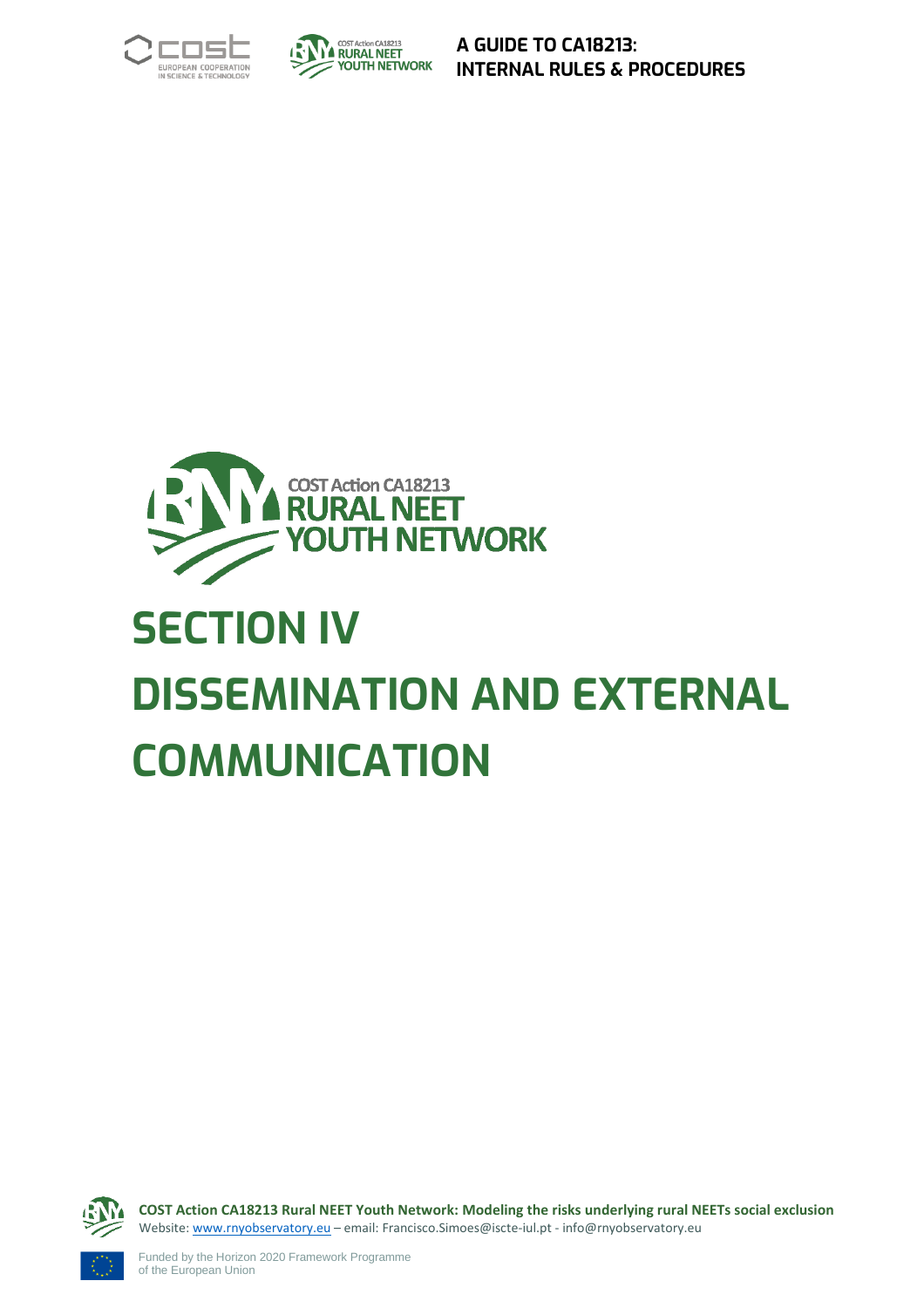

## <span id="page-45-0"></span>*1. DEFINING A DISSEMINATION AND COMMUNICATION STRATEGY*

<span id="page-45-1"></span>**1.1. Key roles:** Science Communication Manager; WG communication managers; local activities leaders.

#### <span id="page-45-2"></span>**1.2. Background**

In every publicly funded science project, a part of the budget is dedicated to dissemination and communication to ensure that the results are shared with the relevant audiences to create a maximum of scientific and societal impact.

Dissemination refers in the EU jargon to scientific knowledge sharing through scientific publications, participation in scientific conferences, etc..

Communication refers to non-specialist audiences such policy makers, civil society, patient groups, users of certain technologies, etc.

Even if this is sometimes perceived as an obligation from funding agencies, the opportunity to communicate and increase the visibility and impact of research is relevant and unique. It is key to plan for communication activities right at the start of the project, not at the end only. This implies a strategic thinking and planning.

#### <span id="page-45-3"></span>**1.3. Why to communicate in CA 18213?**

Because there are a number of issues to be shared and brought forward with different stakeholders: (a) with respect to the scientific community, the lack of research on the situation of rural NEETs, despite the fact that the numbers of NEETs are higher in rural areas across Europe and within most of the Countries, especially in Southern and Eastern Europe; (b) with respect to policy-makers, the need to change and improve policies targeting rural NEETs at a regional/national/international level; and (c) with respect to NGOs and youths, the need to validate intervention good-practices and share them with other institutions operating at the same level as well as with a larger audience.

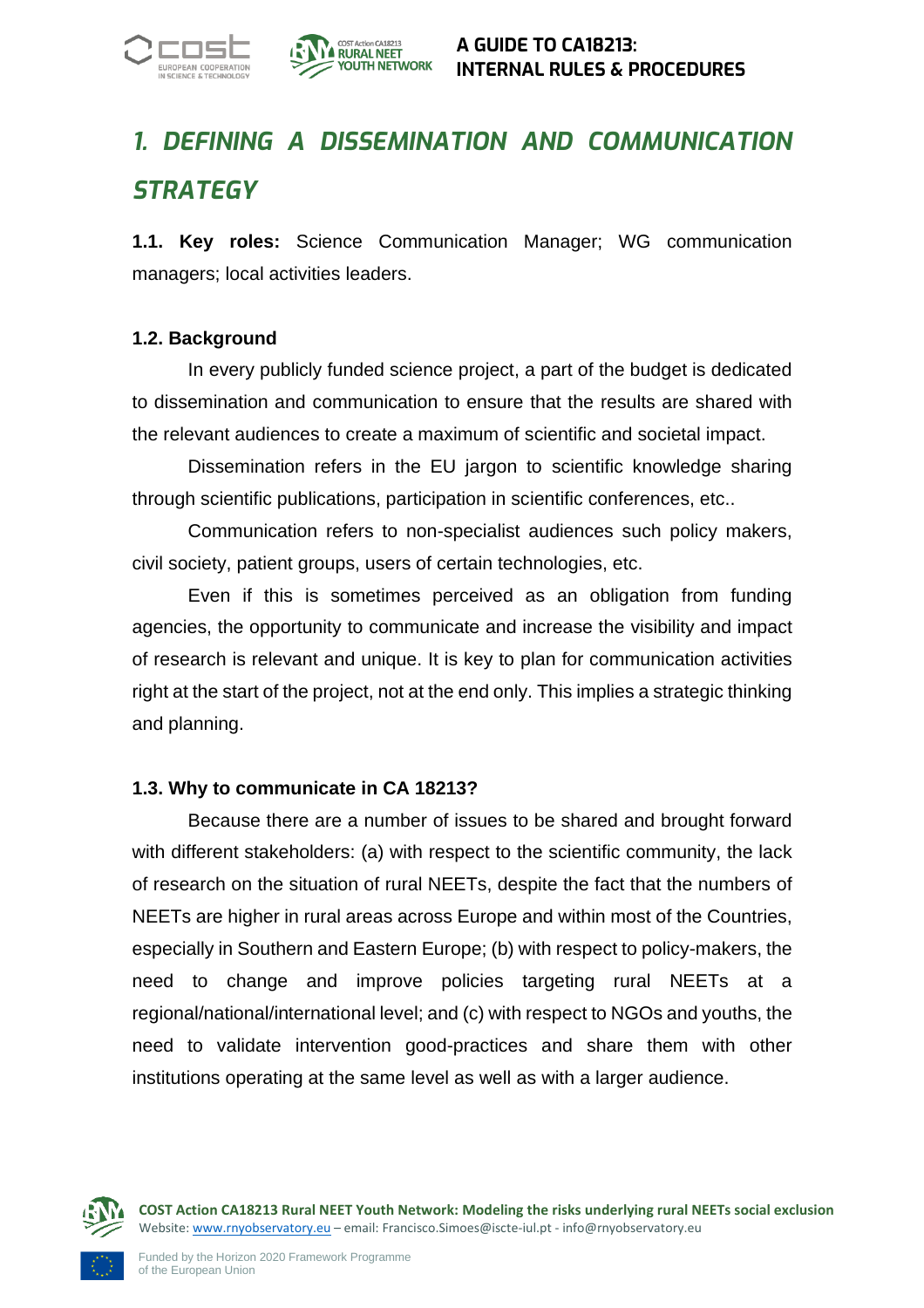



#### <span id="page-46-0"></span>**1.4. What are the key messages to be communicated by CA 18213?**

- There are interventions and programs across Europe that successfully address rural NEETs social exclusion.
- Innovative research efforts on rural NEETs situation inform better-decision making in areas such as rural education, employment in rural areas or the development of rural economic sectors.
- Rural areas may find in the valorization of rural NEETs a pathway to connect youths with the countryside.
- Rural NEETs represent a human capital opportunity to promising areas of the green economy.

#### <span id="page-46-1"></span>**1.5. Who is the audience of CA 18213?**

CA 18213 speaks to a large audience: researchers, policy-makers; NGOs operating on the field of youth work; private companies. This means that the tools and channels of communication must be adjusted to different publics.

## <span id="page-46-2"></span>**1.6. How does CA 18213 communicate? What are the tools to be used to better target different audiences?**

| General public   | Young people     | <b>Policy-makers</b>  | <b>Researchers</b>  | <b>Organizations</b> |
|------------------|------------------|-----------------------|---------------------|----------------------|
| and media        |                  |                       |                     |                      |
| Website          | Social media     | Participation in      | Calls for           | Social media         |
|                  |                  | Action's events       | conferences         |                      |
| Press releases   | Vlog/Videos with | Auditions in regional | ITC grants          | Videos with          |
|                  | testimonials     | & national            |                     | testimonials about   |
|                  |                  | parliaments to        |                     | best-practices       |
|                  |                  | discuss policy-briefs |                     |                      |
| Direct contacts  | Social events    | Policy-briefs         | Mentoring           | Calls for            |
| with journalists |                  |                       | program             | conferences          |
|                  |                  |                       | <b>STSM</b>         |                      |
|                  |                  |                       | Local organization  |                      |
|                  |                  |                       | of events           |                      |
|                  |                  |                       | International       |                      |
|                  |                  |                       | cooperation         |                      |
|                  |                  |                       | <b>Publications</b> |                      |
|                  |                  |                       | Website and         |                      |
|                  |                  |                       | RNYObservatory      |                      |

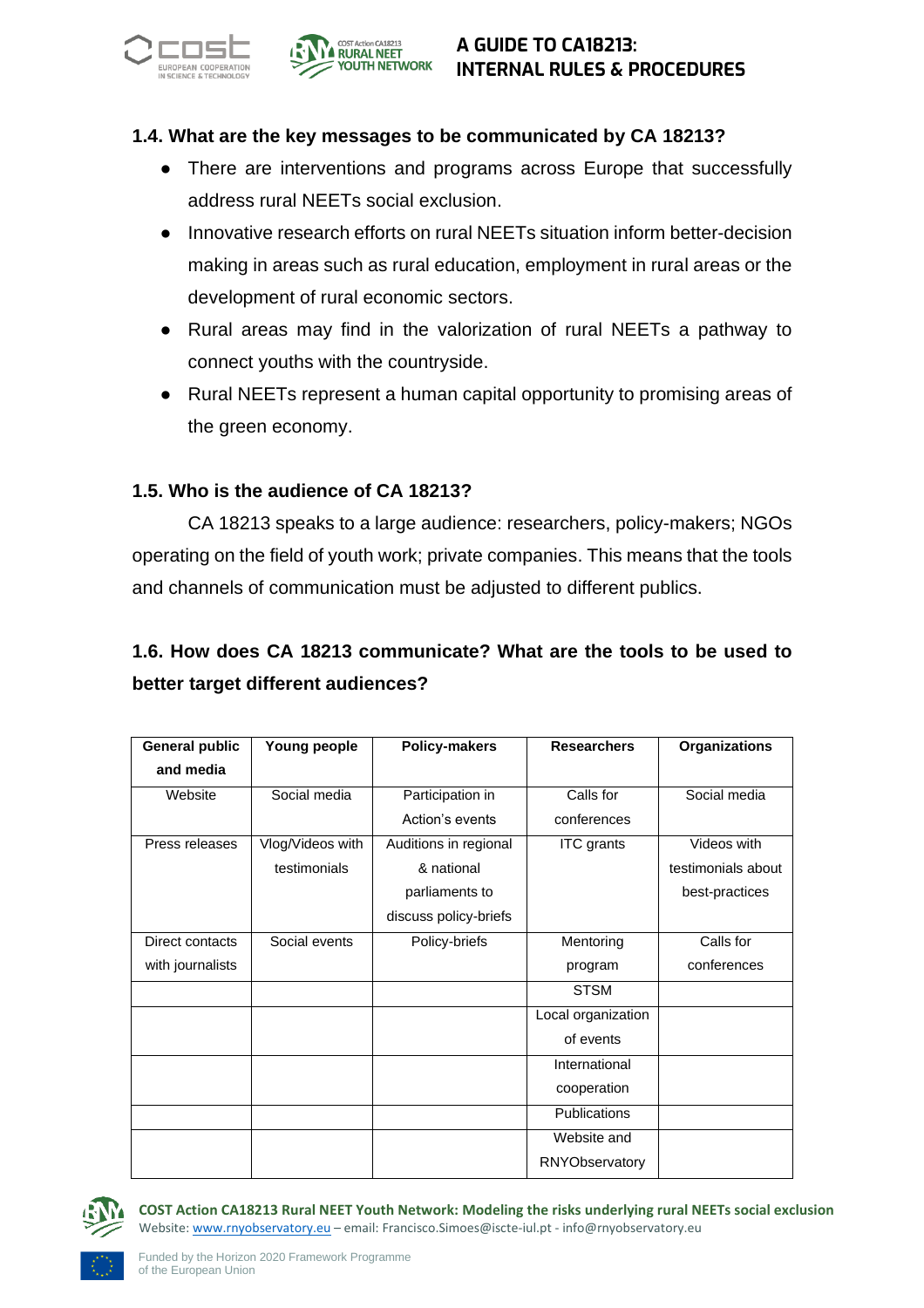



## <span id="page-47-0"></span>**1.7. How can the use of different networking tools be aligned with external communication in CA 18213?**

As mentioned in point 1.1., each networking tool will prepared according to a template and checklist. The template will include a field for dissemination & communication. The strategies for dissemination & communication are reviewed by the communication team to adjust tools and channels.

## <span id="page-47-1"></span>**1.8. What are deliverables associated to external communication and dissemination in CA 18213? And how is it assessed?**

The communication team will have to deliver a booklet with a facilitation plan. The plan will include an evaluation of the lessons learned with the process.

#### <span id="page-47-2"></span>**1.9. More info on external communication**

- Please check COST Vademecum (Section 10, p. 40 to 44) and the manual "Guidelines for the communication, dissemination and exploitation of COST Action results and outcomes", available at [https://www.cost.eu/wp](https://www.cost.eu/wp-content/uploads/2018/08/guidelines_communicating_exploiting_COSTAction_results_outcomes-1.pdf)[content/uploads/2018/08/guidelines\\_communicating\\_exploiting\\_COSTAction\\_r](https://www.cost.eu/wp-content/uploads/2018/08/guidelines_communicating_exploiting_COSTAction_results_outcomes-1.pdf) [esults\\_outcomes-1.pdf](https://www.cost.eu/wp-content/uploads/2018/08/guidelines_communicating_exploiting_COSTAction_results_outcomes-1.pdf)
- Also check PPT "Communicating your action: How to kit" available at [https://www.cost.eu/wp-content/uploads/2019/05/Communicating-your-COST-](https://www.cost.eu/wp-content/uploads/2019/05/Communicating-your-COST-Action-a-how-to-kit-web.pdf)[Action-a-how-to-kit-web.pdf](https://www.cost.eu/wp-content/uploads/2019/05/Communicating-your-COST-Action-a-how-to-kit-web.pdf)

## <span id="page-47-3"></span>*2. ENGAGING STAKEHOLDERS*

<span id="page-47-4"></span>**2.1. Key roles:** MC Chair; MC Vice-chair; WG Leaders; national MC members.

#### <span id="page-47-5"></span>**2.2. Background**

The openness of COST Actions make them the perfect tool for reaching out to different communities and organizations. By engaging with different stakeholders, the Action members may be more aware of current advances in policy making, business strategies and societal needs that may help you move forward your topic. This increases the potential for impact of the Action's results.

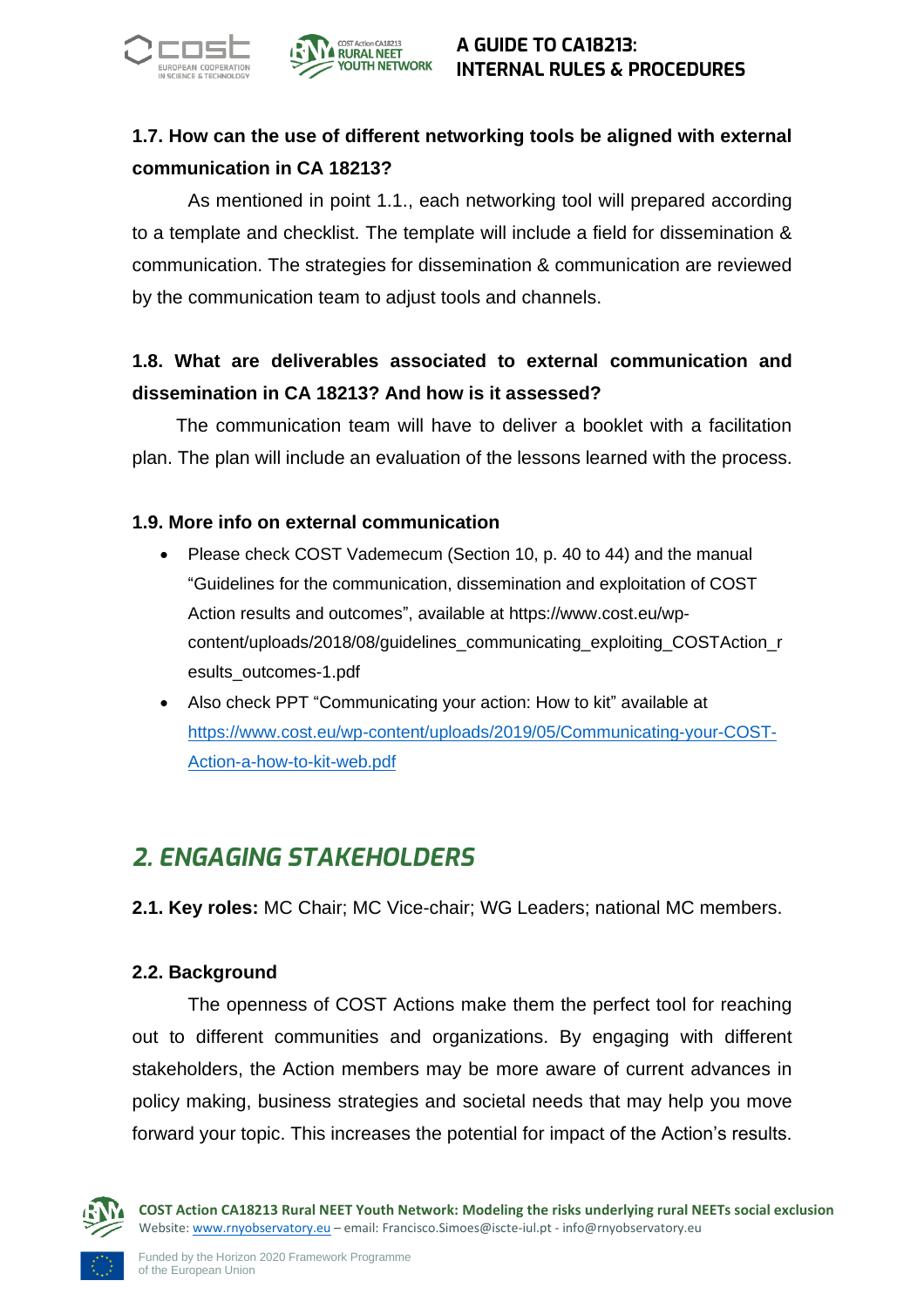



#### <span id="page-48-0"></span>**2.3. Why is it important to reach-out to stakeholders in CA 18213?**

One of the specific research coordination goals of CA 18213 is to influence policy-making and services deliverance across the member countries. Namely, CA 18213 is intended to uphold the effective transfer of new insights arising from the Action into the scientific, public and private service providers and decisionmaking partners, measured by: (a) informing a new legislative package at regional or national levels in at least 50% of the participating countries; (b) the definition of specific programs targeting rural NEETs in at least 70% of the member countries, in a 4-year time frame.

#### **2.4. What are the most relevant stakeholders to be targeted by CA 18213?**

There are relevant stakeholders for CA 18213 at a worldwide, European and national/regional level. At an international, worldwide level, relevant stakeholders are:

- United Nations and United Nations brands such as:
- o UNESCO
- o FAO
- o ILO
- OECD (Branches on youth, education and rural development).
- Other bodies involved in education, employment, work or regional development issues.

At and European level, the most relevant stakeholders are:

- European Commission, especially:
	- o DG AGRI
	- o DG for Education and Culture
	- o DG for Employment and Social Affairs
- The European Parliament, especially:
	- o AGRI committee;
	- o Culture and Education committee;
	- o Employment and Social Affairs committee.
- The Council of Europe, namely:

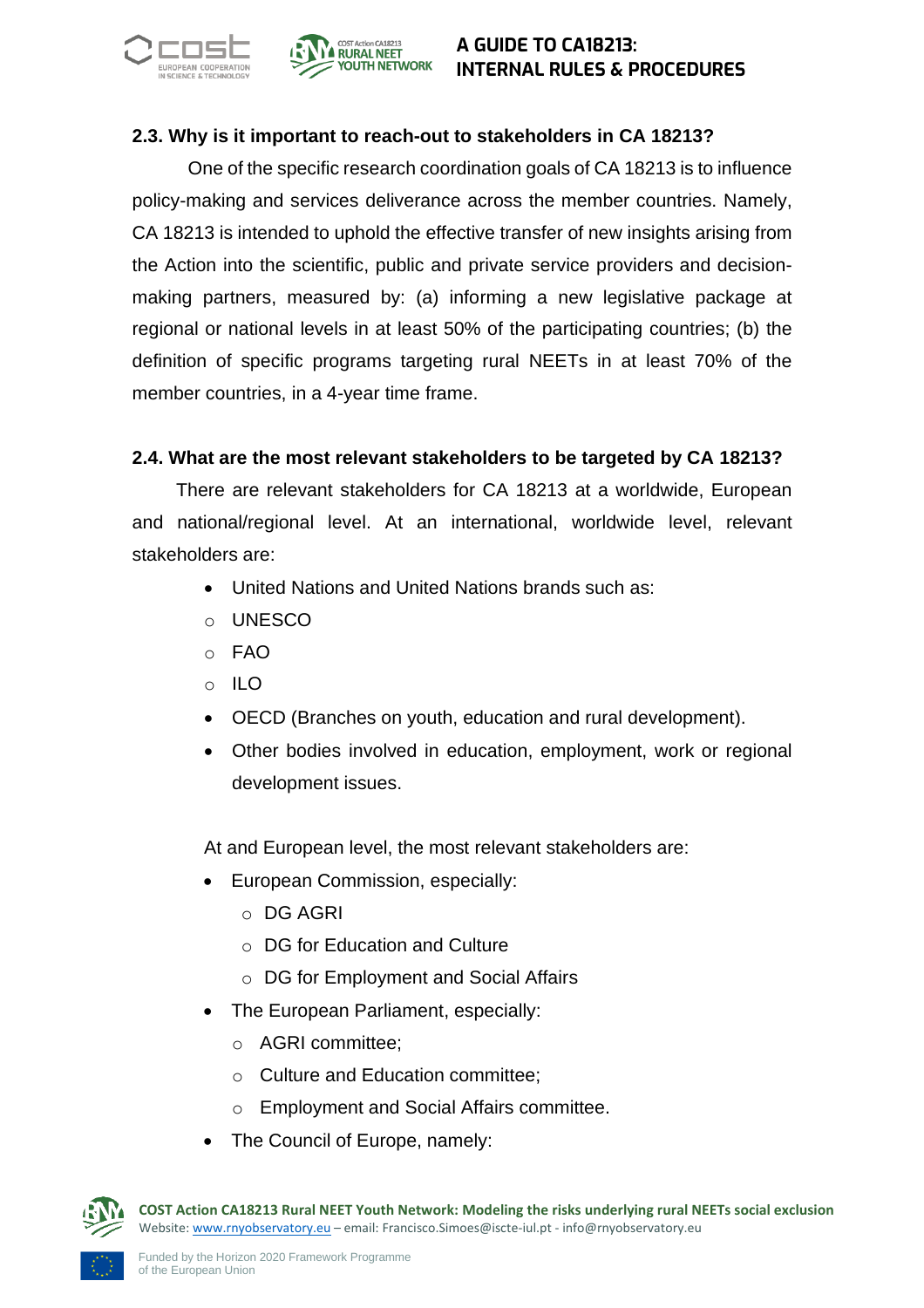



- o The European Steering Committee for Youth;
- o The Advisory Council on Youth;
- o The Joint Council on Youth.
- European sectoral associations (e.g. COGECA).

At a national/regional level, key stakeholders are:

- The structure of power related with youth, education, employment and rural development issues (meaning, Ministries, Regions and Municipalities responsible for delivering national/regional policies on those matters);
- Managing Authorities planning Operational Programs (National and Cross Border/Transnational programs);
- Local Action Groups (LAGs) and Community-Led Local Development policies (local programs based on a bottom-up approach – e.g. the LEADER approach);
- Public services deliverers (e.g. employment services);
- Relevant NGOs working with and for vulnerable rural youths.

#### <span id="page-49-0"></span>**2.5. How will stakeholders be involved to achieve CA 18213 goals?**

The involvement of stakeholders is supported at regional, national and international levels. It also follows a double approach (bottom-up and top-down) in order to increase the impact of CA 18213 deliverables and results.

At a national regional/national levels, the key national MC members are responsible for upholding the following possible procedures: (a) creating and updating a (mailing) list of key regional/national stakeholders at various levels (employment, social welfare, education, farming/rural development, etc.); (b) targeting leaders that can be co-opted as spokesman/spokeswoman or advocacy leaders for the Action; (c) inviting stakeholders to fill in MC vacancies of countries who are already associated with the Action; (d) ensuring that new added countries include members at a decision-making level; (e) organizing working meetings with key advocacy groups/NGO to bring forward needs and possible

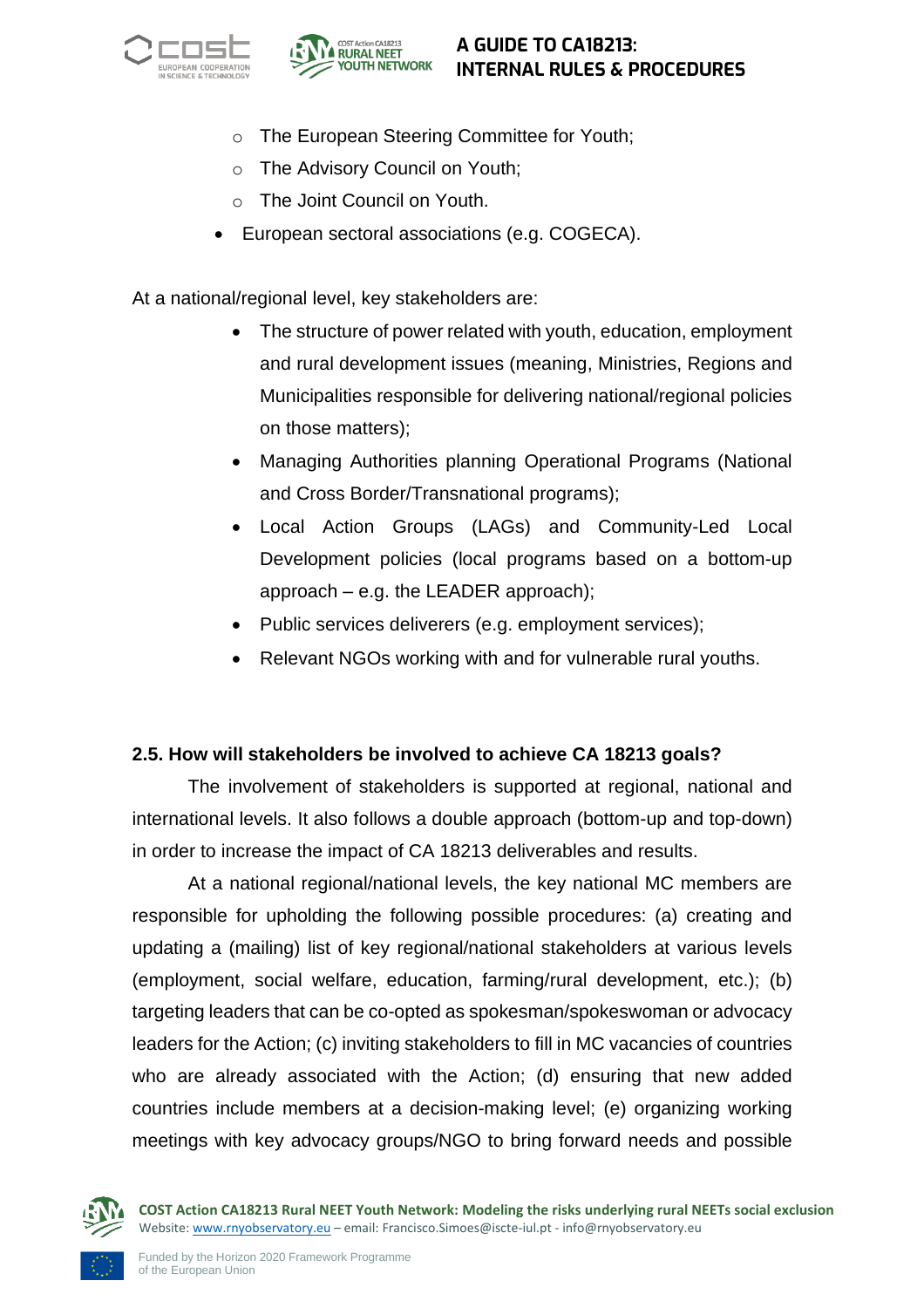



contributions of CA 18213; (f) soliciting and organizing parliamentary hearings to disseminate the Action deliverables and results; and/or (g) ensuring that local meetings include activities for stakeholders participation and networking.

Activities (e) and (f) are mandatory for national members, meaning that until the end of Action (October 2024), at least a national event dedicated to keyadvocacy groups and NGOs as well as at least one parliamentary (regional or national levels apply are mandatory).

The conclusions and results of these two types of events are recorded in a report created specifically for this purpose.

At the European and worldwide levels, it is the MC Chair, the Vice-Chair and the WG Leaders duty to involve key stakeholders. They promote this by (a) creating and updating a (mailing) list of key international stakeholders at various levels (employment, social welfare, education, farming/rural development, etc.); (b) screening if new added countries include members at the decision-making level; (c) soliciting and organizing hearings at international bodies assemblies to disseminate the Action deliverables and results; (d) ensuring that local meetings include activities for international stakeholders participation and networking; (e) proposing to the MC that from year 2 a specific WG for outreaching stakeholders is created; and (f) putting in place COST tools for outreaching stakeholders.